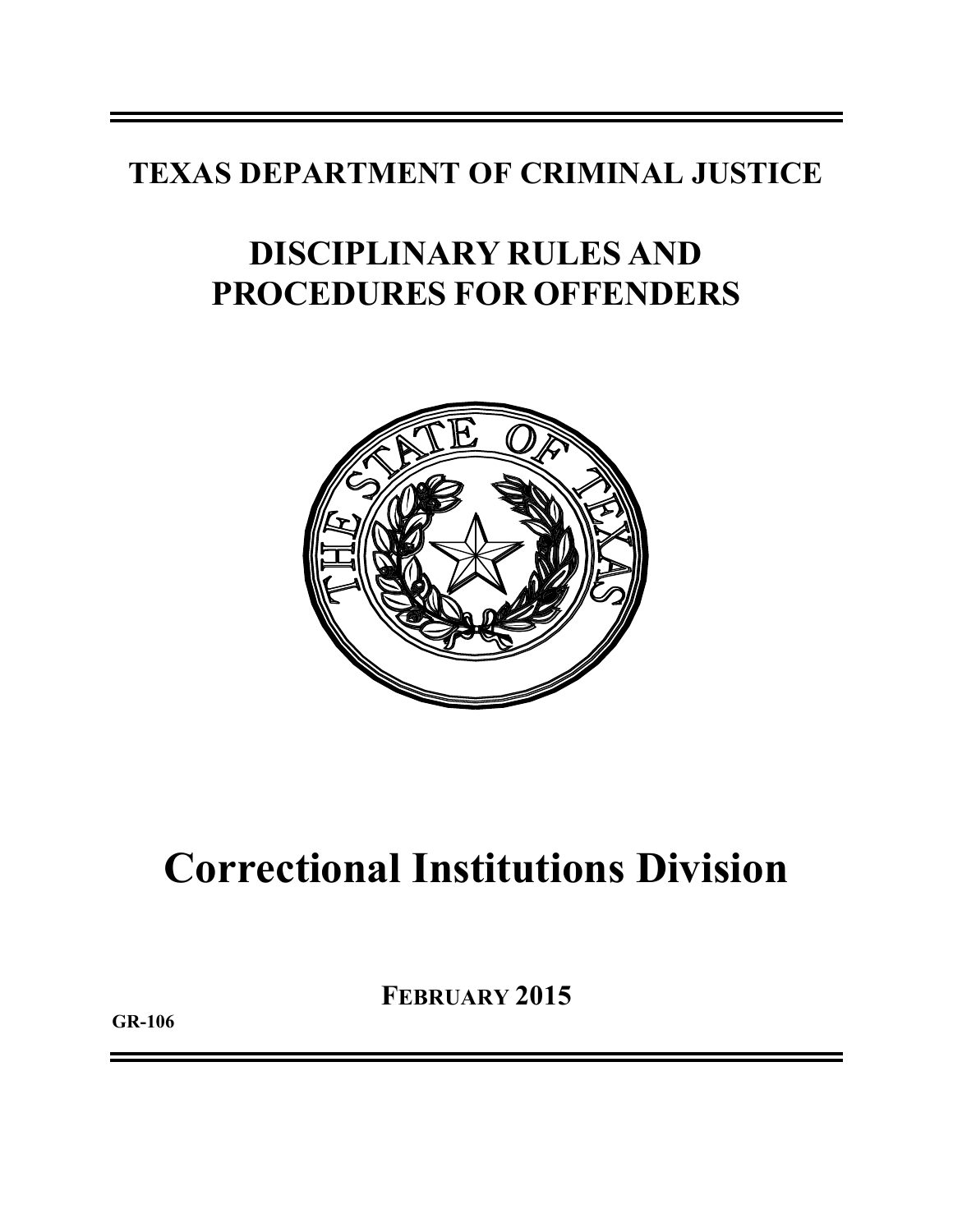### **TEXAS DEPARTMENT OF CRIMINAL JUSTIC E**

### **DISCIPLINARY RULES AND PROCEDURES FOR OFFENDERS**

#### **FOREWORD**

It is the policy of the Texas Department of Criminal Justice (TDCJ) to operate a swift and fair disciplinary process that embodies constitutional and statutory standards. The GR-106, *Disciplinary Rules and Procedures for Offenders* establishes a uniform offender disciplinary process. AD-04.35, "Review of Offender Disciplinary Actions" supplements the *Disciplinary Rules and Procedures for Offenders* while outlining the available administrative sanctions that may be taken against an offender in the custody of the Parole Division.

The goals of the offender disciplinary process are to:

- Maintain order and control of institutional safety;
- Ensure offenders are not disciplined unfairly;
- Ensure the constitutional rights are protected;
- Modify offender behavior in a positive manner; and
- Maintain an official record of an offender's disciplinary history.

In order to preserve the integrity and fairness of the disciplinary process, the TDCJ shall ensure deleted or modified disciplinary actions shall result in correction of an offender's records.

This plan is in compliance with Texas Government Code §§ 493.001, 494.002, 499.102(a) (9), 493.005, 493.0051, 497.051, 499.004.

Reference: American Correctional Association (ACA) Standards 4-4097 and 4-4347

*Prison Rape Elimination Act* (PREA) Standards §§ 115.72 and 115.78 (a), (b), (c), (d), (e), (f), and (g)

Supersedes: GR-106, *Disciplinary Rules and Procedures for Offenders April 2012* 

William Stephens, CID Director

 $\overline{\phantom{a}}$  ,  $\overline{\phantom{a}}$  ,  $\overline{\phantom{a}}$  ,  $\overline{\phantom{a}}$  ,  $\overline{\phantom{a}}$  ,  $\overline{\phantom{a}}$  ,  $\overline{\phantom{a}}$  ,  $\overline{\phantom{a}}$  ,  $\overline{\phantom{a}}$  ,  $\overline{\phantom{a}}$  ,  $\overline{\phantom{a}}$  ,  $\overline{\phantom{a}}$  ,  $\overline{\phantom{a}}$  ,  $\overline{\phantom{a}}$  ,  $\overline{\phantom{a}}$  ,  $\overline{\phantom{a}}$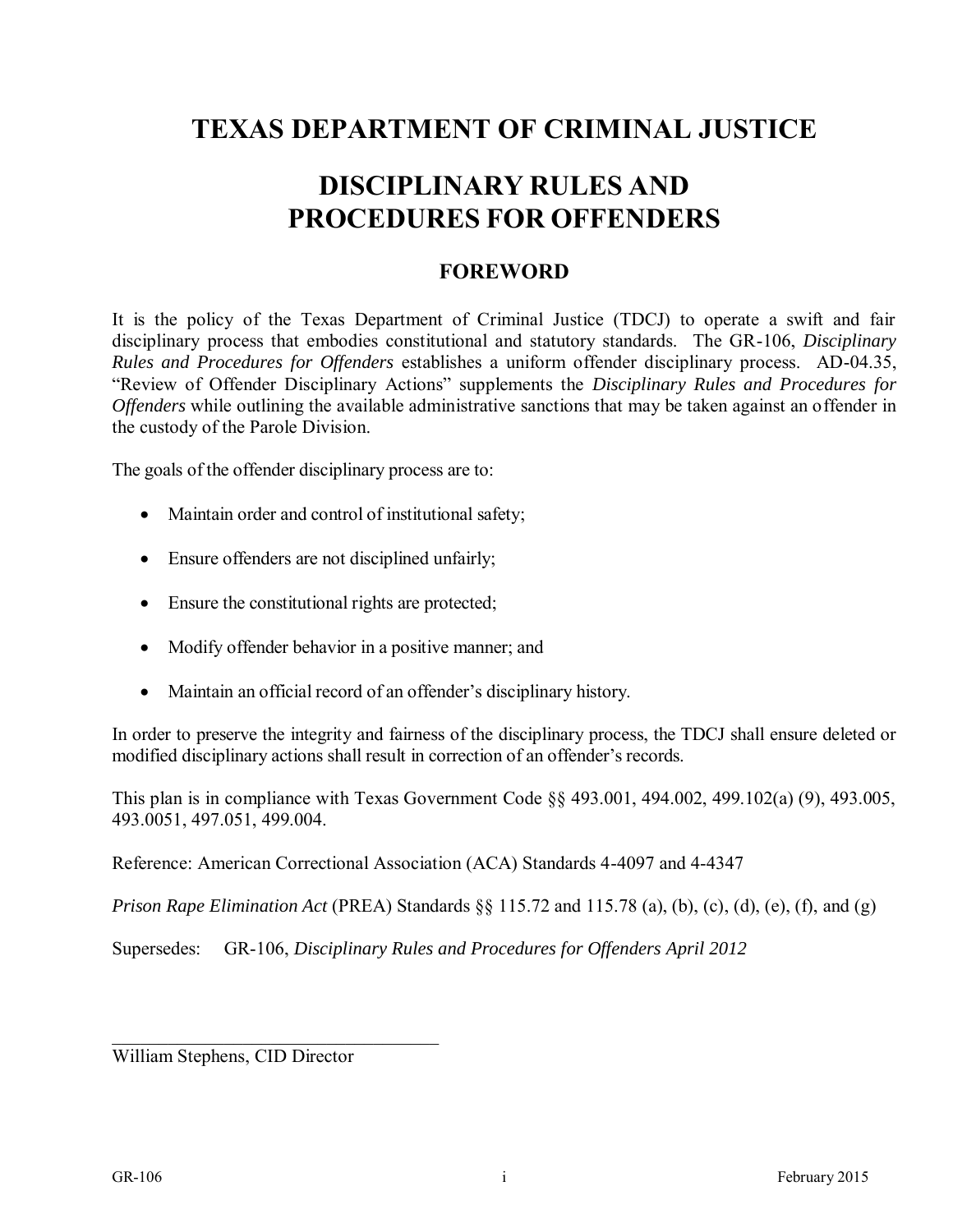| I.  |                 |  |  |  |  |  |  |  |  |  |  |
|-----|-----------------|--|--|--|--|--|--|--|--|--|--|
|     | A.              |  |  |  |  |  |  |  |  |  |  |
|     | <b>B.</b>       |  |  |  |  |  |  |  |  |  |  |
|     | C.              |  |  |  |  |  |  |  |  |  |  |
|     | D.              |  |  |  |  |  |  |  |  |  |  |
|     | Ε.              |  |  |  |  |  |  |  |  |  |  |
|     | F.              |  |  |  |  |  |  |  |  |  |  |
| П.  |                 |  |  |  |  |  |  |  |  |  |  |
|     | A.              |  |  |  |  |  |  |  |  |  |  |
|     | <b>B.</b>       |  |  |  |  |  |  |  |  |  |  |
|     | $C$ .           |  |  |  |  |  |  |  |  |  |  |
|     | D.              |  |  |  |  |  |  |  |  |  |  |
| Ш.  |                 |  |  |  |  |  |  |  |  |  |  |
|     | A.              |  |  |  |  |  |  |  |  |  |  |
|     | <b>B.</b>       |  |  |  |  |  |  |  |  |  |  |
|     | $C$ .           |  |  |  |  |  |  |  |  |  |  |
|     | D.              |  |  |  |  |  |  |  |  |  |  |
| IV. |                 |  |  |  |  |  |  |  |  |  |  |
|     | A.              |  |  |  |  |  |  |  |  |  |  |
|     |                 |  |  |  |  |  |  |  |  |  |  |
|     | C.              |  |  |  |  |  |  |  |  |  |  |
|     | D.              |  |  |  |  |  |  |  |  |  |  |
| V.  |                 |  |  |  |  |  |  |  |  |  |  |
| VI. |                 |  |  |  |  |  |  |  |  |  |  |
|     | A.              |  |  |  |  |  |  |  |  |  |  |
|     | <b>B.</b>       |  |  |  |  |  |  |  |  |  |  |
|     | $\mathcal{C}$ . |  |  |  |  |  |  |  |  |  |  |
|     | D.              |  |  |  |  |  |  |  |  |  |  |
|     | Ε.              |  |  |  |  |  |  |  |  |  |  |
|     | F.              |  |  |  |  |  |  |  |  |  |  |
|     |                 |  |  |  |  |  |  |  |  |  |  |

### **TABLE OF CONTENTS**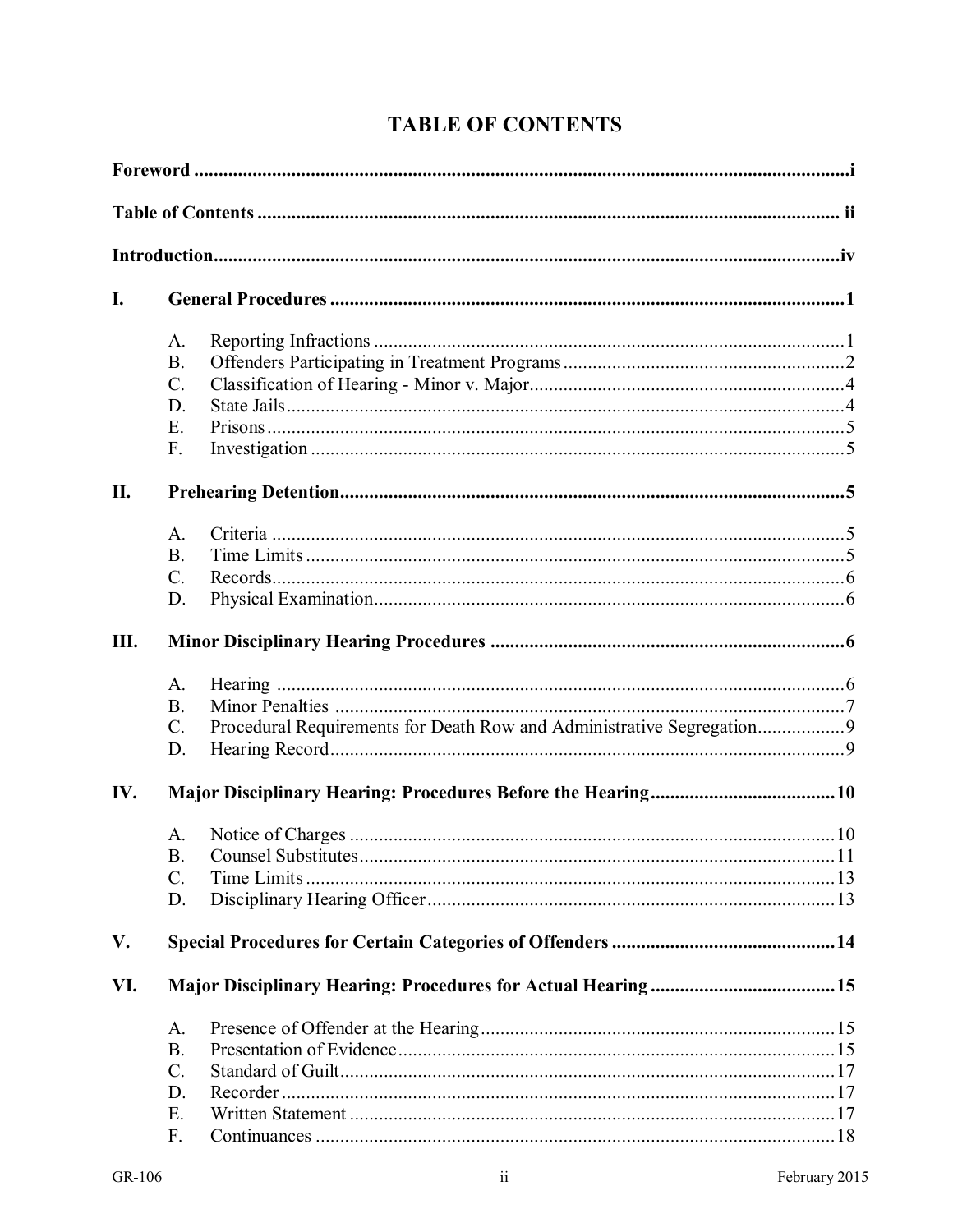| VII.  |                                                                                          |  |  |  |  |  |  |  |  |  |  |  |
|-------|------------------------------------------------------------------------------------------|--|--|--|--|--|--|--|--|--|--|--|
| VIII. |                                                                                          |  |  |  |  |  |  |  |  |  |  |  |
|       | $A_{\cdot}$                                                                              |  |  |  |  |  |  |  |  |  |  |  |
|       | Offenders Who Refuse to Groom, Refuse to Accept Housing Assignments, Engage<br><b>B.</b> |  |  |  |  |  |  |  |  |  |  |  |
|       |                                                                                          |  |  |  |  |  |  |  |  |  |  |  |
|       | $\mathcal{C}$ .                                                                          |  |  |  |  |  |  |  |  |  |  |  |
| IX.   |                                                                                          |  |  |  |  |  |  |  |  |  |  |  |
| X.    |                                                                                          |  |  |  |  |  |  |  |  |  |  |  |
| XI.   |                                                                                          |  |  |  |  |  |  |  |  |  |  |  |
|       | A.                                                                                       |  |  |  |  |  |  |  |  |  |  |  |
|       | <b>B.</b>                                                                                |  |  |  |  |  |  |  |  |  |  |  |
|       | C.                                                                                       |  |  |  |  |  |  |  |  |  |  |  |
| XII.  |                                                                                          |  |  |  |  |  |  |  |  |  |  |  |
|       |                                                                                          |  |  |  |  |  |  |  |  |  |  |  |
|       | A.                                                                                       |  |  |  |  |  |  |  |  |  |  |  |
|       | <b>B.</b>                                                                                |  |  |  |  |  |  |  |  |  |  |  |
|       | $\mathbf{C}$ .                                                                           |  |  |  |  |  |  |  |  |  |  |  |
|       | D.                                                                                       |  |  |  |  |  |  |  |  |  |  |  |
|       |                                                                                          |  |  |  |  |  |  |  |  |  |  |  |
| XV.   | <b>Attachments</b>                                                                       |  |  |  |  |  |  |  |  |  |  |  |
|       |                                                                                          |  |  |  |  |  |  |  |  |  |  |  |
|       |                                                                                          |  |  |  |  |  |  |  |  |  |  |  |
|       |                                                                                          |  |  |  |  |  |  |  |  |  |  |  |
|       |                                                                                          |  |  |  |  |  |  |  |  |  |  |  |
|       |                                                                                          |  |  |  |  |  |  |  |  |  |  |  |
|       |                                                                                          |  |  |  |  |  |  |  |  |  |  |  |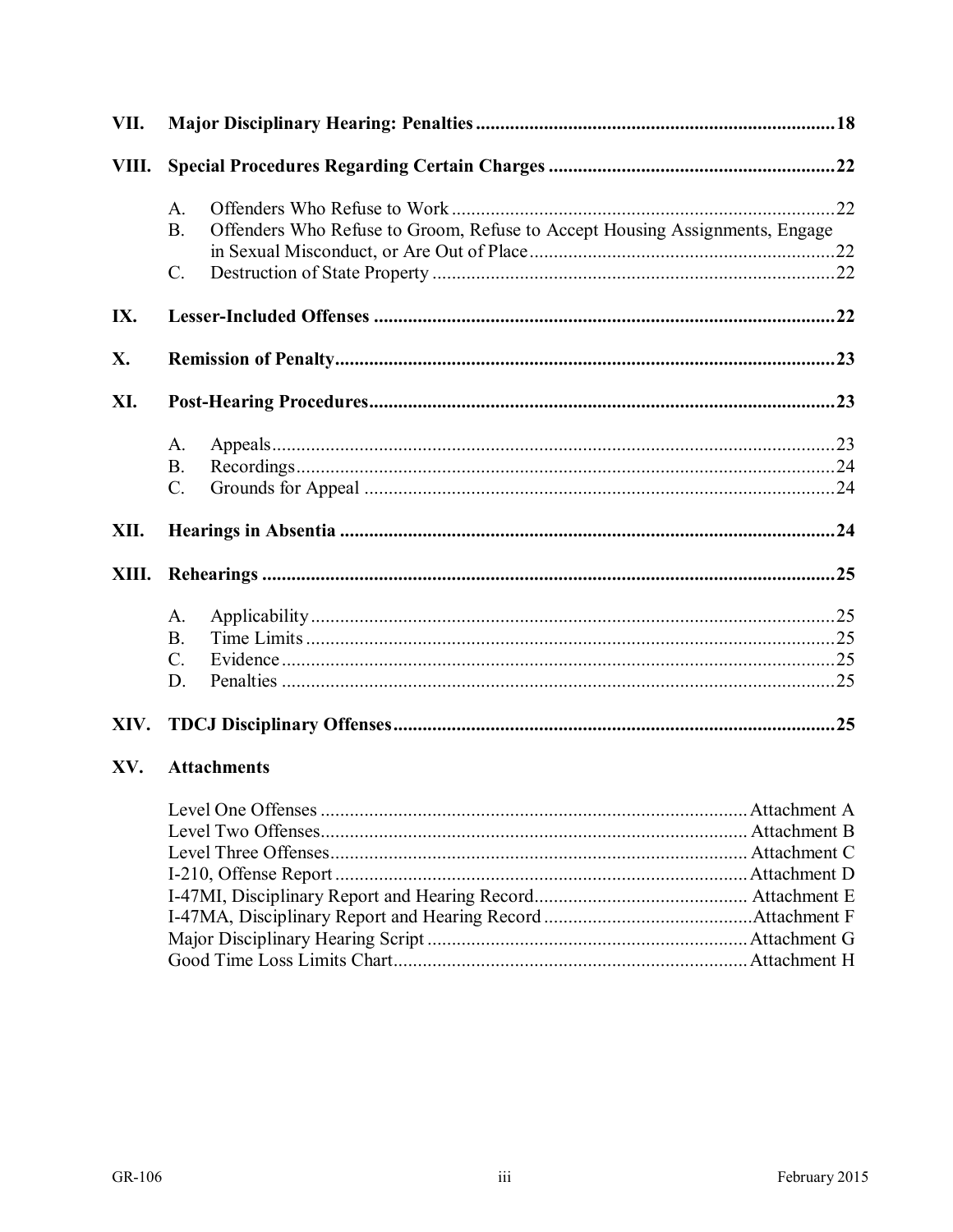#### **INTRODUCTION**

Offenders are required to follow the rules contained in the *Offender Orientation Handbook* and as posted by the unit. The *Disciplinary Rules and Procedures for Offenders* outlines the procedures for determining whether an offender has violated a rule and consequences for such behavior. If an offender does not fully understand the disciplinary rules, the offender should consult a staff member for explanation.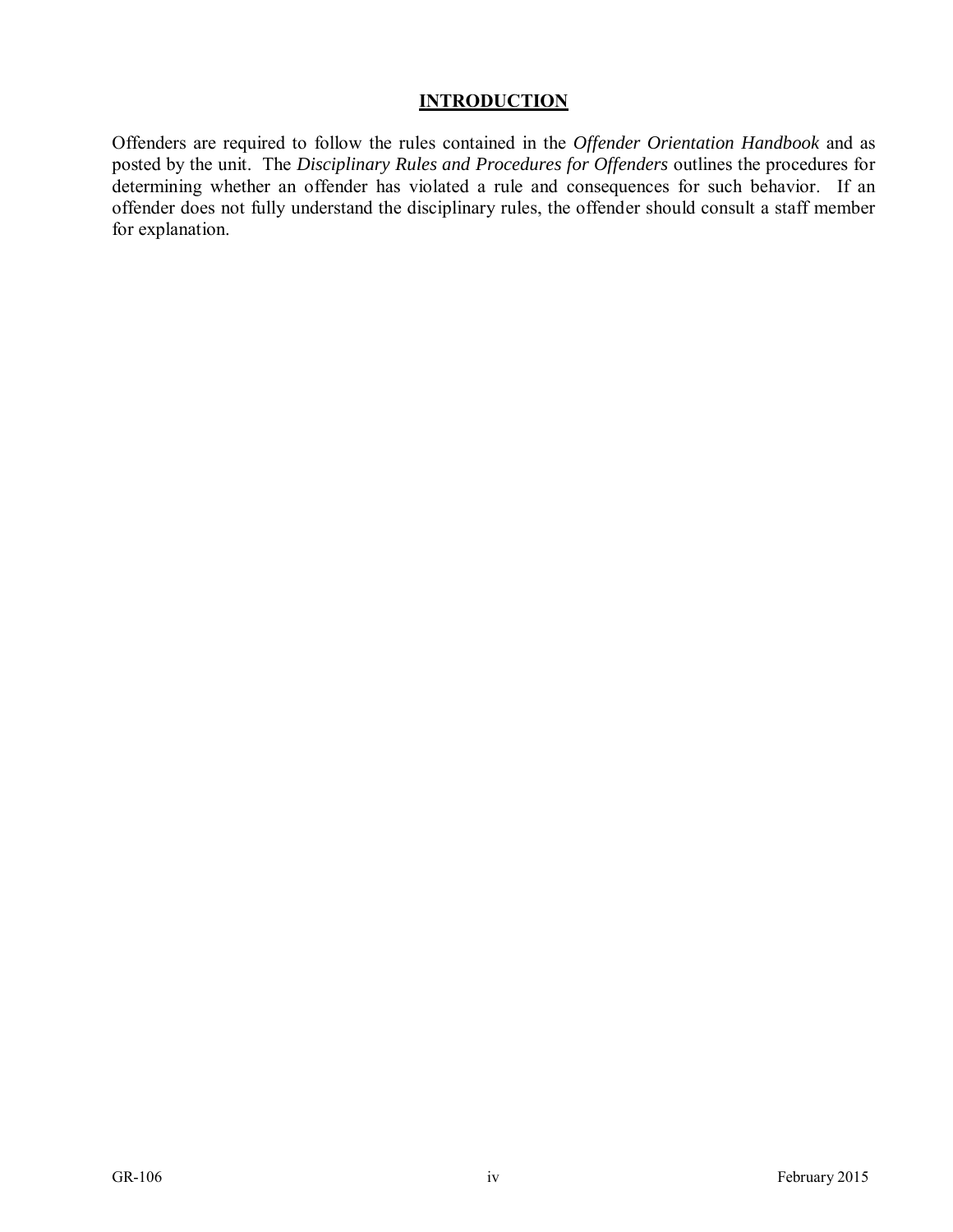#### **DISCIPLINARY PROCEDURES**

This rulebook contains the disciplinary rules and procedures for offenders housed in secure correctional facilities operated by or under contract with the Texas Department of Criminal Justice (TDCJ).

All TDCJ offenders are required to obey the rules and regulations, as outlined in this rulebook. A copy of this rulebook shall be made available to every offender within the TDCJ. Spanish translations of this rulebook shall be provided to offenders whose primary language is Spanish. In addition, the rules shall be explained to offenders who are illiterate or whose primary language is neither English nor Spanish.

If an offender violates a rule of the TDCJ, the offender may be punished. All disciplinary rules for which an offender may be punished shall be in written form, provide adequate notice of the conduct prohibited, and be adequately distributed or posted. The following rules outline the procedures that shall be followed when an offender violates a TDCJ rule.

- I. General Procedures
	- A. Reporting Infractions

When a TDCJ, Windham, or contract employee witnesses or has knowledge of any act by an offender that is in violation of the rules and regulations of the TDCJ, the employee first shall attempt, if appropriate, to resolve the matter informally. If a volunteer becomes aware of a violation, the volunteer shall report the incident to a TDCJ employee. Such informal resolution may include counseling, verbal reprimand, or the giving of an instruction, warning, or order. Informal resolution is not appropriate for any offense that poses a risk to the security of the institution, such as solicitation of staff to violate a rule or policy, an attempt to establish an inappropriate relationship, or possession of dangerous contraband.

- 1. If the incident cannot or may not be resolved informally by the observing employee, the employee shall bring the matter to the attention of the supervisor on duty or complete an I-210, Offense Report, whichever is appropriate at the time of the incident. The supervisor shall attempt, if appropriate, to resolve the matter informally by counseling or verbal reprimand.
- 2. If the supervisor cannot resolve the incident informally, an Offense Report and a Preliminary Investigation Report (reverse side of the I-210 form) shall be completed. The offense report shall be written by someone who has direct knowledge of the incident. The preliminary investigation shall be conducted by a different staff member, usually a sergeant or above.
- 3. Upon completion of the Offense Report and Preliminary Investigation Report, the supervisor shall review the information and determine whether or not informal resolution is appropriate. If the incident cannot be resolved informally, a Disciplinary Report shall be filed, formally charging the offender with violating the TDCJ rule. All offense reports, even those informally resolved shall be forwarded to the unit disciplinary office for processing.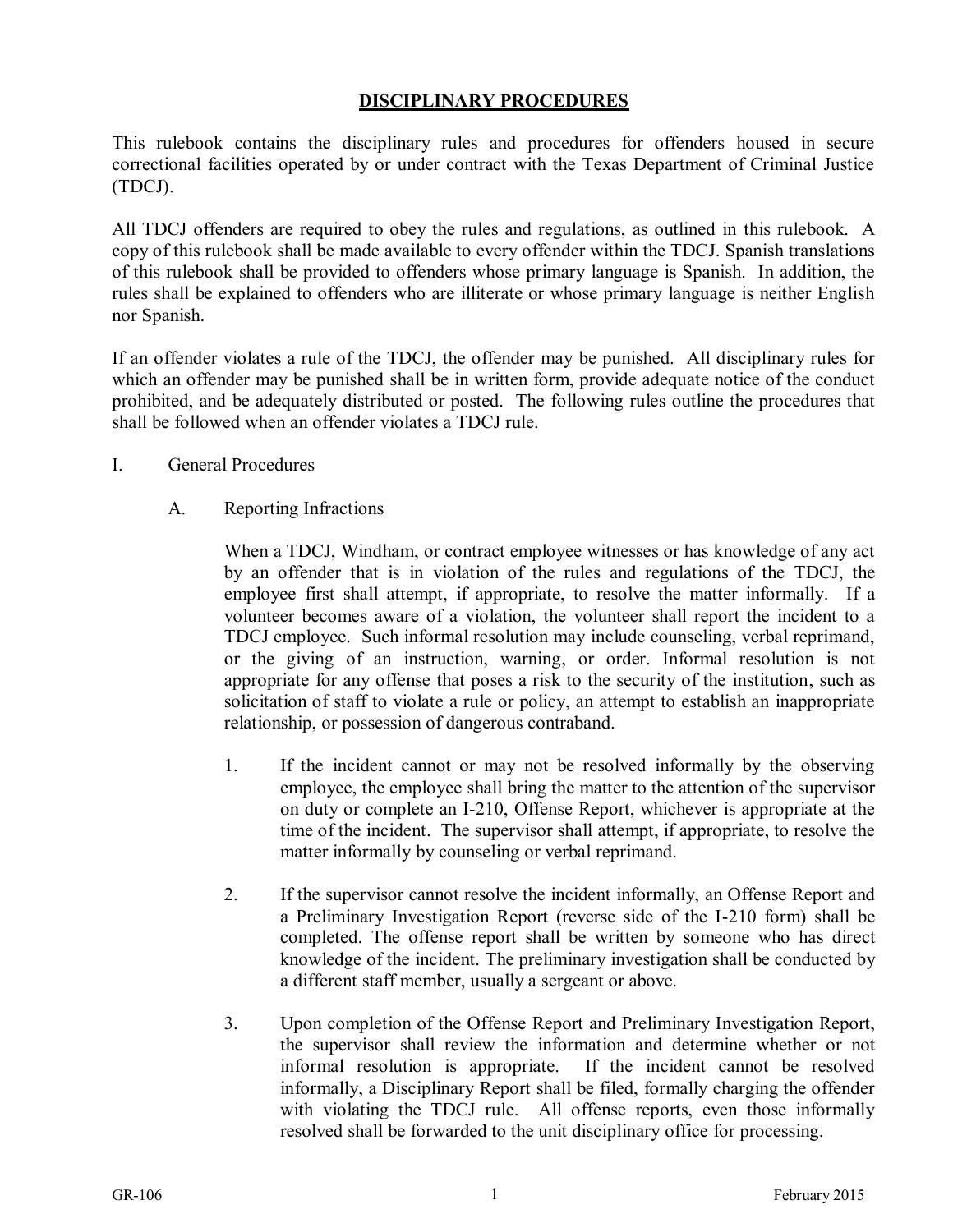- a. The Disciplinary Report shall be generated on the appropriate form (Form I-47MA or Form I-47MI).
- b. The Disciplinary Report shall include the following information: the accused offender's name, TDCJ number, time earning class, for prison offenders, custody classification, housing and job assignment; the reporting officer's name and title; the code number of the offense; the date of the offense; and a description of the facts of the offense. The description of the facts of the offense shall include, at a minimum, the date and time of the alleged infraction, the name(s) of the complainant (charging officer) and all witnesses, the location of the incident, and a full statement of the facts underlying the charges.
- c. The Disciplinary Report need not include the reporting officer's signature and the date of the signature as long as the reporting officer has signed and dated a form that includes the description of the facts of the offense (I-210, Offense Report). This signed and dated form shall be maintained in the offender's unit file.
- d. The Offense Report shall include any unusual offender behavior, any physical evidence and its disposition, and any immediate action taken, including the use of force.
- B. Offenders Participating in Treatment Programs
	- 1. When a TDCJ, Windham, or contract employee witnesses or has knowledge of any act committed by an offender participating in a substance abuse therapeutic community treatment program, which is in violation of the rules and regulations of the TDCJ, the employee shall attempt, if appropriate, to resolve the matter informally by counseling or verbal reprimand. The employee may also refer the infraction to treatment personnel for disposition. An offender is subject to behavior modification techniques and sanctions imposed by the treatment team for violating any rules. Non-serious disciplinary infractions may be managed by the treatment provider. If a volunteer becomes aware of a violation, the volunteer shall report the incident to a TDCJ employee.
	- 2. If the incident cannot be resolved informally by the observing employee, the employee shall refer the infraction to their immediate supervisor for disposition. The supervisor shall attempt, if appropriate, to resolve the matter informally by counseling or verbal reprimand, and may refer the infraction to treatment personnel for disposition through established treatment sanctions. Incidents that cannot be resolved informally shall be referred to the treatment team.
	- 3. The offender's treatment team shall determine whether or not the violation can be addressed through treatment, and if so, decide the appropriate sanctions or make recommendations for formal discipline. A treatment team shall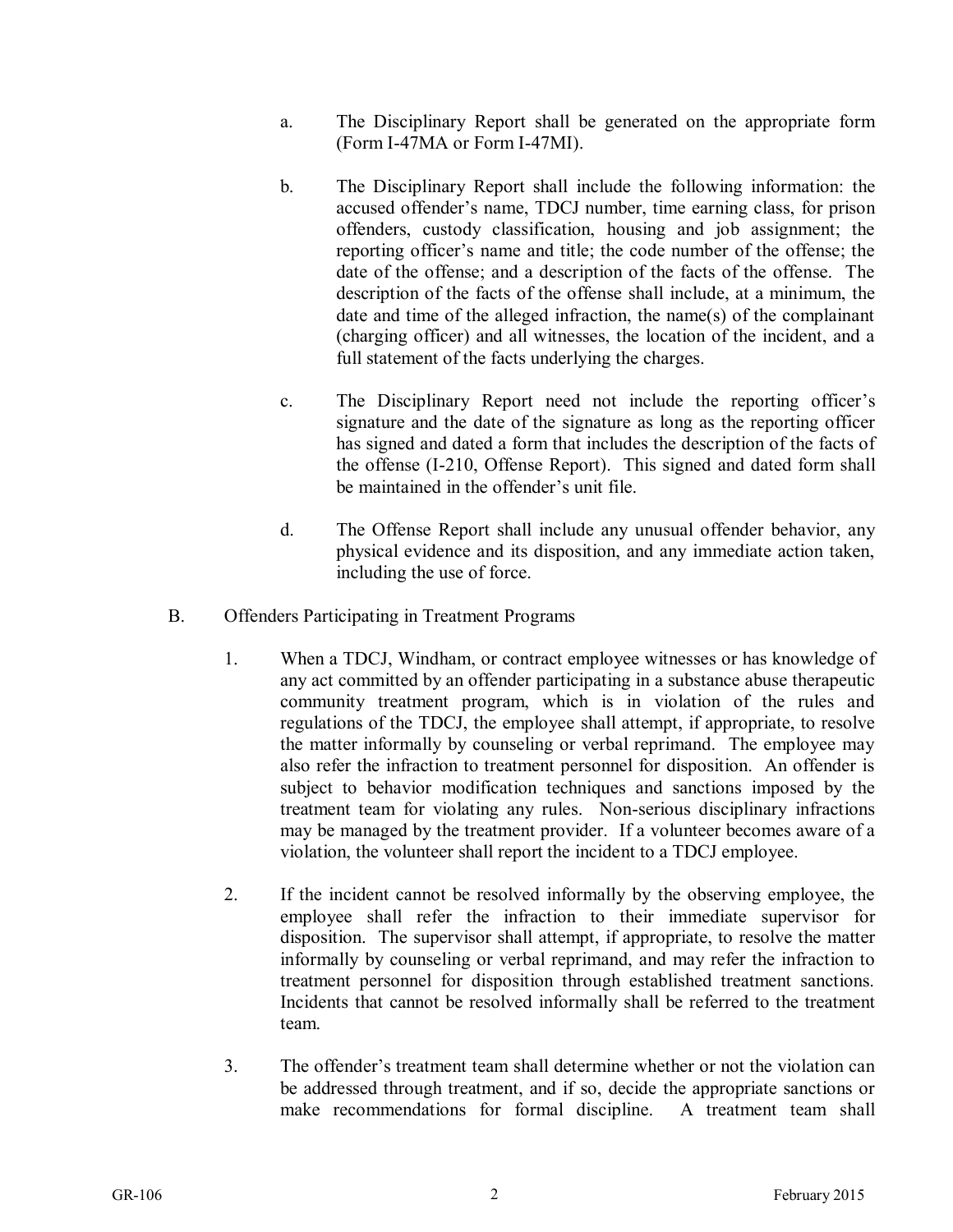determine whether or not to discharge an offender from treatment due to behavioral problems.

- a. For parole modification offenders, the treatment team shall be composed of the following persons:
	- (1) Program director or designee;
	- (2) Security lieutenant or above;
	- (3) Offender's case manager or counselor;
	- (4) Institutional parole officer (IPO) case manager assigned to facility; and
	- (5) The designated parole officer for the facility.
- b. For probation modification offenders, the treatment team shall be composed of the following persons:
	- (1) Program director;
	- (2) Security lieutenant or above;
	- (3) Offender's case manager; and
	- (4) Transitional care coordinator.
- c. For other program offenders, the treatment team shall consist of the persons designated in the appropriate program policy manual.
- 4. Incidents that the treatment team determines cannot be addressed through treatment shall be referred to the building major for grading. At that time, a formal disciplinary report may be processed, charging the offender with violating a rule. Disciplinary hearings for SAFP offenders shall be held pursuant to the disciplinary rules and procedures contained in these rules. A SAFP facility may conduct state jail offender disciplinary hearings, as described in Section I.D. For offenders who have been discharged from treatment, and who commit disciplinary violations, the procedures in Section I.B. shall be followed but without referring the infraction to treatment personnel.
	- 5. If an offender has been removed from the treatment program, the offender shall continue to be subject to the disciplinary rules and procedures contained in this rulebook. Rule violations committed by offenders who are no longer in treatment shall be processed by security staff. A disciplinary hearing shall be conducted if security staff deems it appropriate.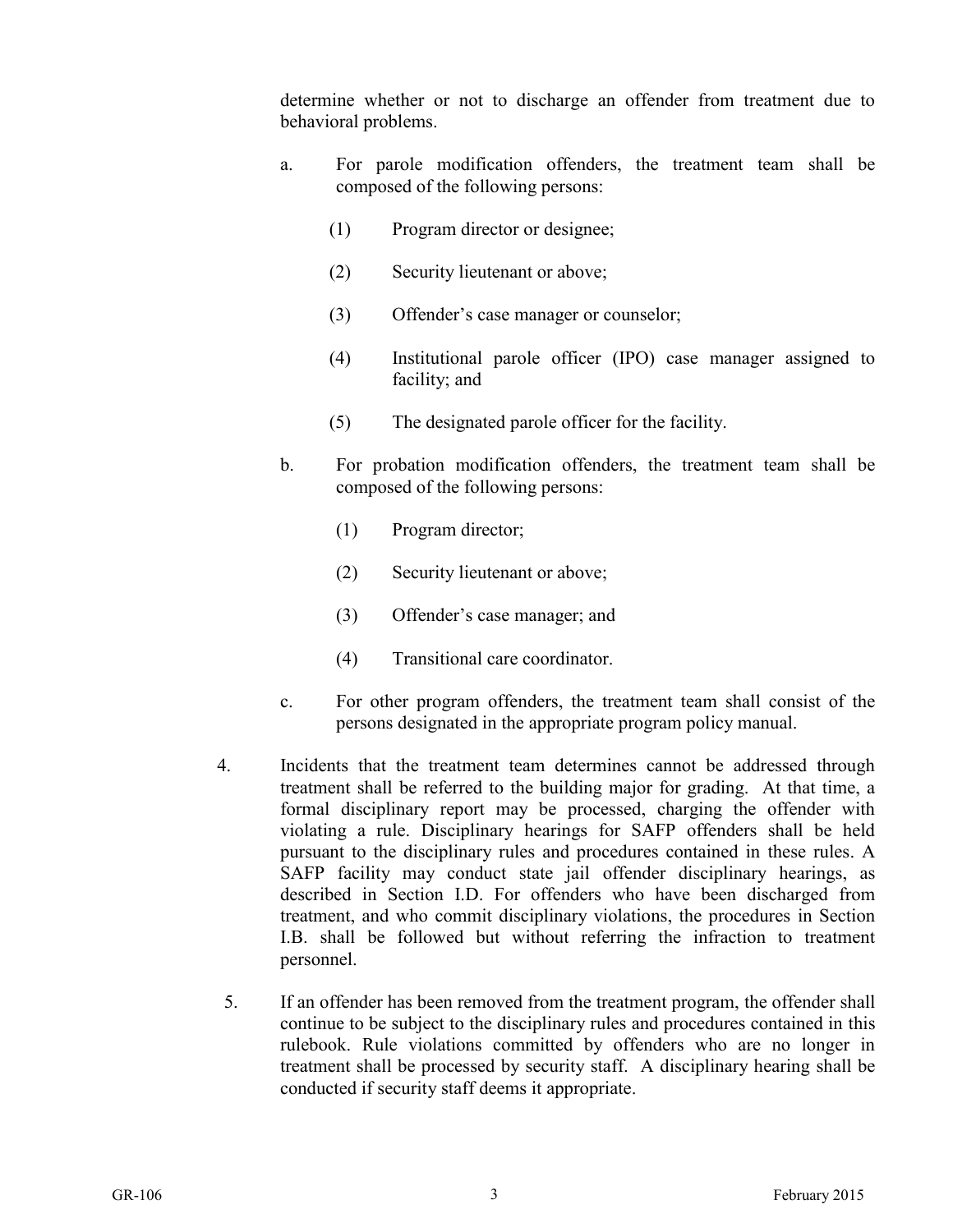- 6. Offenders who have been removed from the treatment program shall remain housed at the facility pending transfer to an appropriate destination. Offenders who pose a risk to the physical safety of others or who present a threat to the security of the facility shall be segregated and placed in transient status pending transfer.
- 7. Offenders who have been removed from the treatment program shall be required to work as assigned. Offenders shall be managed in accordance with applicable procedures outlined in the appropriate program policy manual, and procedures relative to the offender's custody and housing assignment.
- C. Classification of Hearing Minor v. Major
	- 1. A minor disciplinary hearing is a means of processing less serious rule infractions in accordance with this rulebook. A minor disciplinary hearing cannot result in the imposition of the following:
		- a. Any major penalties (see Section VII.A.2 for a list of the major penalties); or
		- b. Assessment of monetary damages due to damage or destruction of state property.
	- 2. A major hearing is an administrative hearing, presided over by a disciplinary hearing officer (DHO), to process serious rule violations in accordance with the provisions of those rules related to a major hearing. An offender shall not be given any major punishment without a major hearing.
	- 3. The final decision whether a disciplinary hearing will be classified as major or minor shall be made by the captain or above. The decision shall be based on the following factors:
		- a. The nature and seriousness of the offense; for example, a Level 3 offense is more apt to be processed pursuant to a minor hearing than a Level 1 offense.
		- b. The offender's disciplinary history; and
		- c. The period of time since the offender's last rule violation.
- D. State Jails

A state jail offender disciplinary hearing is an administrative hearing held to process any rule violation committed by an offender sentenced to a state jail, and is conducted in accordance with procedures for a minor hearing. Under a state jail offender disciplinary hearing, a state jail offender may receive any penalty categorized as minor, or as major for the state jails. However, a state jail offender shall be provided with a major hearing pursuant to Sections IV and VI of these procedures if assessment of monetary damages due to destruction of state property may be imposed.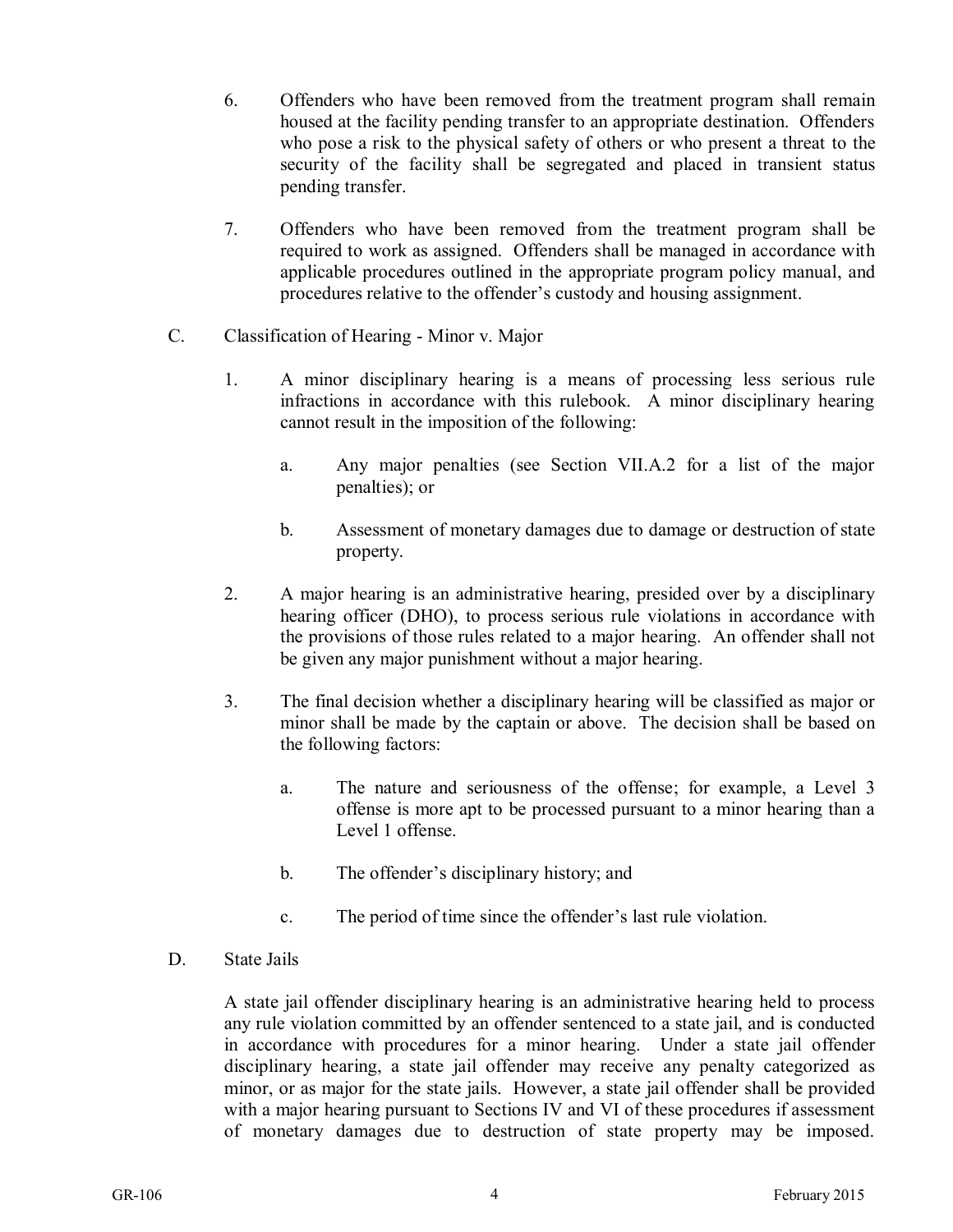Disciplinary hearings for offenders sentenced to a prison, but assigned in transfer status to a state jail shall be conducted in accordance with the grade assigned to the disciplinary report and under the applicable minor or major hearing procedures.

E. Prisons

Should an offender be found guilty in a minor hearing, the guilty finding shall not preclude the offender from being reviewed for promotion in time earning class. An offender who has received a disciplinary conviction resulting in a major penalty may be reviewed and considered for promotion in time earning class after 12 months from the date of the offender's most recent disciplinary conviction resulting in a major penalty.

F. Investigation

The Disciplinary Report that cannot be processed pursuant to a major disciplinary hearing without a proper investigation shall include interviews with the charging officer, the accused offender, or other witnesses. A preliminary investigation shall begin within 24 hours from the time the violation is reported and completed without unreasonable delay, unless there are exceptional circumstances for delaying the investigation. Exceptional circumstances that are reasons for delays shall be documented. A supervisor, sergeant or above, reviews the offense report and appoints a staff member without knowledge of the disciplinary case, usually a correctional officer, to conduct the preliminary investigation.

- II. Prehearing Detention
	- A. Criteria

An offender charged with, or suspected of, a disciplinary violation may be placed in prehearing detention without notice or hearing only by the warden, assistant warden, or designee, lieutenant or above, and only if the offender falls into one of the following categories:

- 1. The offender is a current escape risk;
- 2. The offender's presence in the population would create a threat to the physical safety of other offenders or staff; or
- 3. It is necessary to maintain the integrity of an investigation, such as to preserve the integrity of information either in the offender's possession or another offender's possession.
- B. Time Limits
	- 1. Whenever possible, the hearing shall be held within 72 hours of the offender's placement in prehearing detention. If the offender is not given a hearing within 72 hours, the reason for the delay shall be included in the record of the hearing.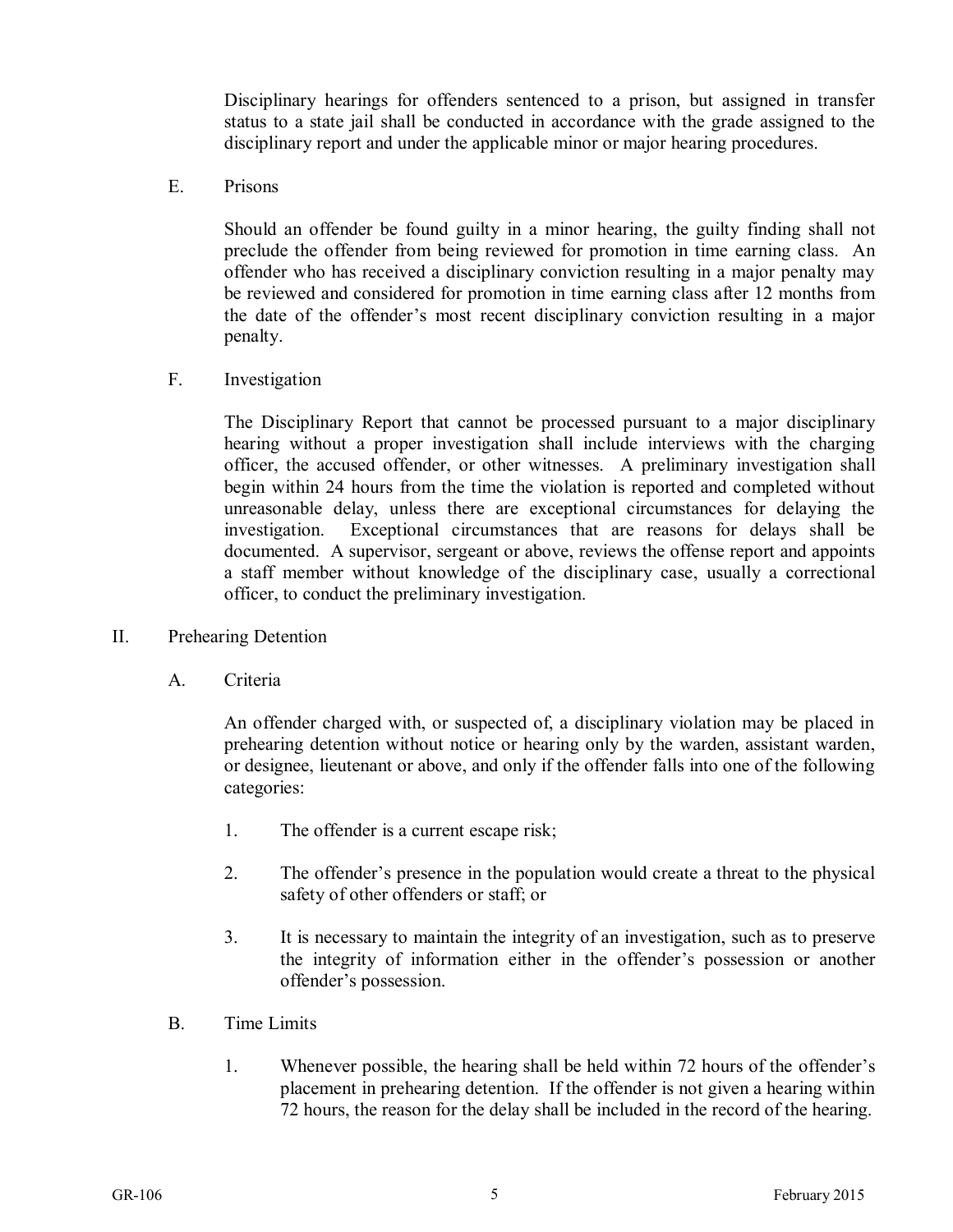- 2. If the offender has not had a disciplinary hearing within 10 days, the offender shall be released from prehearing detention or immediately provided with a hearing pursuant to Section II of the *Administrative Segregation Plan* to determine if the criteria for security detention or protective custody are met.
- 3. The original 10 day period may be extended for an additional 10 days if the warden certifies in writing that it is necessary to complete the investigation, specifying the reasons for the extension. Only one extension may be granted.
- C. Records
	- 1. Uniform written records shall be kept for each offender placed in prehearing detention to include: the offender's name and TDCJ number; the date and time the offender was placed in prehearing detention; the reason for placement (the criterion used and a brief reason for the confinement); the name of the lieutenant or above authorizing placement; the date the offender is heard by the unit DHO or the classification committee; the date the offender is released from prehearing detention; and a review by the warden or designee within 72 hours of the offender's placement in prehearing detention, including weekends and holidays. The foregoing is maintained on the I-188, Prehearing Detention Log.
	- 2. A Segregation Confinement Record shall be completed on each offender placed in prehearing detention. For more information about this record keeping requirement, see the *Administrative Segregation Plan*.
- D. Physical Examination

An offender who is determined to require placement into prehearing detention, and who has no apparent medical problems, may be placed in prehearing detention without prior medical evaluation. However, an offender placed in prehearing detention without prior medical evaluation shall be evaluated as soon as possible, and no later than 12 hours after being placed in segregation, by a qualified health care provider in accordance with applicable Correctional Managed Health Care (CMHC) policy.

- III. Minor Disciplinary Hearing Procedures
	- A. Hearing
		- 1. Disciplinary reports graded as minor shall be heard by a minor DHO. The minor DHO shall be at least the rank of lieutenant and meet the criteria outlined in Section IV.D.2. The minor DHO shall not be the same person who served an offender with notice of charges.
		- 2. Offenders shall be served, usually by a correctional officer, with notice of charges at least 24 hours prior to the hearing. The charges shall be explained to the offender in terms the offender can understand, and within 30 days of discovery of the alleged violation. Offenders may not be subject to any form of coercion designed to persuade them to waive the right to 24-hour notice. If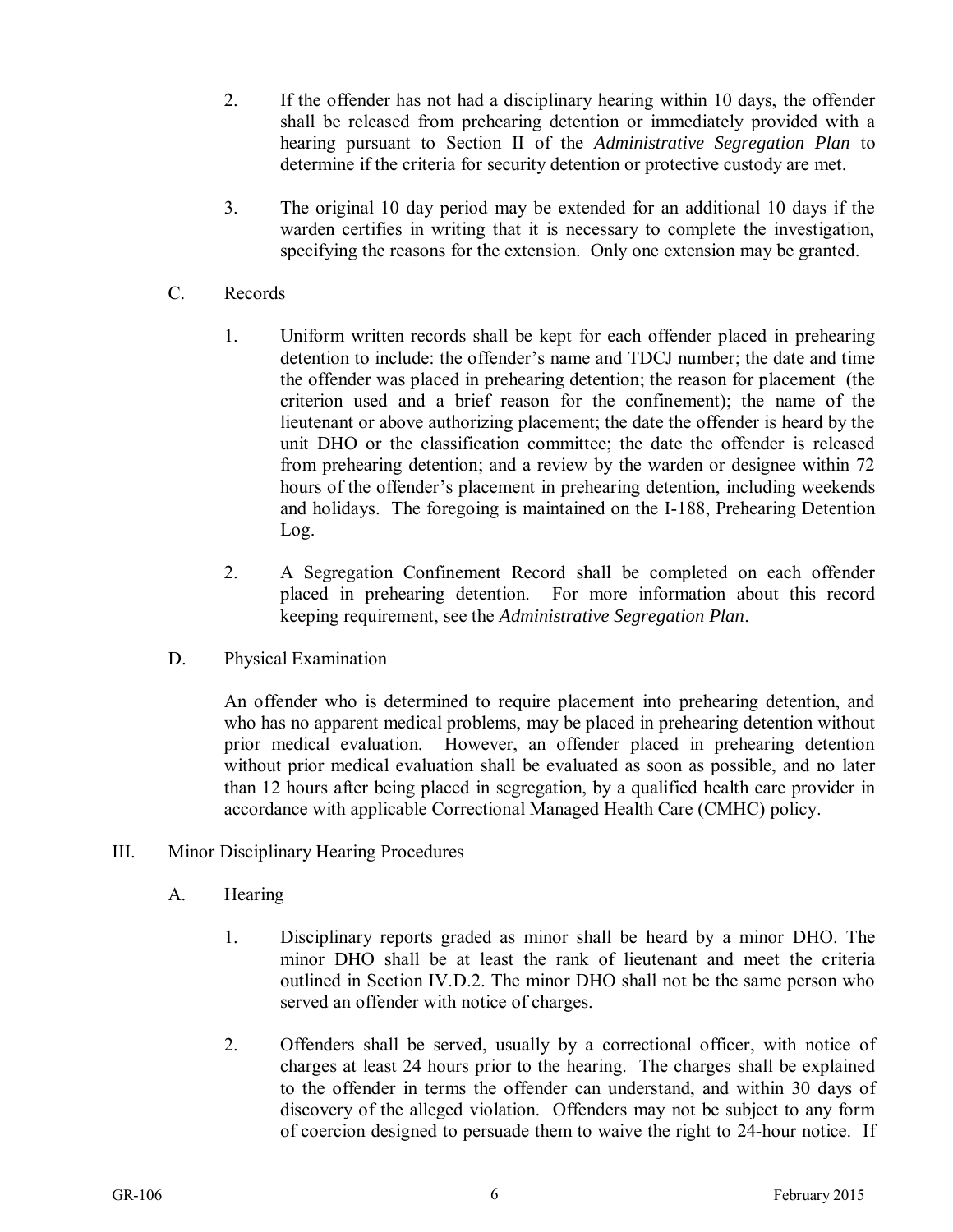offenders are offered the opportunity to waive 24-hour notice, they shall be fully informed, in terms intelligible to them, of the nature of the rights at stake. All applicable time limits for a minor hearing are the same as for a major hearing. Offenders shall be informed of their right to submit a written statement to the DHO in response to the charges. Confirmation that the offender was advised of these rights shall be noted on the original of the Disciplinary Report.

- 3. An offender accused of disciplinary charges may waive attending the disciplinary hearing. At the time of notice of charges, the offender shall be asked if the offender wants to attend the hearing. The offender's decision (yes or no) shall be documented on the Disciplinary Report and Hearing Record. If the offender elects not to attend the hearing, the offender shall be asked for a plea, and then advised that if the offender later decides to attend the hearing, the offender shall submit a written request to the DHO before the hearing is held. The DHO shall review the offender's decision to waive attending the hearing, conduct the hearing in the offender's absence, and document the absence on the report by writing: "Offender waived attending the hearing."
- 4. The offender may submit a written statement or make a verbal statement in the offender's defense during the hearing.
- 5. Whenever possible, minor disciplinary hearings shall be scheduled within seven days after the alleged violation, excluding weekends and holidays. If the offender is not given a hearing within seven business days, the reason for the delay shall be included in the record of the hearing.
- B. Minor Penalties

If found guilty, the DHO may impose one or more of the following penalties:

- 1. Counsel and Reprimand.
- 2. Extra duty not to exceed 42 hours per disciplinary case. If an offender is given extra duty pursuant to a finding of guilt at a disciplinary hearing and the offender refuses to perform the extra duty, the offender may be charged and processed pursuant to a major disciplinary hearing for the refusal. If the offender is found guilty and given a major penalty, the offender shall no longer be required to perform the extra duty.
- 3. Loss of privileges not to exceed 30 days per disciplinary case. At no time shall the loss or restriction of each privilege exceed a total of 90 days from the date of the most recent conviction as the result of cumulative disciplinary convictions. Privileges that may be restricted include:
	- a. Recreation Dayroom, gymnasium, and outdoor recreation yard.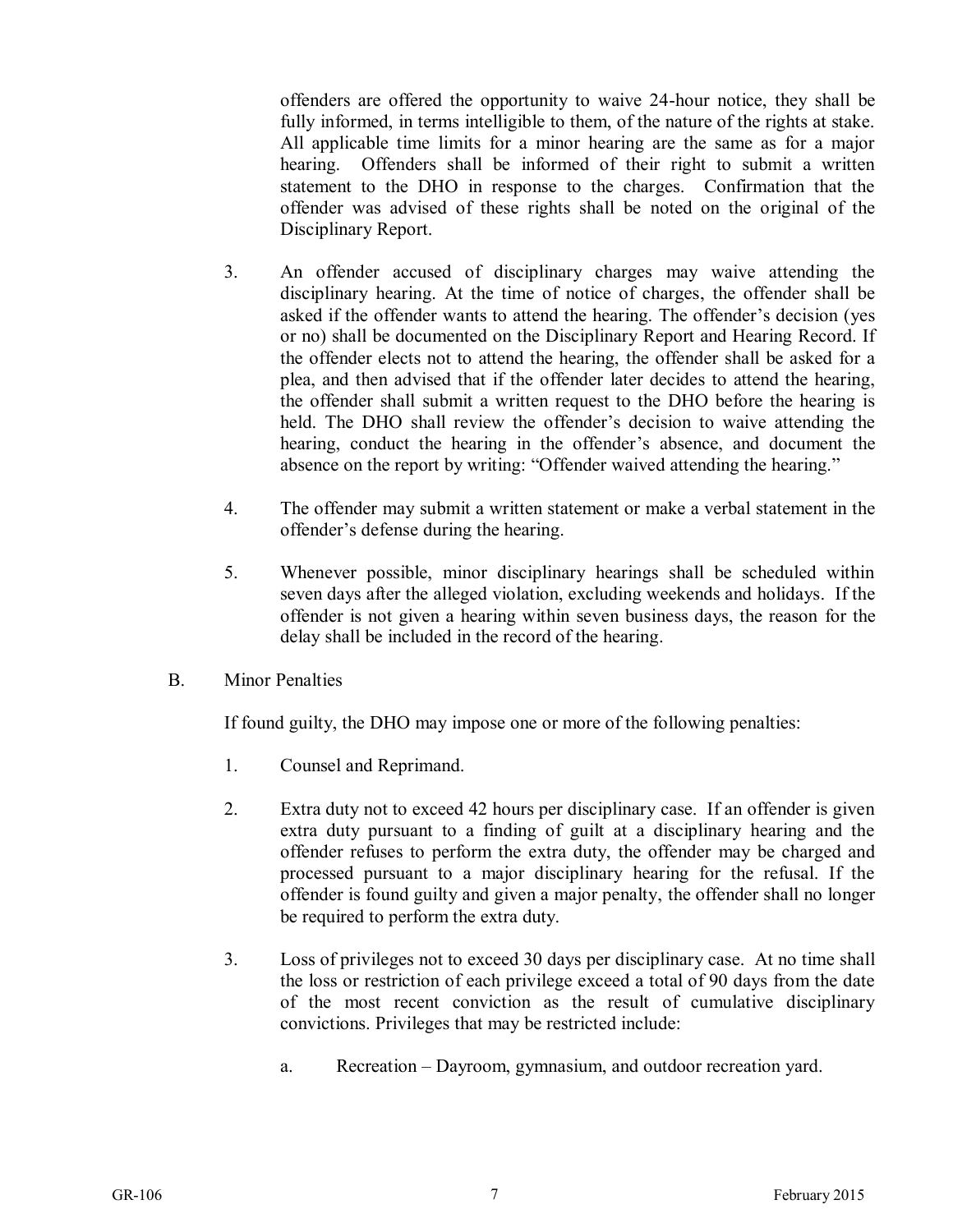- b. Commissary purchases Except legal and correspondence materials and hygiene items, which include tooth brush, toothpaste, deodorant, shampoo, and soap.
- c. Television.
- d. Personal property Except any type of correspondence, to include legal and correspondence materials, hygiene items, which include toothbrush, toothpaste, deodorant, shampoo, and soap, and religious literature or items, such as a prayer rug or shawl.
- e. Other leisure activities Except craft privileges. Craft privileges may be administratively suspended by the unit warden or designee.
- 4. Cell restriction not to exceed 30 days per disciplinary case.
	- a. Offenders may receive consecutive terms of cell restriction for cumulative disciplinary convictions. At no time shall cell restriction exceed a total of 90 days from the date of the most recent conviction as the result of cumulative disciplinary convictions.
	- b. Offenders on cell restriction shall not leave the cell except for medical reasons, treatment programs, showers, meals, law library visits, during non-work hours only, work, educational or vocational school or training, to attend religious activities held in the chapel or the area designated to serve as the chapel, and visits, contact and non-contact.
	- c. Cell restriction does not involve restrictions on correspondence.
	- d. The offender shall not be allowed out-of-cell recreation. When an offender serves more than 30 continuous days of cell restriction pursuant to a minor hearing, the offender shall be allowed physical recreation out of the cell for a one-hour period every seven days.
	- e. Specific guidelines for the management of general population offenders given cell restriction are outlined in AD-03.70, "Cell Restriction for General Population Offenders."
- 5. Suspension of contact visitation privileges for a minimum of one visit and a maximum of two months.

Under no circumstances may an offender's participation in educational or vocational school or training be denied, altered, or restricted as the result of a minor disciplinary hearing. When more than one of the minor penalties listed above is imposed at the disciplinary hearing, the penalties shall be served concurrently.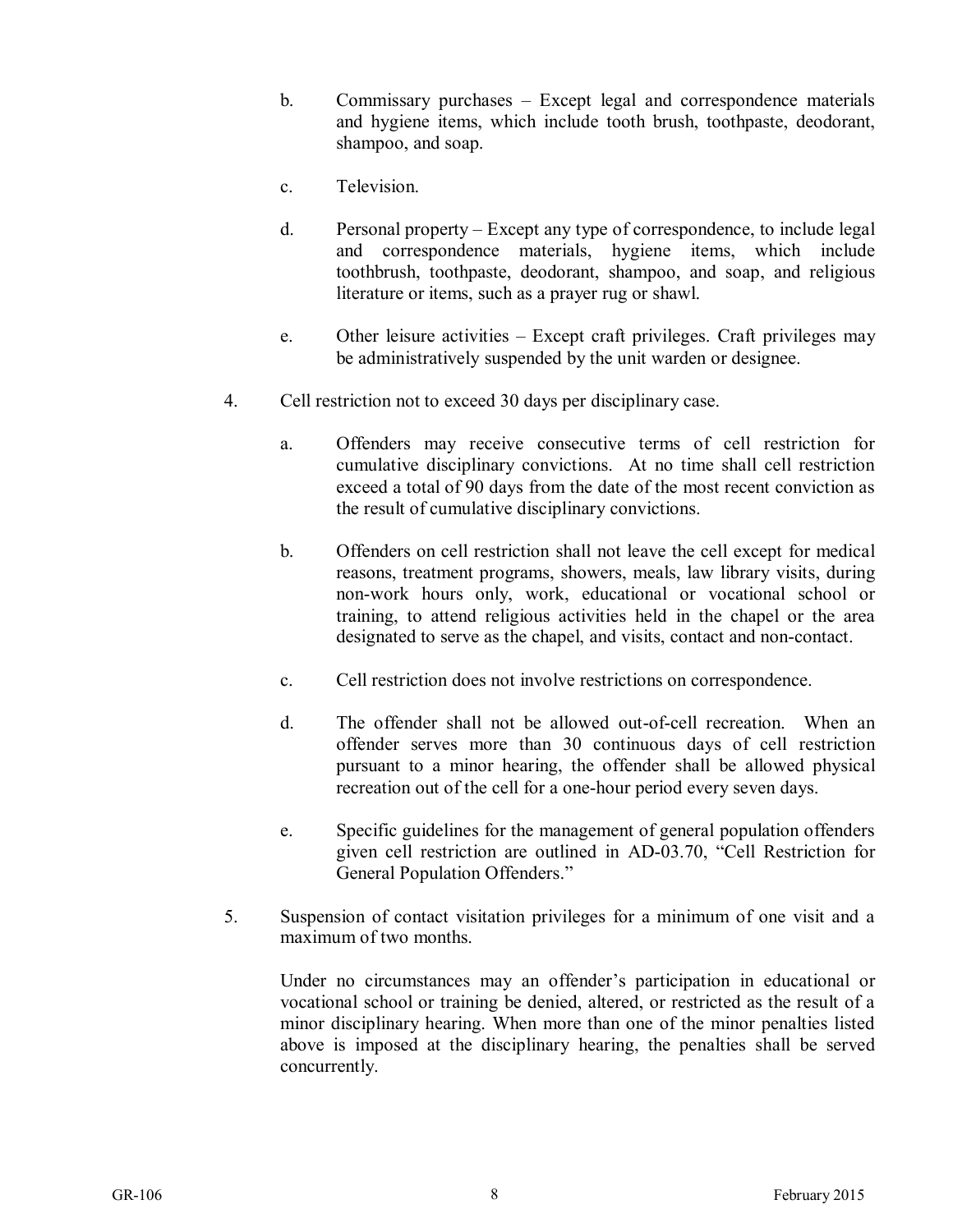- C. Procedural Requirements for Death Row and Administrative Segregation
	- 1. Offenders assigned to death row or administrative segregation may be given a minor disciplinary hearing and be found guilty prior to receiving cell restriction or loss of recreation privileges. Cell restriction or loss of recreation privileges may not exceed a period of 15 days for each disciplinary conviction. These offenders may receive consecutive terms of cell restriction or loss of recreation privileges.
	- 2. Administrative Segregation. Consecutive terms of cell restriction and loss of recreation shall not exceed 30 days when imposed on an administrative segregation offender. At no time shall loss of recreation or cell restriction exceed a total of 30 days from the date of the most recent conviction as the result of cumulative disciplinary convictions. When cell restriction or loss of recreation privileges are imposed on administrative segregation offenders, they shall be allowed physical recreation out of the cell for a one-hour period every seven days. This requirement applies even if the offender has received only a single term of cell restriction or loss of recreation privileges.
	- 3. Death Row. Consecutive terms of cell restriction and loss of recreation privileges shall not exceed 90 days when imposed on a death row offender. At no time shall loss of recreation or cell restriction exceed a total of 90 days from the date of the most recent conviction as the result of cumulative disciplinary convictions. The 90-day limitation regarding consecutive terms of cell restriction or loss of recreation privileges applies to both classifications of death row offenders: death row work capable and death row segregation. When consecutive terms of cell restriction or loss of recreation privileges are imposed, a death row offender shall be allowed physical recreation out of the cell for a one-hour period every seven days. Loss of recreation or cell restriction for death row offenders shall be regarded as a major penalty if assessed pursuant to a major hearing.
- D. Hearing Record
	- l. At the conclusion of the hearing, the offender shall be given a copy of the written record of the hearing (Form I-47MI, Disciplinary Report and Hearing Record). In addition, the DHO shall inform the offender of the right to appeal the finding of guilt and penalty imposed by using the offender grievance procedure and the method for filing such an appeal. If the offender requests a Step 1 grievance form, the DHO shall make it available at that time. If the offender was not present at the hearing, the DHO shall notify the offender of the hearing results and right to appeal the finding of guilt and penalty imposed by completing the I-217, Disciplinary Hearing Results Notification. The original shall be attached to the offender's copy of the hearing record and sent to the offender. The copy shall be attached to the Hearing Record.
	- 2. If the offender is found not guilty, records pertaining to the alleged violation shall not be placed in the offender's unit file but shall be maintained in the unit disciplinary archive file. This file shall be maintained by month for a period of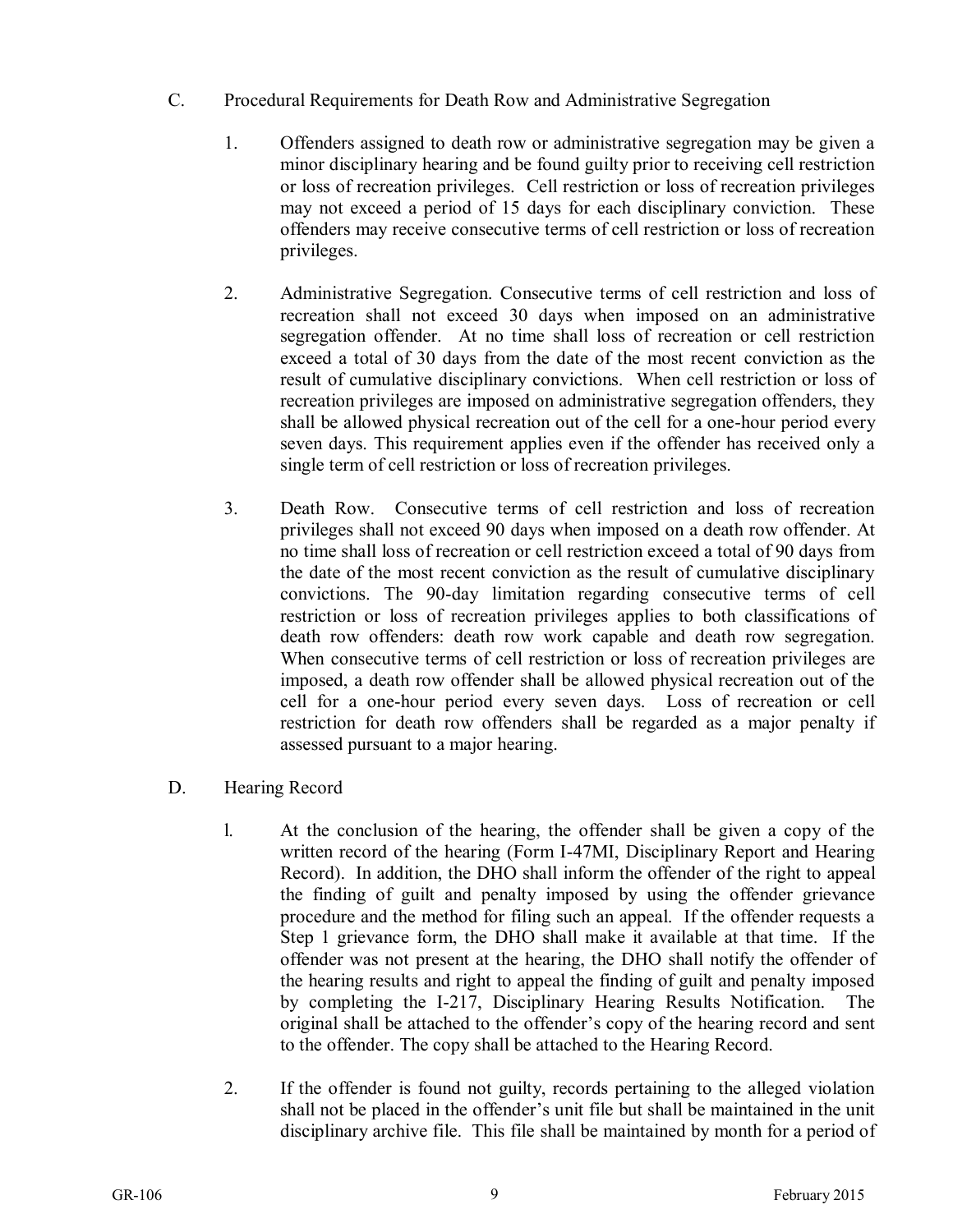two years. Information regarding not guilty findings shall only be used for legal or grievance issues.

- IV. Major Disciplinary Hearing: Procedures Before the Hearing
	- A. Notice of Charges
		- 1. Offenders shall be served with notice of disciplinary charges by a counsel substitute at least 24 hours prior to the hearing and within 30 days of discovery of the alleged violation. The hearing shall be classified as major prior to notice being served, or the accused offender shall be given 24 hours from the time the offender is notified that the hearing is classified as major until the hearing is conducted.
		- 2. Notice after 30 days shall be allowed only if unforeseen circumstances arise, such as the offender is temporarily transferred to another unit, and the warden's written approval, including the reasons for the delay, is obtained before the offender is served with notice.
		- 3. Offenders may not be subject to any form of coercion designed to persuade them to waive the right to 24-hour notice. If offenders are offered the opportunity to waive 24-hour notice, they shall be fully informed, in terms intelligible to them, of the nature of the rights at stake. The DHO shall record on the recording of the hearing an offender's decision to waive the right to 24 hour notice.
		- 4. An offender accused of disciplinary charges may waive attending the disciplinary hearing. At the time of notice of charges, the offender shall be asked if the offender wishes to attend the hearing. The offender's decision (yes or no) shall be documented on the Disciplinary Report and Hearing Record. If the offender elects not to attend the hearing, the offender shall be asked for a plea, and then advised that if the offender later decides to attend the hearing, the offender shall submit a written request to the DHO before the hearing is held. The DHO shall review the offender's decision to waive attending the hearing, conduct the hearing in the offender's absence, and document the absence on the report by writing: "Offender waived attending the hearing."
		- 5. Notice of the charges shall include a copy of the Disciplinary Report. Items of information which, if disclosed to the accused offender, would seriously jeopardize the safety of other offenders shall not be provided to the accused offender.
		- 6. At the time an offender is served with notice pursuant to a major disciplinary hearing, the offender shall be informed of the right to present documentary evidence and to request witnesses. The offender shall be informed that a counsel substitute will be assigned unless the offender waives representation. The offender's decision shall be noted on the Service/Investigation Worksheet, along with the names of the witnesses requested, and the information shall be given to the DHO. However, either the offender or the counsel substitute may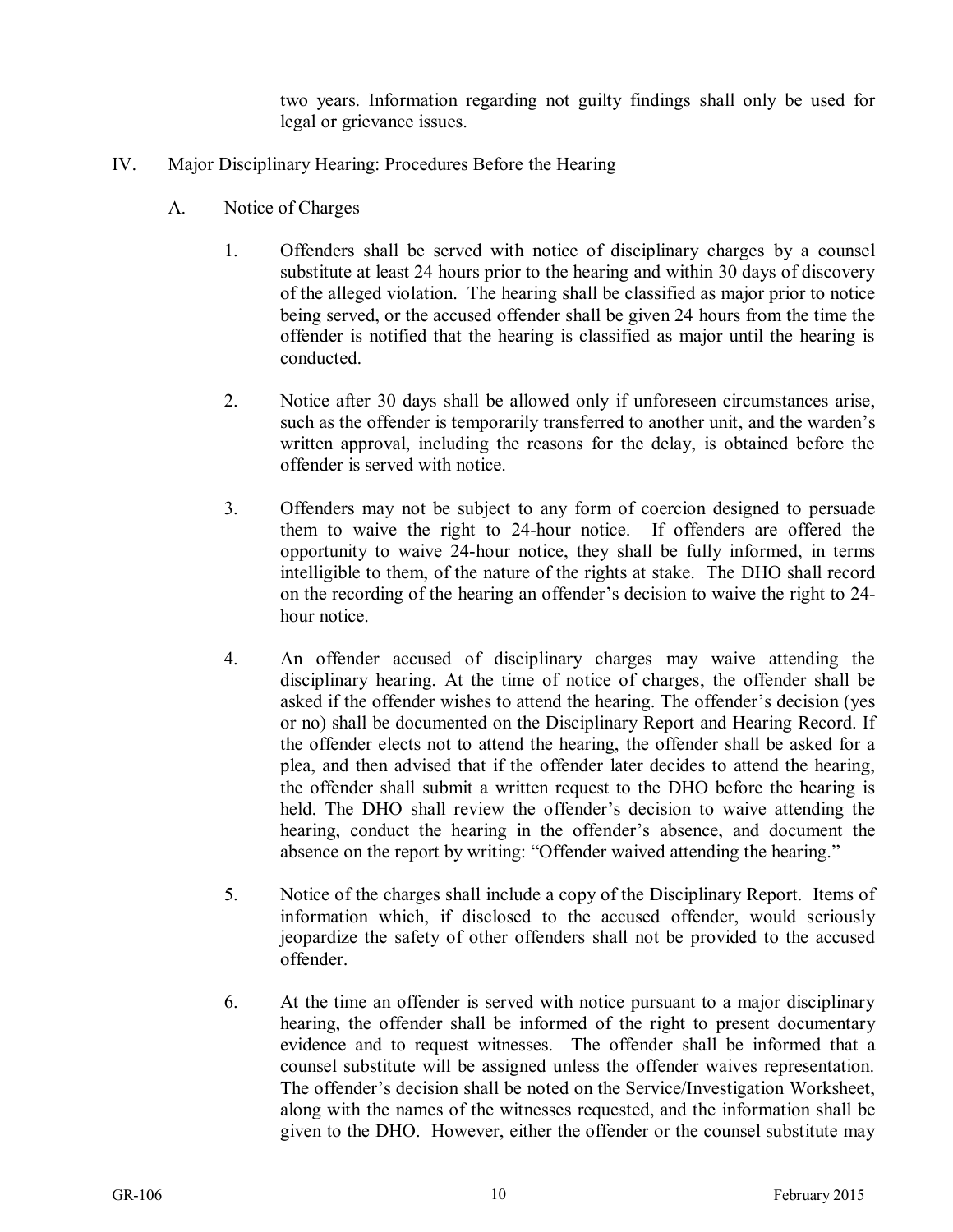inform the DHO at any time prior to and at the hearing of any changes to the list of witnesses requested. Offenders who are not assigned counsel substitutes shall be allowed to communicate directly with a reasonable number of potential witnesses in advance of the hearing.

- 7. The investigation report shall be attached to the disciplinary report and submitted to the DHO.
- 8. An offender who successfully appealed a disciplinary conviction may be served with notice of a rehearing, if at the initial hearing the offender was served with notice of charges timely and was given a timely disciplinary hearing. A rehearing may not be conducted on an overturned conviction for which an offender did not receive either notice of charges or a disciplinary hearing within the established time limits. The 30-day time limit for serving the offender with notice begins on the date of the decision granting the appeal. After notice has been served, the rehearing shall be held in accordance with established time limits.
- B. Counsel Substitutes
	- 1. Assignment Counsel substitutes are non-uniformed employees who represent offenders in disciplinary hearings by advocating on behalf of the offender and keep related records. Offenders shall be provided with counsel substitutes prior to a major hearing when any of the following are met. This requirement does not apply to state jail offender disciplinary hearings, except when state jail offenders are brought before major hearings for assessment of monetary damages for destruction of state property.
		- a. When the offender is developmentally disabled as defined in the *Developmentally Disabled Plan*, for example has a WAIS-R full scale IQ of 73 or below, a Vineland Score equivalent to an IQ of 73 or below, and a social history indicative of retardation. Additionally, a counsel substitute shall be assigned when the offender's mental ability to understand and respond to disciplinary charges and proceedings is questionable, even though the offender is not developmentally disabled as defined in the *Developmentally Disabled Plan*.
		- b. When the offender is assigned to a psychiatric inpatient facility or has been placed on an outpatient psychiatric caseload.
		- c. When the offender's literacy or understanding of English is questionable. A counsel substitute shall be assigned in every case in which the offender's Educational Achievement score is below 5.0 on reading.
		- d. When the offender, because of the complexity of the issue, shall be unlikely to be able to collect and present the evidence necessary for an adequate comprehension of the case.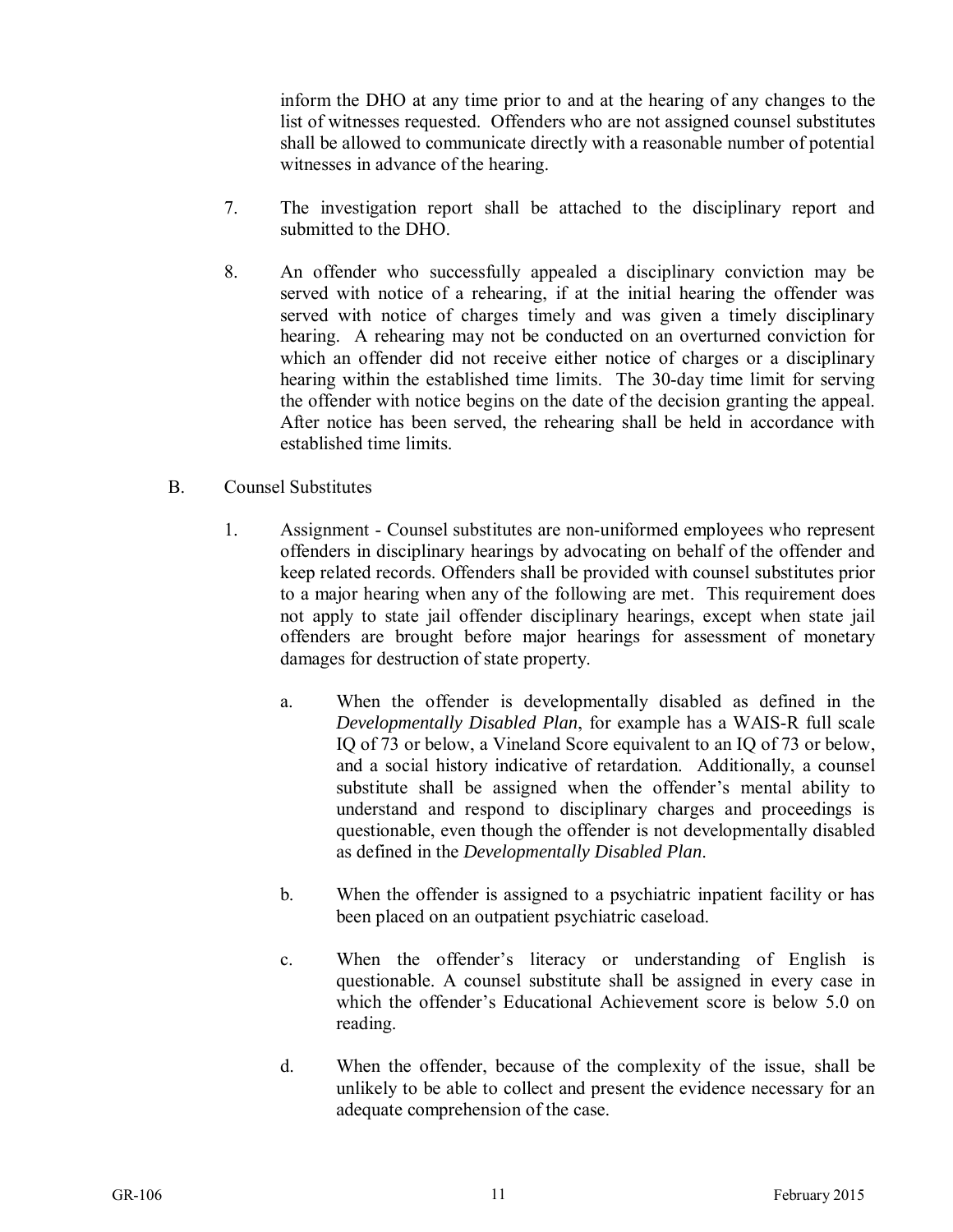- e. When the offender is confined to any form of segregation pending the hearing.
- f. When a witness requested by the accused offender is unable to attend a disciplinary hearing because either the requested witness or the accused offender has been transferred to another unit. When these circumstances exist, the counsel substitute assigned shall be responsible for obtaining witness statements and for presenting it to the DHO.
- 2. Offenders who have been assigned a counsel substitute as required by Section IV.B.1.a, b, and c shall not be considered competent to waive the right to counsel substitute.
- 3. The assignment of a counsel substitute shall be made at least 24 hours prior to the hearing unless the counsel substitute agrees to proceed sooner and is able to prepare fully for the hearing without at least 24 hours notice.
- 4. In most cases, a counsel substitute shall not be assigned for minor and state jail offender disciplinary hearings. The minor DHO may obtain the assistance of a counsel substitute when the offender is unable to understand and participate in the minor hearing process. Moreover, an offender who does not speak or understand English shall be provided with an interpreter at the disciplinary hearing. The minor DHO may serve as the interpreter if the DHO is qualified to perform the interpretation.
- 5. Responsibilities Prior to the disciplinary hearing, a counsel substitute shall:
	- a. Read the Disciplinary Report to the accused offender.
	- b. Inform the offender of the offender's rights and ensure that the offender understands these rights. Explain the Disciplinary Report and ensure that the offender understands the charges.
	- c. Obtain the accused offender's statement concerning the disciplinary charges as to exactly what took place.
	- d. Obtain the names of employees and offenders whom the accused wishes to call as witnesses.
		- (1) Interview all witnesses prior to the hearing.
		- (2) For those witnesses not able to appear at the hearing, such as an offender or an officer who has been transferred to another unit, obtain written statements that can be given to the DHO at the hearing.
		- (3) Inform the DHO of any changes in the list of witnesses requested.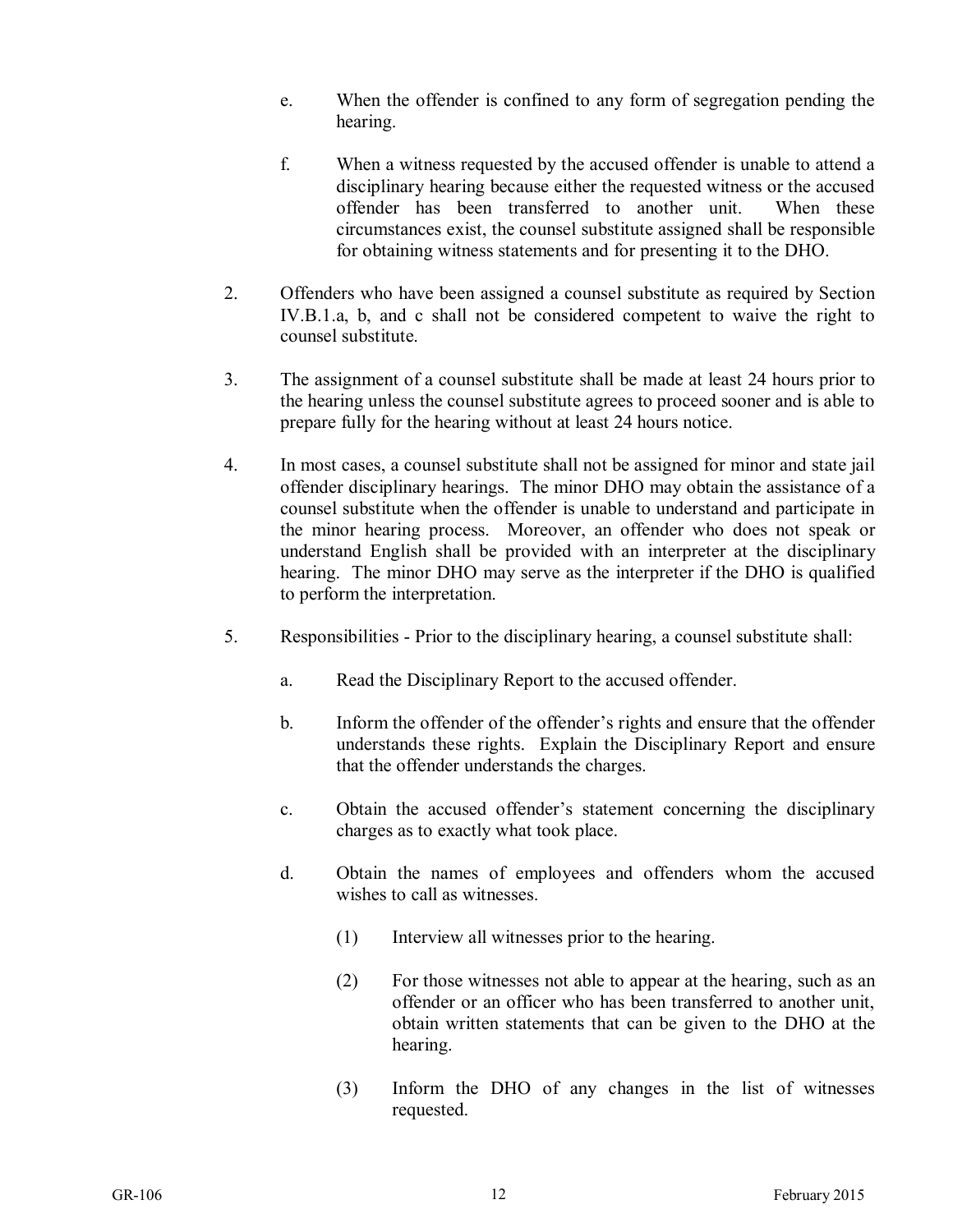- e. Obtain any documentary evidence relevant to the case that is not already in the possession of the accused offender, such as medical records.
- 6. The counsel substitute's responsibility during the hearing is to present the accused offender's case and act as the offender's advocate.
- C. Time Limits
	- l. Whenever possible, major disciplinary hearings shall be scheduled as soon as practicable, but not later than seven days after the alleged violation, excluding weekends and holidays. If the offender is not given a hearing within seven business days, the reason for the delay shall be included in the hearing record. Offenders shall be verbally notified of the time and place of the hearing at least 24 hours in advance of the hearing. In any event, the disciplinary hearing shall be held within 20 days after the offender is served with notice. If a hearing cannot be held within 20 days due to unforeseen circumstances, such as the accused is temporarily transferred to another unit, the time limit may be extended to 45 days with the warden's written approval. If a hearing cannot be held within 45 days due to unforeseen circumstances, the time limit may be extended with the regional director's written approval, including the reason for the delay. If an offender is served with more than one Disciplinary Report, all of the reports shall be heard by the unit DHO within the above time limits, and a term in solitary confinement shall not be considered an "unforeseen circumstance."
	- 2. If an offender is given a permanent assignment to a new unit prior to the offender's disciplinary hearing, the Disciplinary Report shall be forwarded to the new unit of assignment, and a hearing shall be held within 30 days of the offender's arrival on the unit. If a hearing cannot be held within 30 days due to unforeseen circumstances, the time limit may be extended 30 days with the warden's written approval.
	- 3. If the offender is placed in pre-hearing detention, see Section II.B. for the schedule of additional time limits.
- D. Disciplinary Hearing Officer
	- 1. The DHO for a major disciplinary hearing shall be at least the rank of captain.
	- 2. The DHO shall not be an employee who:
		- a. Filed the charges;
		- b. Ordered the filing of the charges;
		- c. Participated in any incident that led to the charges in question;
		- d. Witnessed the incident;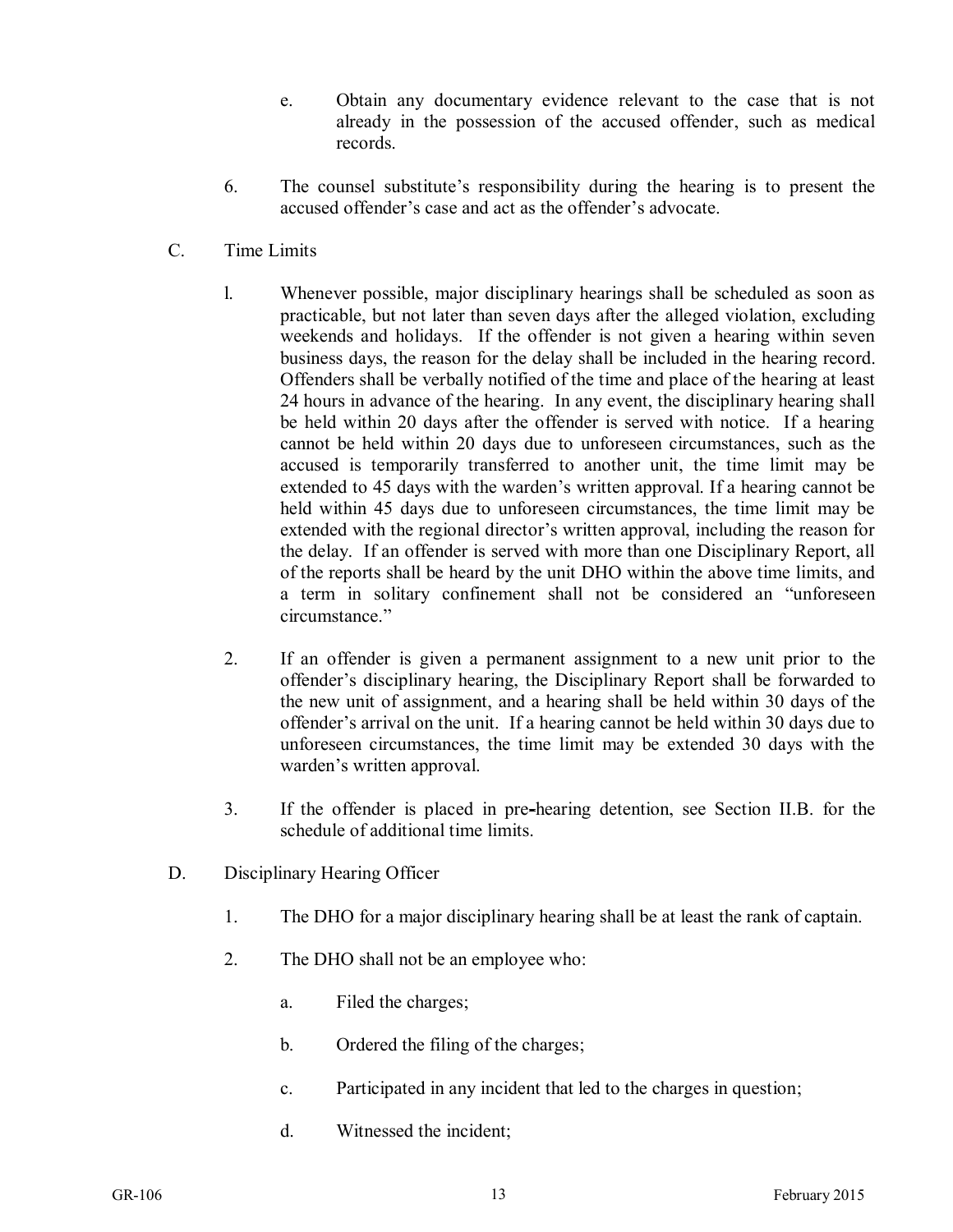- e. Participated in the investigation of the charges; or
- f. Made the decision to process the report through a major disciplinary hearing.
- V. Special Procedures for Certain Categories of Offenders
	- A. Special considerations are required for offenders charged with or suspected of a disciplinary infraction who are developmentally disabled or psychiatric patients. The applicable procedures are specified in the *Developmentally Disabled Plan* and the *Correctional Managed Health Care Policy Manual*. These procedures shall be followed when dealing with developmentally disabled offenders or psychiatric patients.
	- B. Unit psychologists handling developmentally disabled outpatients, such as those not assigned to sheltered units, or psychiatric outpatients, have the responsibility for providing the DHO and the counsel substitute office with an updated list of the names and TDCJ numbers of all developmentally disabled outpatients and psychiatric outpatients on the units.
	- C. Offenders engaging in self-inflicted bodily injury may be subject to disciplinary action if an evaluation by a mental health professional determines the offender's behavior was not the result of their mental condition.
	- D. Medical staff shall be consulted prior to the imposition of punishment on mobility impaired offenders to determine possible negative medical consequences for a given punishment.
	- E. Language assistance shall be provided to offenders in the disciplinary process, as needed, pursuant to AD-04.25, "Language Assistance Services to Offenders Identified as Monolingual Spanish-Speaking," and AD-06.25, "Qualified Interpreter Services – American Sign Language." An interpreter shall be used to assist a counsel substitute in performing tasks if the counsel substitute is not a designated interpreter. An interpreter shall be provided for non-English-speaking offenders and offender who use American Sign Language (ASL) during investigations, notice of charges, and at disciplinary hearings. A DHO who is a designated interpreter may serve as the interpreter at minor hearings only. A counsel substitute who is a designated interpreter may serve as the interpreter for both minor and major disciplinary hearings.
	- F. Applicable special procedures shall be followed whether a minor or a major disciplinary hearing is conducted. Copies of documents referenced in these rules are available for review on each unit.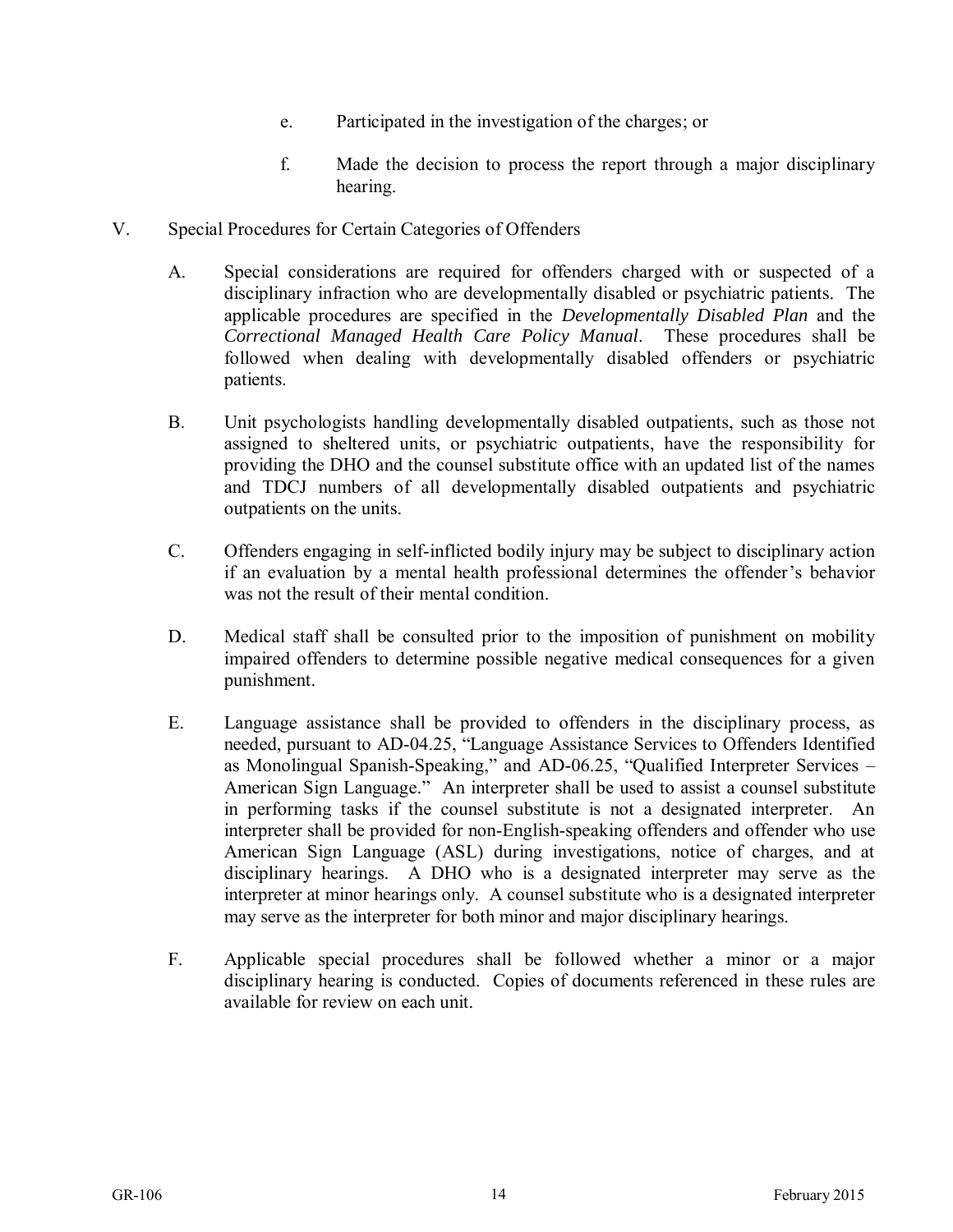- VI. Major Disciplinary Hearing: Procedures for Actual Hearing
	- A. Presence of Offender at the Hearing

An offender charged with rule violations shall be present at the disciplinary hearing unless behavior immediately before or during the hearing justifies exclusion, or the offender waives attending the hearing. If an offender refuses to appear or waives attendance at the hearing, the hearing may be conducted in the offender's absence. Offenders may hear all the evidence presented at the hearing, unless hearing the evidence will jeopardize the life and safety of persons or the security and order of the institution. The DHO shall provide written reasons in the record for the accused offender's absence during any portion of the hearing. If security considerations require that the offender be removed from the hearing for the presentation of any evidence or questioning of any witness, the offender's counsel substitute shall remain and act in the offender's behalf. The offender's counsel substitute shall not transmit any evidence to the offender if hearing the evidence will jeopardize the life or safety of persons or the security and order of the institution. If an offender who has not been assigned a counsel substitute refuses to attend the hearing, voluntarily leaves the hearing while it is in progress, or engages in disruptive behavior that requires removal, the offender's actions shall be considered a constructive waiver of the right to a counsel substitute. If the offender is excluded because hearing evidence may jeopardize the life and safety of persons or the security and order of the institution and a counsel substitute had not previously been appointed, the hearing shall be continued so a counsel substitute can be appointed.

- B. Presentation of Evidence
	- 1. The DHO shall read the Disciplinary Report into the record, and the offender shall be allowed to enter a plea to each of the charges. If one or more of the charges involves possession of contraband, such as fighting with a weapon, the items(s) of contraband shall be produced at the hearing if the existence or nature of the item(s) cannot be satisfactorily established by other means. Perishable items, or any item(s) that pose a threat to health and safety, may be disposed of prior to the hearing. If it is determined that the presence of particular contraband items at the hearing will create a threat to the physical safety of offenders or staff, the contraband may be excluded. Any contraband items that are excluded from the hearing shall be photographed or photocopied, and this evidence shall be produced at the hearing, if the production of the items at the hearing is required, unless the contraband was destroyed by the offender. If the contraband involves a controlled substance, such as marijuana, the DHO shall have a laboratory report, or the results of a field test kit available, establishing the nature of the substance.
	- 2. The accused offender may make a statement on their own behalf. The counsel substitute also may make a statement on the offender's behalf.
	- 3. The accused offender or the counsel substitute may present documentary evidence. Documentary evidence shall be accepted into evidence unless it is clearly irrelevant or repetitious.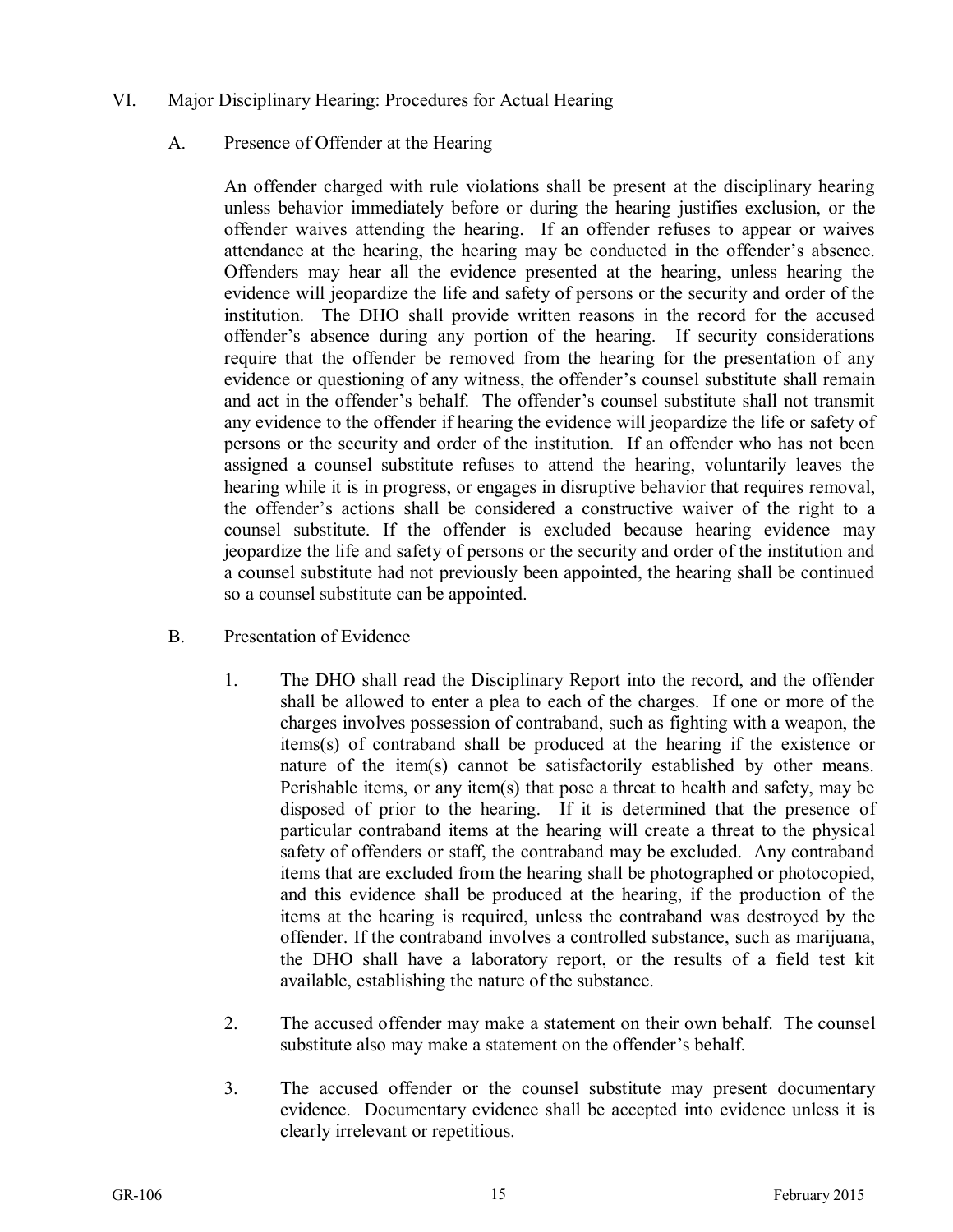- 4. The offender may call witnesses unless the DHO decides the testimony of such witnesses is likely to jeopardize the life or safety of persons or the security and order of the institution. If witnesses are denied, written reasons shall be provided in the hearing record for the DHO's decision. The DHO may not automatically deny witnesses requested at the hearing by the accused because the offender did not request the witnesses at the time of notification of the alleged violation; the DHO shall decide whether to permit such testimony on a case-by-case basis. The DHO may limit the number of witnesses to that needed to fairly present the facts of the case. At the DHO's discretion, the DHO may accept the accused offender's summary of the testimony of a witness as the actual testimony of the witness in order to eliminate repetitive testimony.
- 5. The offender may request the presence of accuser(s), including the charging officer.
- 6. The offender or counsel substitute may question all witnesses who appear at the hearing or are interviewed over the telephone. The DHO shall ask the accused offender or the counsel substitute if they have any questions for the witnesses. However, an officer shall be questioned by the counsel substitute or, after the accused offender has indicated what questions they want asked, by the DHO. Written statements from witnesses, other than the charging officer, shall be presented into evidence when the witnesses are unable to attend the hearing. Any witness, including the charging officer, who is unable to attend the hearing may be interviewed by telephone and the answers of the witness shall be repeated into the recorder if a speakerphone is not used. The unavailability of the charging officer's testimony by telephone or physical presence shall be limited to those occasions when extreme circumstances arise. The questions shall be transmitted by the DHO if the offender is not represented by a counsel substitute.
- 7. The Disciplinary Report shall be the only evidence used against the accused offender if the offender fails to present non-frivolous evidence to contradict the report. However, if the accused offender presents non-frivolous evidence which, if true, would contradict the facts alleged in the Disciplinary Report, the following shall occur at the hearing before a finding is rendered:
	- a. Question the charging officer concerning the non-frivolous evidence presented;
	- b. Examine additional documentary evidence, which does not include investigation reports or written statements by the charging officer or witnesses; or
	- c. Question other witnesses concerning the non-frivolous evidence presented.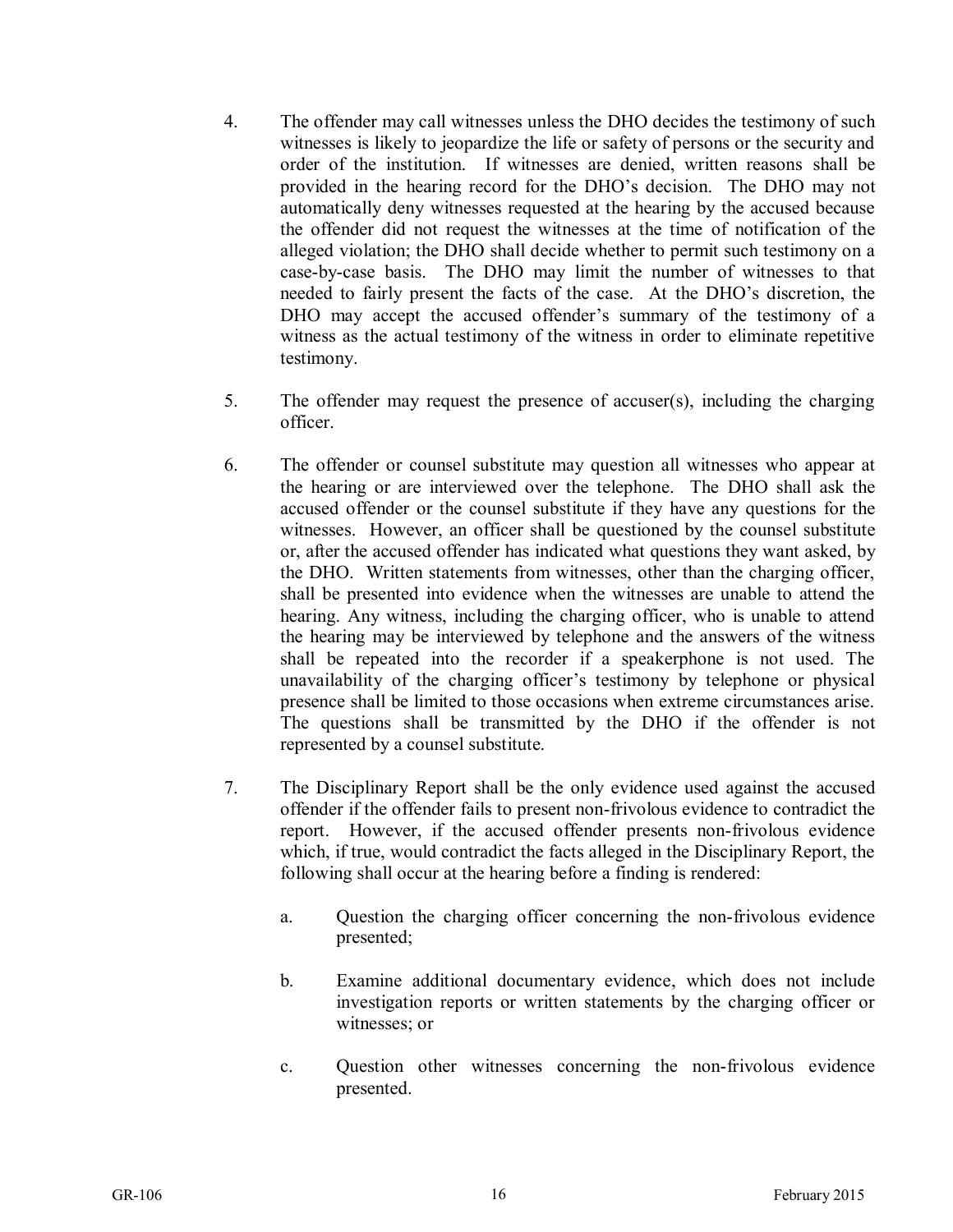#### C. Standard of Guilt

After hearing all of the evidence, the DHO may ask all present to leave the room. The DHO shall decide whether the offender is guilty or not guilty with respect to each charge on the Disciplinary Report based on the preponderance of the credible evidence. In other words, the DHO shall review all of the evidence presented during the hearing, decide what weight should be attached to what evidence, and decide whether the weight of the evidence shows the offender to be guilty or not guilty.

D. Recorder

All major disciplinary hearings shall be recorded to preserve a verbatim record of the proceedings. The recording shall not be turned off at any time during the taking of evidence, regardless of the DHO's opinion concerning the relevance of the testimony. If a Disciplinary Report has been processed pursuant to the procedures for a major disciplinary hearing and the recording has begun, and the DHO decides the report should have been processed pursuant to a minor hearing, the minor hearing should be conducted at that time and the hearing recorded. All recordings shall be preserved in accordance with the TDCJ *Records Retention Schedule*.

E. Written Statement

At the conclusion of the hearing, the offender shall be given a copy of the written record of the hearing (Form I-47MA, Disciplinary Report and Hearing Record). If the offender was not present at the hearing, the DHO shall notify the offender of the hearing results and the right to appeal the finding of guilt or penalty imposed by completing the Disciplinary Hearing Results Notification form (I-217). The DHO shall provide the offender a copy of the written record of the hearing, if the offender was not present at the hearing. The original I-127 shall be attached to the offender's copy of the hearing record and sent to the offender. A copy shall also be attached to the hearing record, and placed in the offender's unit and central files. The record shall include the following information:

- 1. Whether the offender was held in prehearing detention for more than 72 hours prior to the hearing and, if so, the reason for the delay.
- 2. Whether the accused was excluded from any part of the evidence stage and, if so, the reason for the exclusion. If an offender refuses to attend the hearing, this refusal shall be reported as an exclusion, and the reason for the exclusion shall be the offender's refusal to attend.
- 3. Whether any requested witnesses were excluded and, if so, the reason for the exclusion.
- 4. Whether any documentary evidence was excluded and, if so, the reason for the exclusion.
- 5. Whether confrontation and cross examination of the offender's accusers, if requested, was denied and, if so, the reasons for the denial.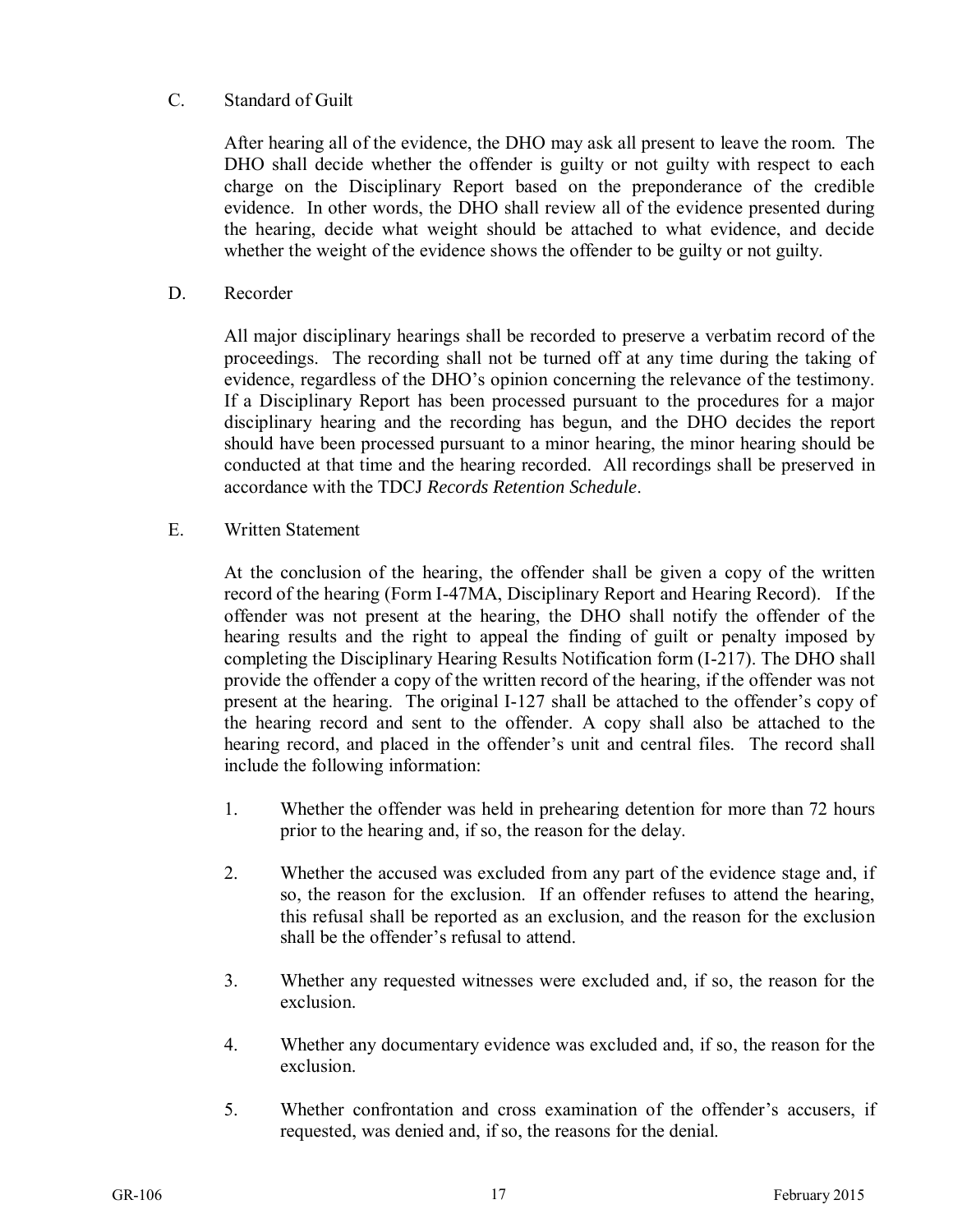- 6. If found guilty, the evidence presented and considered, and the reason for the determination of guilt.
- 7. If found guilty, the penalty imposed, including whether credit was given for time served in prehearing detention, and the specific factual reason for the particular penalty chosen by the DHO.
- 8. If a staff interpreter was used, and if so, the signature of the interpreter.
- 9. Whether the hearing was held more than seven business days from the offense date and if so, the reason for the delay.

If the offender is found not guilty, records pertaining to the alleged violation shall not be placed in the offender's unit file but maintained in the unit disciplinary archive file. This file shall be maintained in accordance with the TDCJ *Records Retention Schedule*. Information regarding not guilty findings shall only be used for legal or grievance issues.

F. Continuances

Disciplinary hearings may be continued or recessed for a reasonable period and for good cause.

- VII. Major Disciplinary Hearing: Penalties
	- A. An offender found guilty of a major disciplinary violation may be assessed one or more of the following penalties:
		- 1. Minor Penalties
			- a. Counsel and reprimand.
			- b. Extra duty not to exceed 42 hours per disciplinary case. If an offender is given extra duty pursuant to a finding of guilt at a disciplinary hearing, and the offender refuses to perform the extra duty, the offender may be charged and processed pursuant to a major disciplinary hearing for the refusal. If the offender is found guilty and given a major penalty, the offender will no longer be required to perform the extra duty.
			- c. Loss of privileges not to exceed 45 days per disciplinary case. At no time shall the loss or restriction of each privilege exceed a total of 90 days from the date of the most recent conviction as the result of cumulative disciplinary convictions. Privileges that may be restricted are:
				- (1) Recreation Dayroom, gymnasium, and outdoor recreation yard. However, loss of recreation for death row offenders shall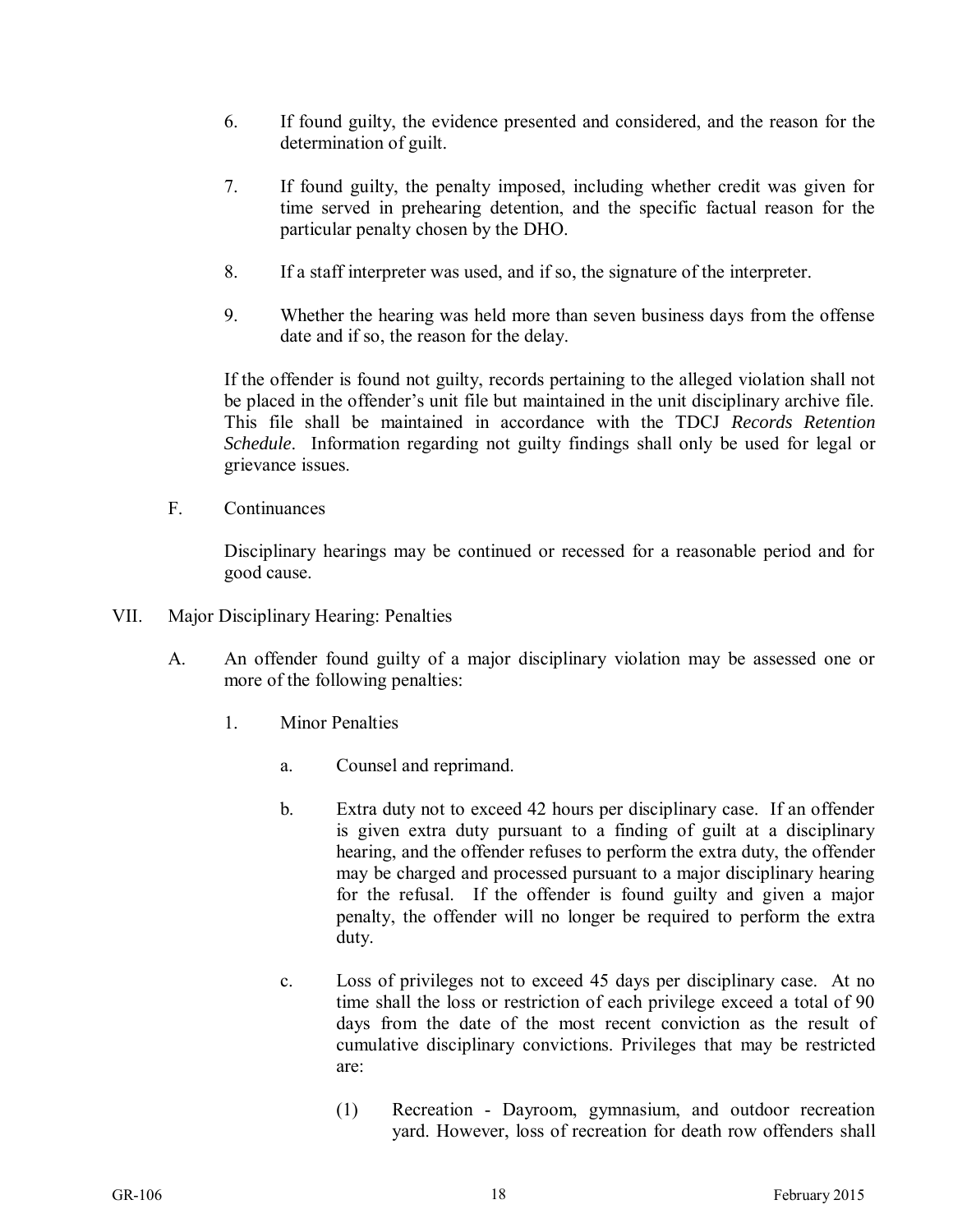be a major penalty if imposed pursuant to a major disciplinary hearing. Offenders may receive consecutive terms of loss of recreation privileges for cumulative disciplinary convictions. As stated in Section III.C.2 and 3, consecutive terms of loss of recreation privileges shall not exceed 30 days when imposed on administrative segregation offenders and shall not exceed 90 days when imposed on death row offenders. One term of loss of recreation privileges may not exceed 15 days for offenders in administrative segregation or death row. When loss of recreation privileges are imposed on offenders in administrative segregation, the offenders shall be allowed out-of-cell physical recreation for a one-hour period every seven days. When consecutive terms of loss of recreation privileges is imposed on death row offenders, they will be allowed out-of-cell physical recreation for a one-hour period every seven days.

- (2) Commissary purchases Except legal and correspondence materials and hygiene items, which include tooth brushes, toothpaste, deodorant, shampoo, and soap.
- (3) Television.
- (4) Personal property Except any type of correspondence, to include legal and correspondence materials, hygiene items, which include tooth brushes, toothpaste, deodorant, shampoo, and soap, and religious literature or items, such as a prayer rug or shawl.
- (5) Other leisure activities Except craft privileges. Craft privileges may be administratively suspended by the warden or designee.
- (6) Suspension of Offender Telephone System (OTS) privileges.
- d. Cell restriction not to exceed 45 days per disciplinary case.
	- (1) Offenders may receive consecutive terms of cell restriction for cumulative disciplinary convictions. At no time shall cell restriction exceed a total of 90 days from the date of the most recent conviction as the result of cumulative disciplinary convictions.
	- (2) Administrative Segregation. As stated in Section III.C, consecutive terms of cell restriction shall not exceed 30 days when imposed on administrative segregation offenders or 90 days when imposed on death row offenders. One term of cell restriction may not exceed 15 days for offenders assigned to administrative segregation or death row. Cell restriction for death row offenders will be a major penalty if imposed pursuant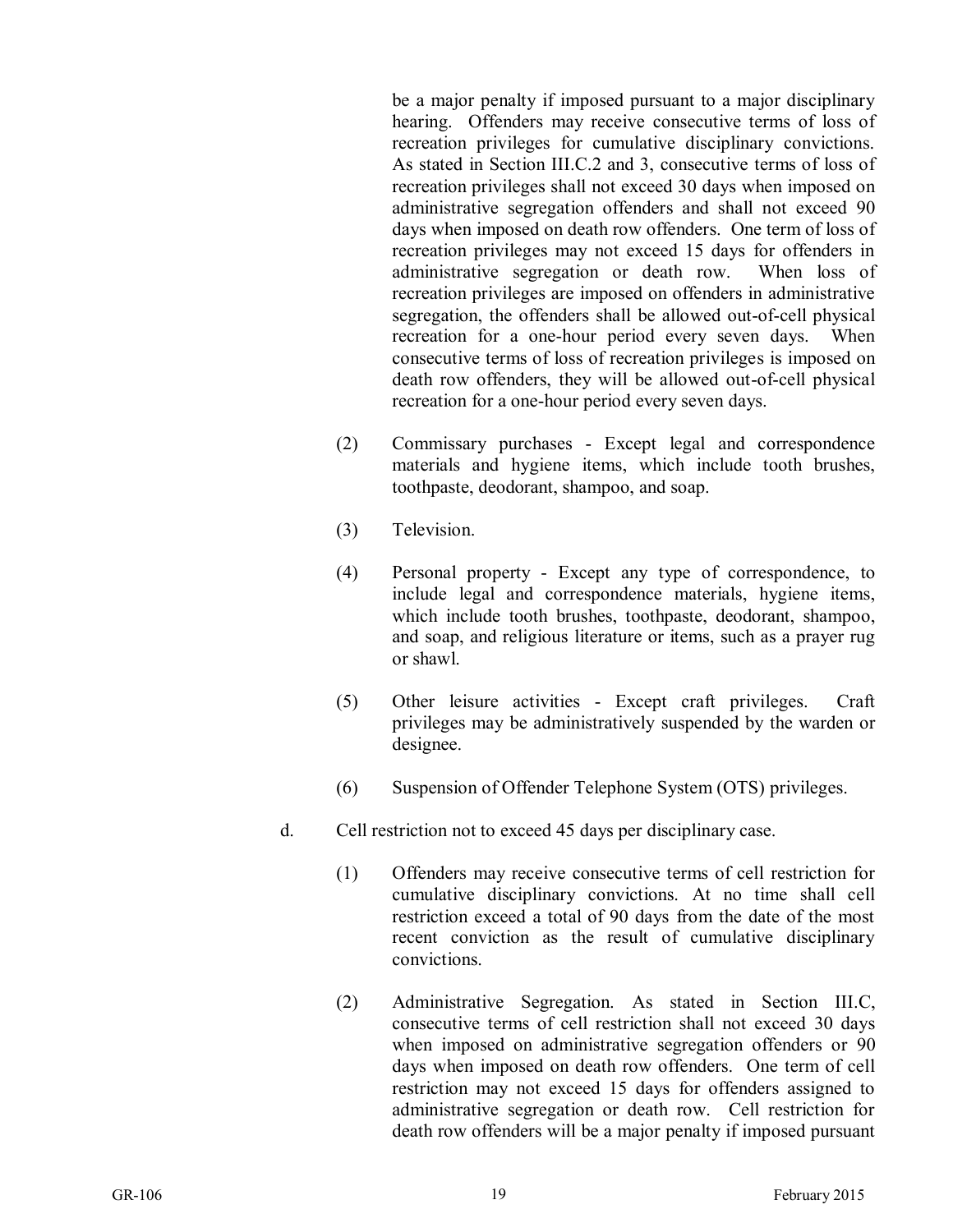to a major disciplinary hearing. See Section III.C for further procedural requirements relating to assessment of cell restriction for death row and administrative segregation offenders.

- (3) Offenders restricted to the cell shall not leave the cell except for medical reasons, treatment programs, showers, meals, law library visits, during non-work hours only, work, educational or vocational school or training, to attend religious activities held in the chapel or area designated as the chapel, and visits contact and non-contact.
- (4) Cell restriction does not involve restrictions on correspondence.
- (5) The offender shall not be allowed out-of-cell recreation, except as follows:
	- (a) When an offender in the general population serves more than 45 continuous days of cell restriction pursuant to a major hearing, the offender shall be allowed physical recreation out of the cell for a one-hour period every seven days.
	- (b) When cell restriction is imposed on offenders in administrative segregation the offenders shall be allowed out-of-cell physical recreation for a one-hour period every seven days.
	- (c) When consecutive terms of cell restriction are imposed on death row offenders, the offenders shall be allowed out-of-cell physical recreation for a one-hour period every seven days.
- (6) Specific guidelines for the management of general population offenders assessed cell restriction are outlined in AD-03.70 "Cell Restriction for General Population Offenders."
- e. Suspension of contact visitation privileges for a minimum of one visit and a maximum of four months.
- 2. Major Penalties
	- a. Prisons
		- (1) Solitary confinement not to exceed 15 days per disciplinary case. The DHO may give the offender credit for all or some of the time spent in prehearing detention.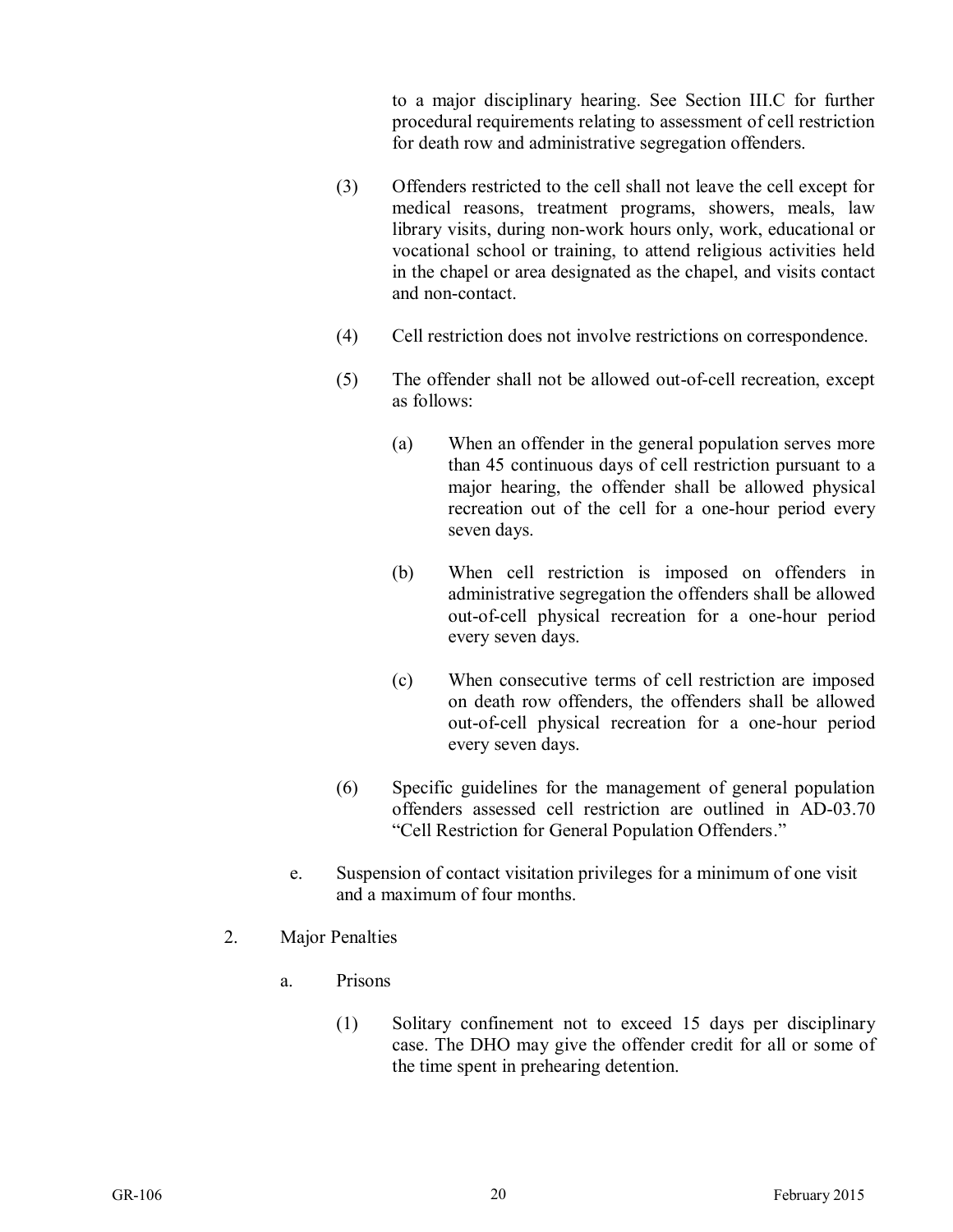- (2) Reduction in class. Reduction in class from SAT II to SAT III is not a disciplinary punishment. These time earning classes earn the same amount of good conduct time each month.
- (3) Forfeiture or suspension of good conduct time credit.
- (4) Retention in Line Class III.
- b. State Jails

Solitary confinement not to exceed 15 days per disciplinary case. The DHO may give the offender credit for all or some of the time spent in prehearing detention.

- B. The following guidelines are intended to assist the DHO in arriving at fair and appropriate sentences for offenders found guilty of disciplinary violations.
	- 1. All disciplinary offenses have been assigned a level of seriousness. Each level carries maximum penalties that cannot be exceeded for that particular offense (see Section XIV.A). The penalties shall not exceed the established maximums.
	- 2. The DHO shall take into consideration the following factors. It is imperative for the DHO to be as specific as possible when detailing the reasons for a particular punishment on the hearing record. The following are factors to be considered, but must be elaborated on to be case or offender specific.
		- a. Nature and seriousness of the offense(s);
		- b. Extent of injury to persons or damage to property caused by the offense(s);
		- c. Offender's disciplinary record, including prior Disciplinary Reports for the same or similar offenses;
		- d. Period of time since last rule violation; and
		- e. Penalties given to other offenders for the same or similar violations.
	- 3. If an offender is charged with multiple offenses, the offender shall not be punished separately for each offense unless the offenses are separate and distinct incidents. Specifically, an offender shall not be punished for a "lesserincluded offense."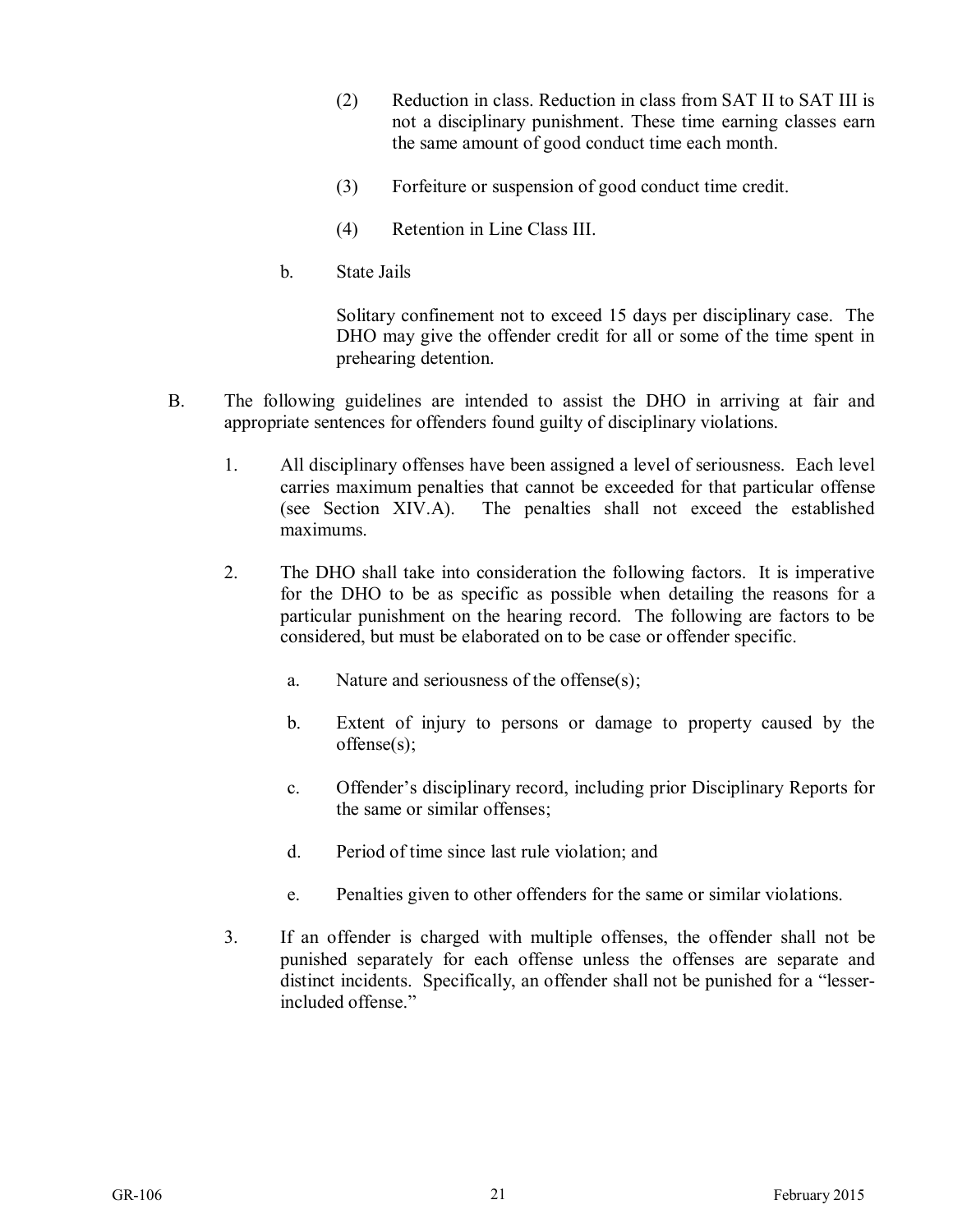- VIII. Special Procedures Regarding Certain Charges
	- A. Offenders Who Refuse to Work

An offender who refuses to work may be prohibited from participating in nonprogrammatic and recreational activity for as long as the offender refuses to work or three days, whichever is less, when the offender has not yet received a disciplinary hearing. Additionally, the offender can be charged with a disciplinary offense (Level 2 - Code 25 Refusal to Work), and upon conviction be subject to the penalties outlined in Section III.B or VII.A. An offender who continues to refuse to work shall be subject to progressive disciplinary measures. Specific guidelines for the management of offenders who refuse to work are outlined AD-03.70, "Cell Restriction for General Population Offenders."

B. Offenders Who Refuse to Groom, Refuse to Accept Housing Assignments, Engage in Sexual Misconduct, or Are Out of Place

Offenders who refuse to comply with grooming standards, such as male offenders who refuse to shave or get a haircut or offenders who have extreme haircuts or extreme hairstyles, refuse to accept housing assignments, engage in sexual misconduct, or are out of place are subject to penalties outlined in Section III.B or VII.A. At such time as the offender expresses a willingness to voluntarily shave or get a haircut, the offender shall be given the opportunity to do so. The offender's compliance with the grooming standards shall be taken into consideration by the warden or assistant warden when deciding to remove or modify the disciplinary sanctions. The applicable guidelines are outlined in AD-03.83, "Offenders Who Refuse to Comply with Grooming Standards." Specific guidelines for the management of general population offenders who refuse to groom, refuse to accept housing assignments, engage in sexual misconduct, or are out of place are outlined in AD-03.70, "Cell Restriction for General Population Offenders."

C. Destruction of State Property

An offender who intentionally damages or destroys state property may be charged with a major offense (Level 2 - Code 18 Damaging or Destroying Property). Upon conviction by the DHO, the offender shall be subject to the penalties outlined in Section VII.A. Additionally, the TDCJ may seize the contents of the offender's Inmate Trust Fund (ITF) account to recover monetary damages assessed. Specific guidance for processing this charge is provided in AD-14.61, "Offenders Who Intentionally Damage or Destroy State Property."

- IX. Lesser-Included Offenses
	- A. If an offender is charged with multiple offenses, the offender shall not be punished separately for each offense unless the offenses are separate and distinct incidents. If an offender is found guilty of multiple offenses that are separate and distinct incidents, for example, possession of contraband and striking an officer, both arising from a cell search, punishment may be imposed consecutively.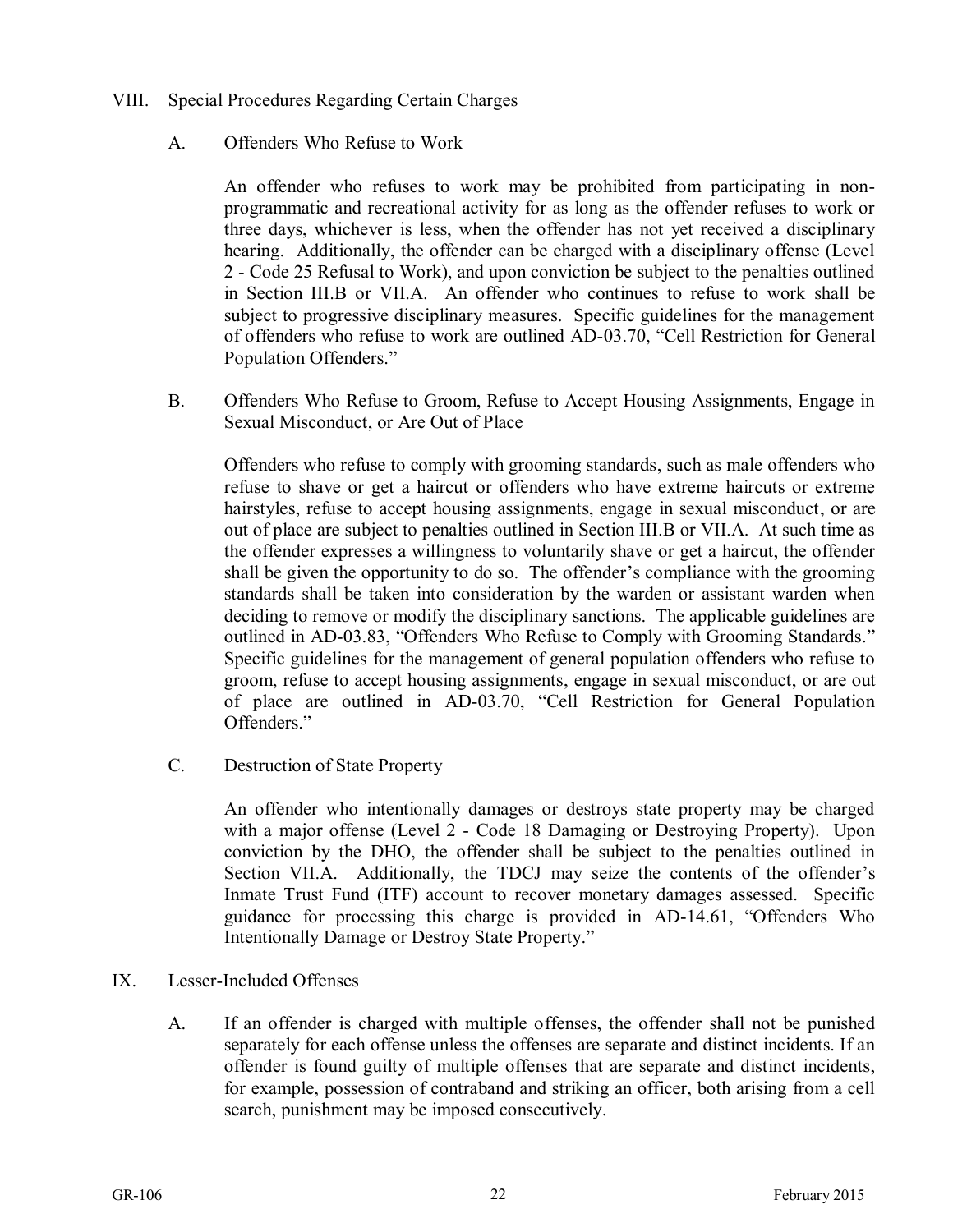If an offender receives punishment for a more serious offense, the offender cannot also be punished for the "lesser-included offense," which is defined as follows:

*When it is impossible to commit a particular offense without, at the same time and by the same conduct, committing a less serious offense, the latter is a lesser included offense, for example, possession of contraband and possession of contraband for planning escape, when the two charges involve the same items of contraband.* 

When the DHO determines that a lesser-included offense more accurately represents the offender's conduct and culpability, the DHO may find the offender guilty of the lesser included offense instead of the more serious offense, without further notice and hearing.

- B. A single disciplinary hearing may be held regarding multiple offenses that are reported on a single Disciplinary Report. A separate disciplinary hearing shall be conducted for separate Disciplinary Reports, but these hearings may be conducted consecutively.
- C. The minor DHO, in the event of a minor disciplinary hearing, and the DHO for a major disciplinary hearing, may change the charges on a Disciplinary Report at the time of the hearing. If the charges are changed, the accused offender shall be given an additional 24 hours to prepare for the hearing unless the new charge is a lesser included offense of the original charge.
- X. Remission of Penalty

Remission of penalty shall not change the formal written record of penalties assessed, but merely modify the full imposition of those penalties. The warden or designee may lift the penalty at any time during the penalty when any of the following penalties or combinations thereof are imposed:

- A. Cell restriction;
- B. Loss of privileges;
- C. Solitary confinement;
- D. Contact visitation; and
- E. Extra duty.
- XI. Post-Hearing Procedures
	- A. Appeals

At the conclusion of the hearing, the DHO shall inform the offender of the right to appeal the decision by using the offender grievance procedure shall inform the offender of the method for filing such an appeal. If the offender requests the appropriate forms (I-127 or I-128), the DHO shall make the forms available at that time.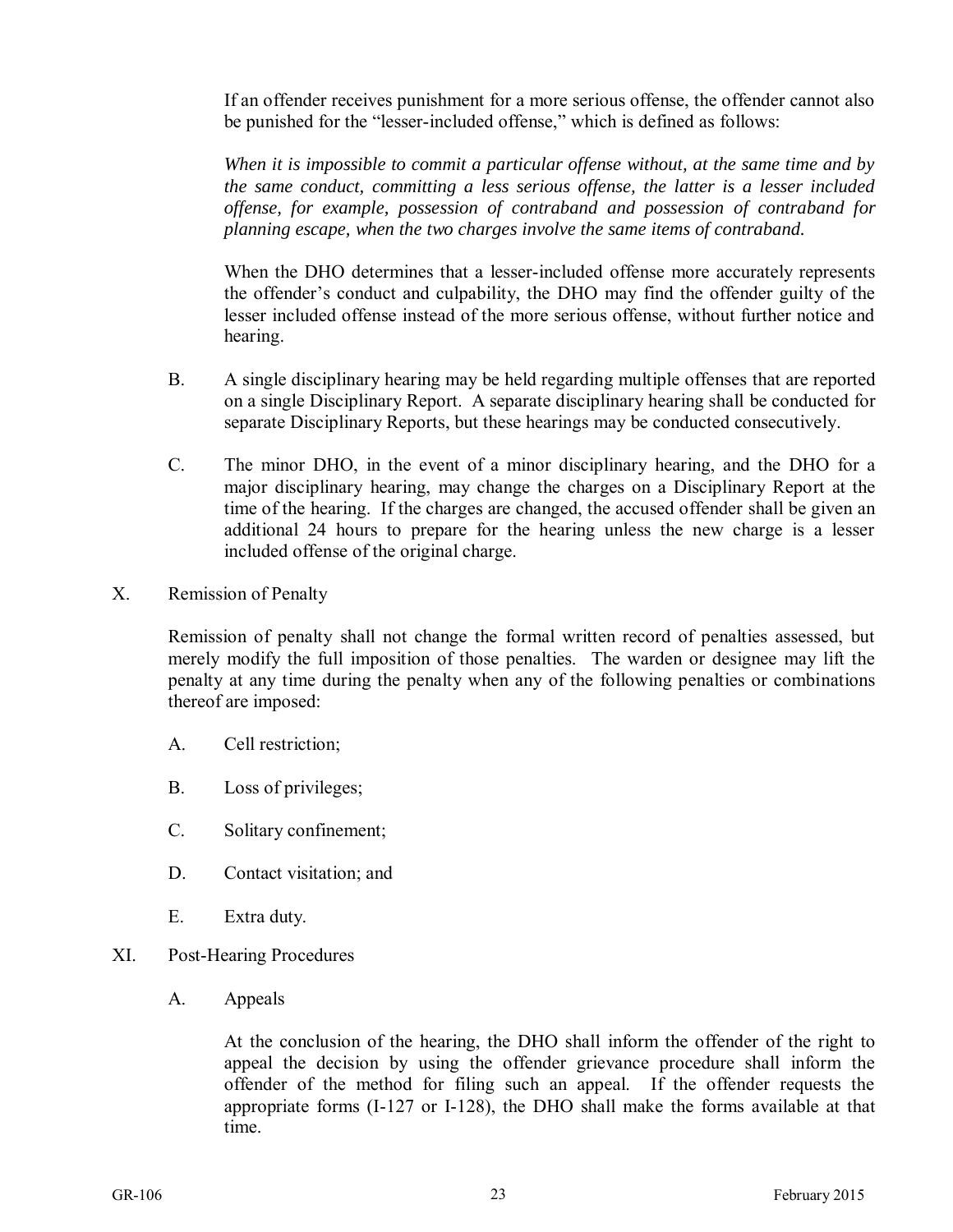- B. Recordings
	- 1. The offender shall have access to listen to the recording of the disciplinary hearing to assist in preparing an appeal. Only the portion of the recording when the offender was excluded from the hearing for security reasons may be excepted from the offender's review. If, after the offender has been transferred to a new unit of assignment, the offender requests access to the recording of the hearing, a duplicate recording shall be forwarded to the offender's unit of assignment.
	- 2. If the offender requests in the appeal, the recording shall be made available to the appropriate reviewing authority. The reviewing authority may listen to the recording whenever appropriate before deciding the appeal.
	- 3. The DHO is the designated custodian of the disciplinary hearing recordings.
- C. Grounds for Appeal

There are three basic grounds for appeal.

- 1. First, the offender may argue that one or more procedural rights were violated, such as the offender did not receive notice of the charges at least 24 hours prior to the hearing or the offender or counsel substitute was not allowed to question witnesses.
- 2. Second, the offender may argue there was insufficient evidence to substantiate a finding of guilt. A finding of guilt by the DHO shall be based upon a preponderance of the credible evidence presented at the hearing.
- 3. Finally, the offender may argue that the penalty imposed by the DHO was too severe.
- XII. Hearings in Absentia

In certain situations when the accused offender is physically incapable of participating at the hearing, for example, when an offender has escaped, left the TDCJ on an extended bench warrant, or is in a hospital receiving medical care, notwithstanding procedural deadlines that might otherwise apply, the offender may be charged and a hearing held in the physical absence of the offender. In any event, a counsel substitute shall be assigned and given reasonable opportunity to attempt to contact the offender and prepare for the hearing. When the offender's location is known, the offender shall be advised of the charges and the results of the hearing. If the offender should become available at any time during the present sentence, the offender may obtain a rehearing during which the DHO shall reconsider guilt and penalty. However, such rehearing shall occur without recharging the offender.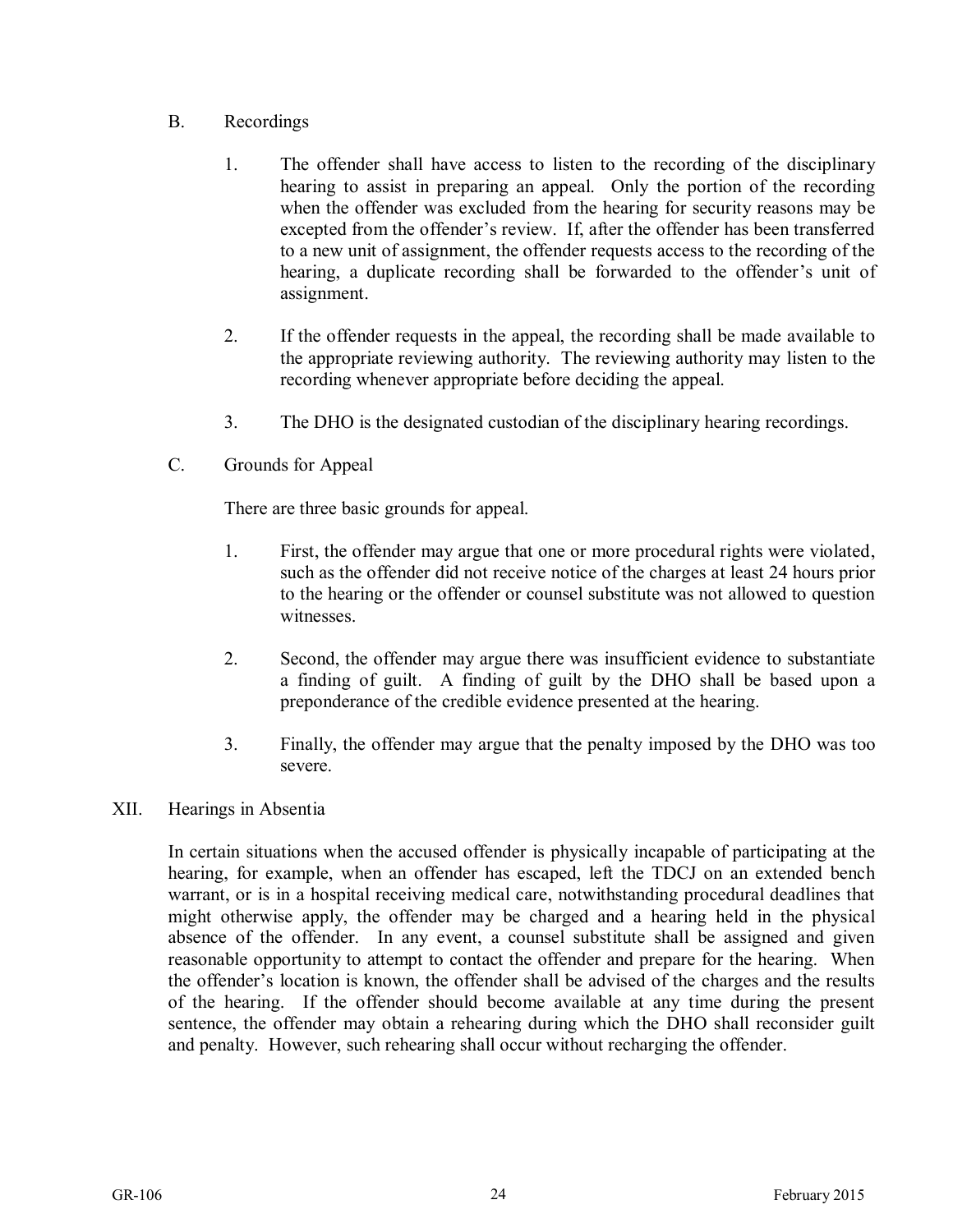#### XIII. Rehearings

#### A. Applicability

An offender who successfully appealed a disciplinary conviction may be served with notice of a rehearing if at the initial hearing the offender was served with notice of charges timely and was given a timely disciplinary hearing. A rehearing may not be conducted on an overturned conviction for which an offender did not receive either notice of charges or a disciplinary hearing within the established time limits.

B. Time Limits

Time limits established in this rulebook apply for rehearing procedures except for the time limit regarding notice of charges. Notice of charges for a rehearing shall be served within 30 days from the date the appeal was granted, unless an extension is properly obtained.

C. Evidence

Any evidence presented at the initial hearing may be presented again at the rehearing. However, if a disciplinary conviction was overturned due to insufficient evidence, some additional evidence must be considered at the rehearing to render a finding.

- D. Penalties
	- 1. Penalties imposed as a result of a rehearing shall not exceed those imposed at the initial hearing, unless additional evidence is presented at the rehearing that was not presented or available at the initial hearing and the additional evidence justifies an increased penalty.
	- 2. Punishment imposed at a rehearing involving loss of good conduct time or time earning class shall be made effective from the date of the disciplinary infraction. This procedure applies to offenders assigned to prisons.
	- 3. Solitary confinement and any other punishment imposed and served as a result of the initial hearing may again be assessed; however, the offender shall be given credit for penalties already served and not be required to serve the penalties again as a result of a rehearing. Nevertheless, offenders who partially served the penalty prior to having the conviction overturned, and who are given the same penalty at a rehearing, shall receive credit only for time served and may be required to complete the remainder of the penalty.

#### XIV. TDCJ Disciplinary Offenses

The following disciplinary offenses represent violations of the TDCJ offender rules. A violation of these rules may consist of engaging, attempting to engage in, or conspiring to engage in specified behavior or aiding others in engaging, attempting to engage in, or conspiring to engage in specified behavior.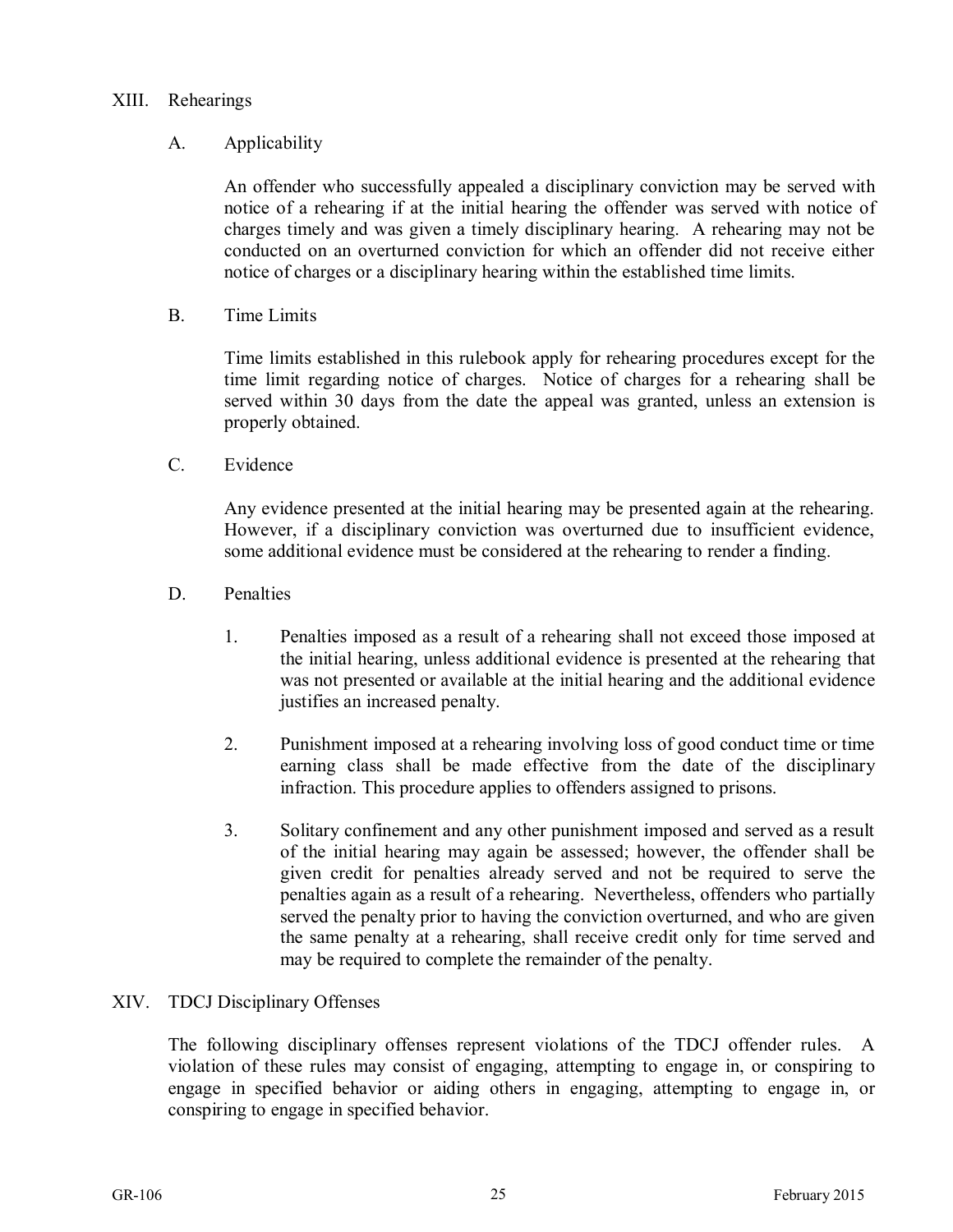A. Offense Level Category – Prisons

Disciplinary offenses are categorized according to the severity of the maximum punishment that may be imposed upon conviction for that offense. Time earning classes are categorized according to the amount of good conduct time credit earned each month. All classes that earn the same number of days of good conduct time credit each month constitute a single time earning class.

The maximum punishments are grouped in three levels as follows:

1. Level 1: No limit on loss of good conduct time or reduction in time earning class for specified offenses listed as 0-All on the Good Time Loss Limits chart.

Offenses with Range Limits on the Good Time Loss Limits Chart: An offender may be reduced by no more than two levels in time earning class for subsequent violations based on the offender's past one year disciplinary history.

- 2. Level 2 Offenses with Range Limits on the Good Time Loss Limits Chart: An offender may be reduced no more than two levels in time earning class for subsequent violations based on the offender's past 180 days disciplinary history.
- 3. Level 3 Offenses with Range Limits on the Good Time Loss Limits Chart: An offender may be reduced by no more than one level in time earning status based on the offender's past 180 days disciplinary history.
- B. To assess a penalty of loss of good conduct time credit, an offender shall be reduced to Line Class I or below. This requirement applies to offenders assigned to prisons.
- C. Offenders Participating in Treatment Programs

Disciplinary offense codes 1-14, 17, 20, 21, 22, and 25.2 listed below will usually result in an offender's removal from the treatment program Additionally, a pattern of multiple or repeated less serious offenses may also result in removal from the program.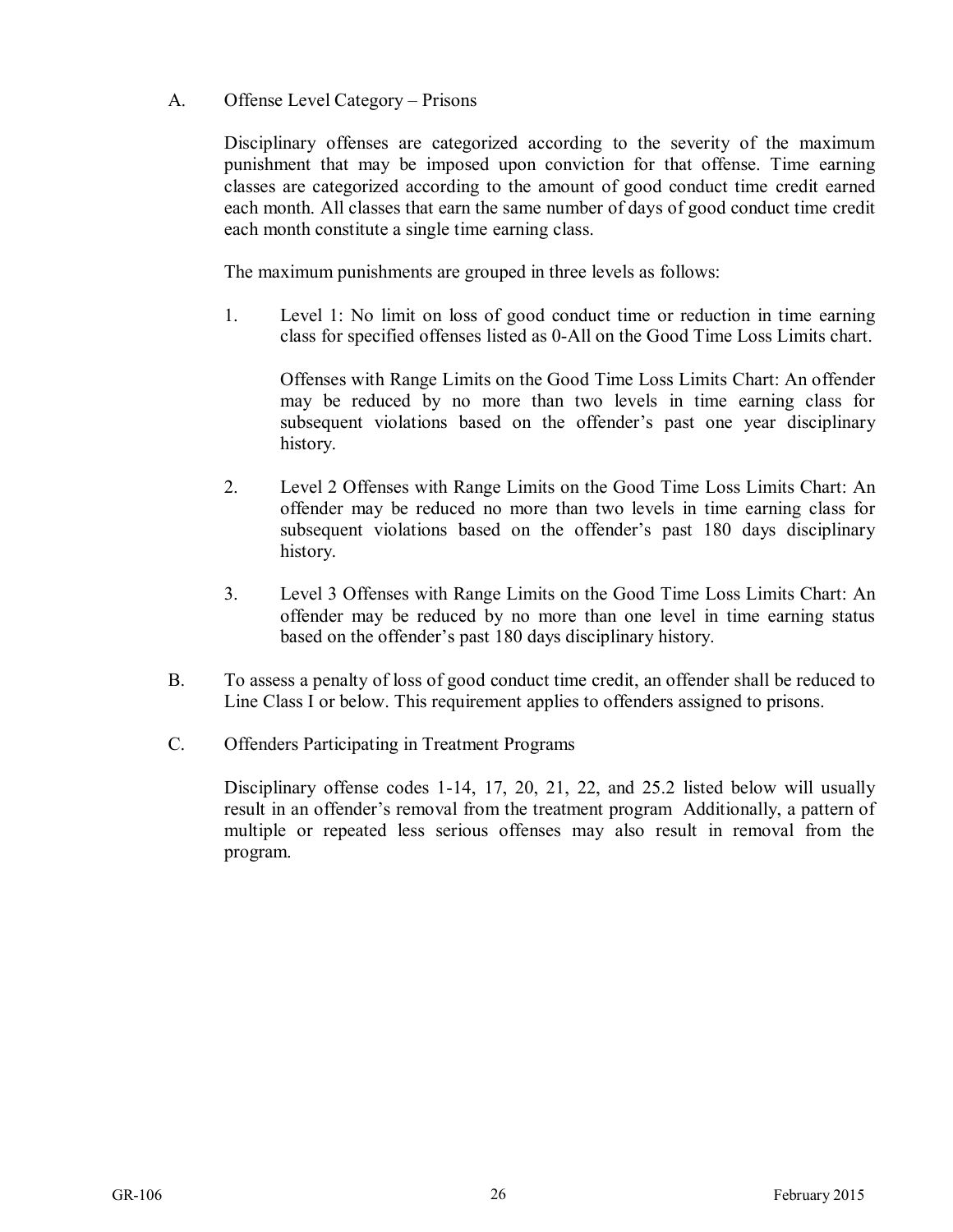#### **LEVEL 1 OFFENSES**

#### **1.0 Escape**

Intentionally committing an overt act resulting in the unauthorized departure from custody or failure to return to custody following an authorized temporary leave, including unauthorized departure from a work assignment or the extended limits of a unit.

#### **1.1 Attempted escape**

Intentionally or knowingly attempting to commit an overt act that would result in the unauthorized departure from custody, including possession of contraband intended to be used in attempting to escape.

- **2.0** *(Offense code is idle, and used only for definitions of terms below.)* Definitions of terms below: a weapon is any instrument used for the purpose of inflicting physical injury on another person; a serious injury is any injury that requires treatment beyond first aid, as determined by unit medical staff; and a non-serious injury is any injury that requires treatment up to first aid, as determined by unit medical staff.
- **2.1 Fighting or assaulting an offender with a weapon that results in a non-serious injury or no injury**
- **2.2 Fighting or assaulting an offender with a weapon that results in a serious injury**

#### **2.3 Fighting or assaulting an offender without a weapon that results in a serious injury**

- **3.0** *(Offense code is idle, and used only for definitions of terms below.)* Definitions of terms below: a weapon is any instrument used for the purpose of inflicting physical injury on another person; a serious injury is any injury that requires treatment beyond first aid, as determined by unit medical staff; and a non-serious injury is any injury that requires treatment up to first aid, as determined by unit medical staff.
- **3.1 Assaulting an officer, or any other person who is not an offender, with a weapon that results in a non-serious injury or no injury**
- **3.2 Assaulting an officer, or any other person who is not an offender, with a weapon that results in a serious injury**
- **3.3 Assaulting an officer, or any other person who is not an offender, without a weapon that results in a non-serious or no injury**
- **3.4 Assaulting an officer, or any other person who is not an offender, without a weapon that results in a serious injury**

#### **3.5 Exposure to bodily fluids**

Causing another person, who is not an offender, to contact blood, seminal fluid, vaginal fluid, saliva, urine, or feces of the offender, any other person, or an animal.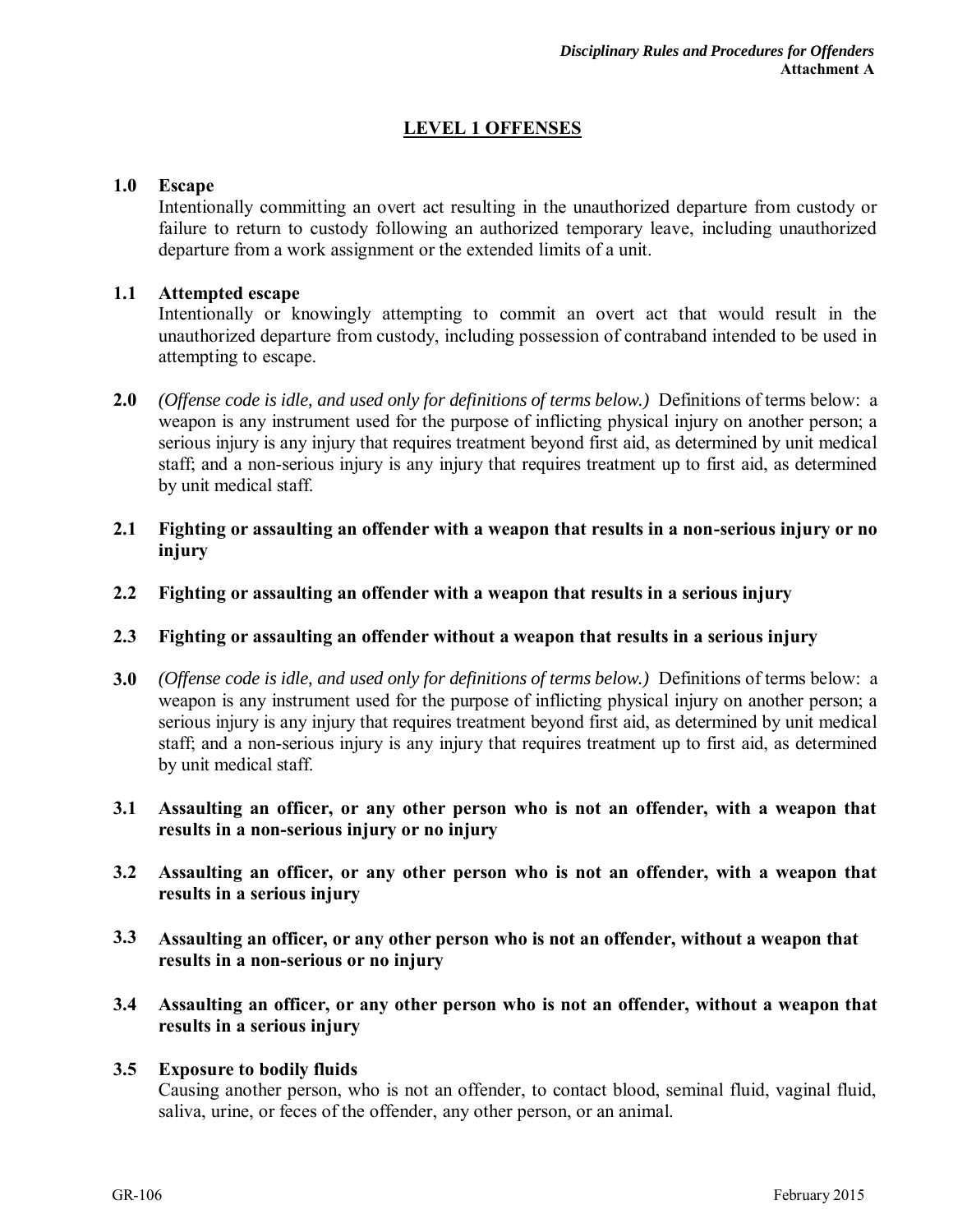#### **4.0 Threatening to inflict harm, physical or otherwise, on an officer or any person who is not an offender**

Offenders may not be punished for threatening to take legally entitled action, such as filing a grievance or lawsuit.

#### **5.0 Court Prohibited Contact with a Victim**

Contacting the offender's victim or a member of the victim's family for which the offender is serving a sentence and the court has included in the judgment and sentence that the offender is not to contact the victim or a member of the victim's family. [**AD-04.82; Government Code 498.0042; Article 42.24 of Code of Criminal Procedure**]

#### **6.0 Possession of a weapon**

A weapon is any instrument that can be used to inflict injury on another person.

#### **7.0 Sexual abuse**

Sexual abuse of an offender by another offender includes any of the following acts, if the victim does not consent, is coerced into such act by overt or implied threats of violence, or is unable to consent or refuse:

- a. Contact between the penis and vulva or the penis and anus, including penetration, however slight;
- b. Contact between the mouth and the penis, vulva, or anus; or
- c. Penetration of the anal or genital opening of another person, however slight, by a hand, finger, object, or other instrument.

#### **8.0 Riot**

When an offender, with two or more persons, participates in conduct that creates danger of damage to property or injury to persons substantially obstructs the performance of unit operations.

#### **9.0 Defeating mechanical restraints or defeating a secure cell**

Intentionally slipping out of restraint devices, such as handcuffs or leg irons, or gaining exit from a secure cell.

#### **10.0 Act defined as a felony by laws of the state of Texas or the United States**

Specific reference shall be made in the Disciplinary Report to the statute question.

#### **10.1 Unauthorized contact with a victim**

Contacting without authorization the offender's victim or member of the victim's family, if the victim was under the age of 17 at the time of the offense for which the offender is serving a sentence.

#### **10.2 Possession of a certain amount of contraband**

(a) Money (\$20 or more); or (b) Tobacco (20 cigarettes or 0.6 ounces or more).

#### **12.0 Use or possession of marijuana or an unauthorized controlled substance**

A controlled substance is any chemical substance that includes narcotics, stimulants,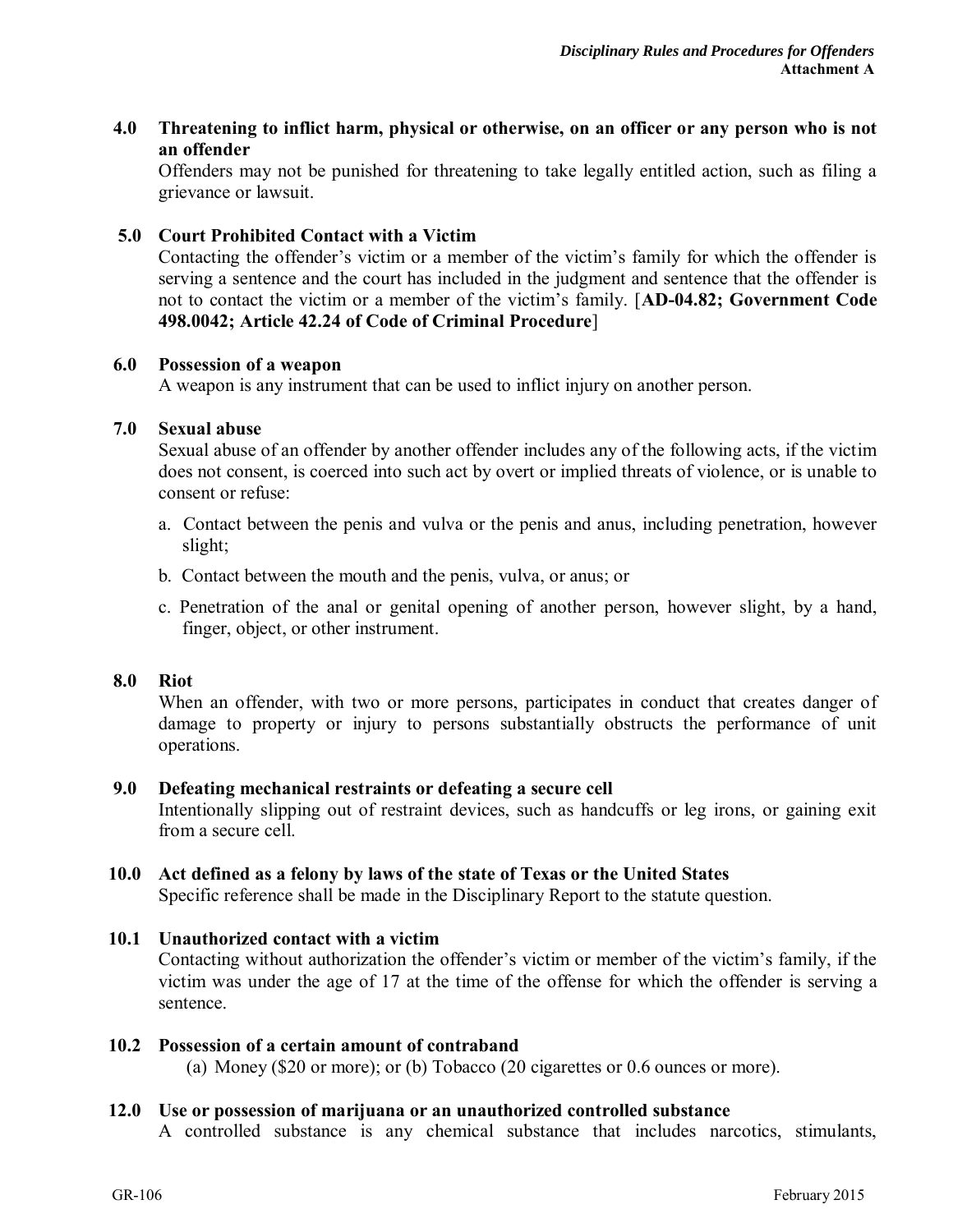depressants, hallucinogens, and other substances of abuse as defined in Texas Health and Safety Code §§ 481.102-.105.

#### **12.1 Refusal to submit to urinalysis**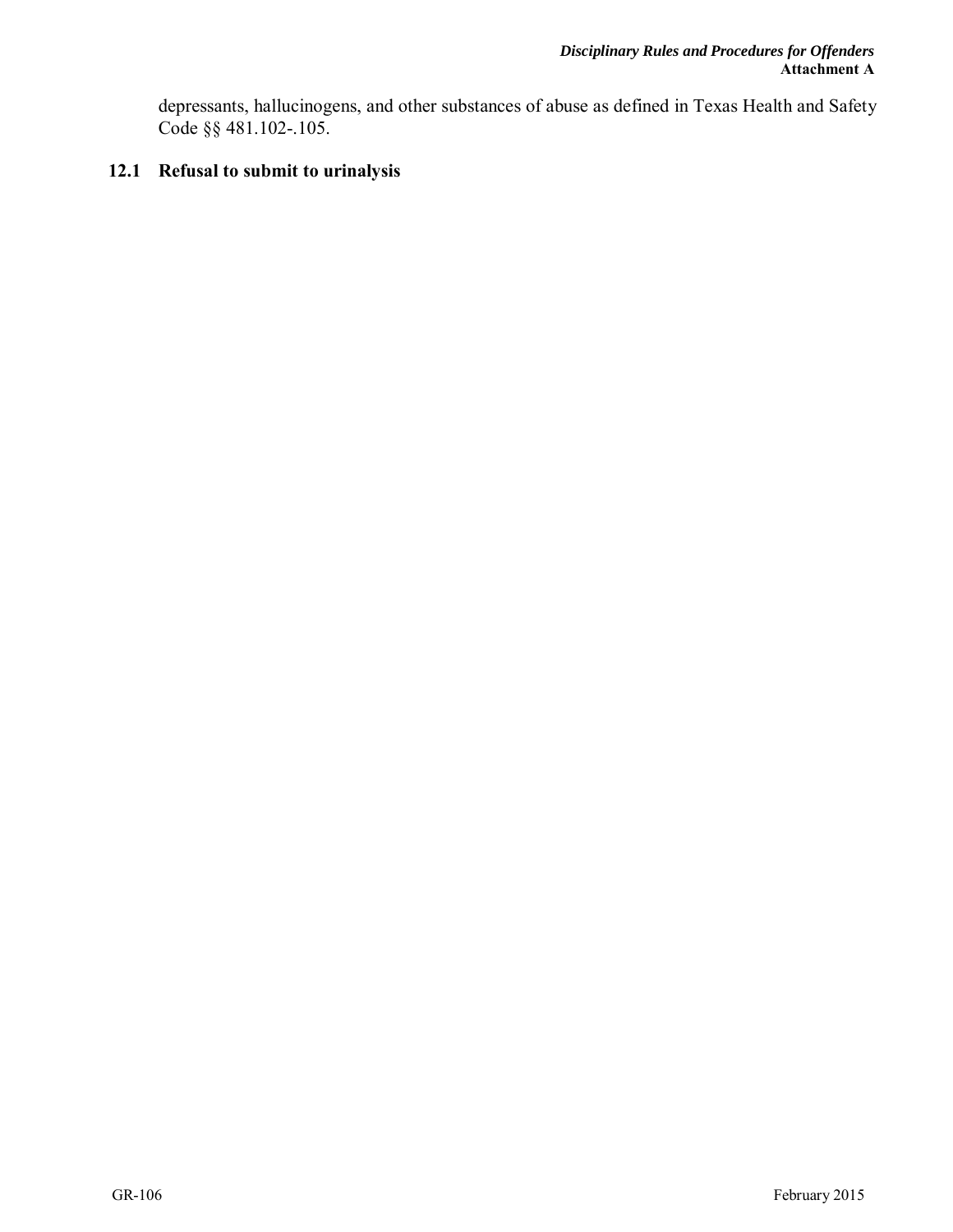#### **LEVEL 2 OFFENSES**

#### **1.4 Threatening to escape**

Expressing an intention to escape from custody.

**2.4 Assaulting an offender without a weapon that results in a non-serious injury or no injury**  Victim of assault should be clearly identified as a non-participant in the incident.

#### **5.1 Extortion of money**

Appropriation of currency by coercion, violence, or threats of violence.

#### **5.2 Extortion of property**

Appropriation of property by coercion, violence, or threats of violence.

#### **5.3 Extortion**  Demanding the performance of an action by coercion, violence, or threats of violence.

- **11.0 Act defined as a misdemeanor by laws of the State of Texas or the United States**  Specific reference shall be made in the Disciplinary Report to the statute in question.
- **12.2 Use or possession of unauthorized prescription drugs**  Any medication that can be obtained only by a physician's prescription.
- **13.0 Use, possession, distilling, or brewing any alcoholic beverage**
- **14.0 Use or possession of any intoxicating inhalants**
- **15.0 Offense moved to Level 3.**
- **15.1 Offense moved to Level 3.**
- **15.2 Physical possession of or use of personal items or personal information about another, gathered by means from a work program operated by the TDCJ**
- **15.3 Offense moved to Level 3.**

#### **16.0 Possession of contraband**

For the purpose of these rules, contraband is:

- a. Any item not allowed when the offender arrived at the TDCJ, not given or assigned to an offender by the TDCJ, and not bought by an offender for their use from the commissary;
- b. Any item changed from its original condition if the change jeopardizes institutional safety or security;
- c. Any item which, in the judgment of TDCJ staff, unreasonably hinders the safe and effective operation of the unit;
- d. Any item possessed in excess of the amounts authorized;
- e. Any item received or sent through the mail that is not approved in accordance with the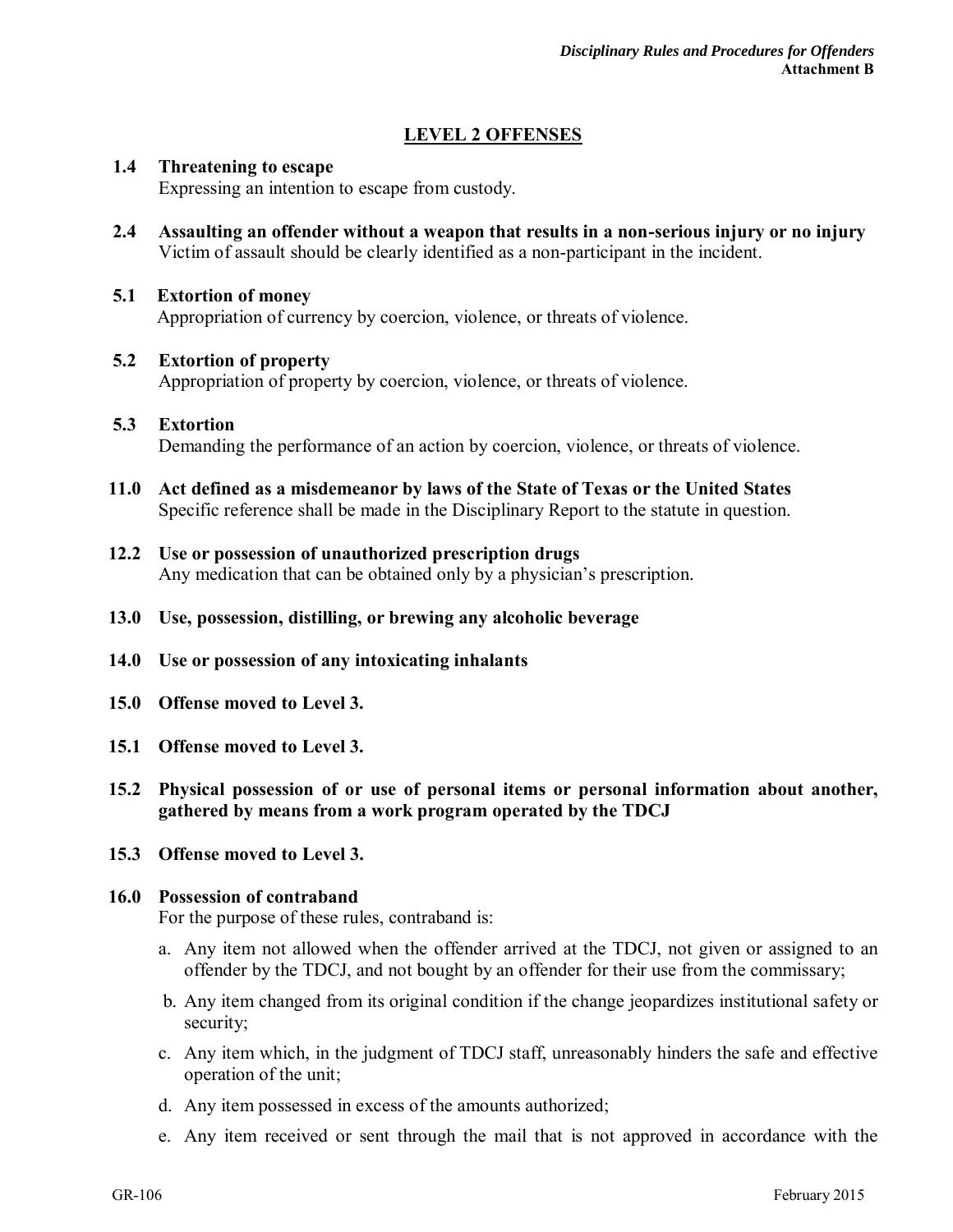TDCJ or facility correspondence rules; and

- f. Anything an offender is not supposed to have, including, but not limited to:
	- (1) Money;
	- (2) Items used for gambling, such as dice and playing cards;
	- (3) Books, magazines, or newspapers that are not approved for an offender to have;
	- (4) Clothes that are not approved for an offender to have; and
	- (5) Handcuffs or other items used for restraining offenders, including keys.

#### **16.1 Use or possession of tobacco products**

Consists of all items such as cigars, cigarettes, snuff, or similar goods prepared for smoking, chewing, dipping, or other such personal use, including matchers or lighters.

#### **16.2 Use or possession of tattooing paraphernalia or possession of an undocumented or uninventoried tattoo**

#### **17.0 Stealing**

Intentionally taking state property or property belonging to another person.

#### **18.0 Damaging or destroying property**

Intentionally damaging or destroying state property or property belonging to another person.

#### **18.1 Unauthorized use of state property**

**18.2 Tampering with a locking mechanism or a food tray slot**  Obstructing, jamming, or interfering with the operation of a locking mechanism or a food tray slot.

#### **18.3 Offense moved to Level 3.**

#### **19.0 Offense moved to Level 3.**

#### **20.0 Sexual misconduct**

Engaging in sexual acts with others, engaging in sexual acts such as masturbation, in such a way that others become aware the offender is doing so, in public, soliciting sexual acts from others, exposing an offender's anus or any part of the offender's genitals with intent to arouse or gratify the sexual desire of any person, or homosexual conduct involving physical contact, such as kissing.

#### **20.1 Discourteous conduct of a sexual nature**

Conduct of an offender, spoken or written words or actions, of a sexual nature toward any person, who is not an offender that a reasonable person would find offensive.

#### **20.2 Sexual abuse-fondling**

Any intentional touching, either directly or through the clothing, of the private body parts of another offender, including the genitalia, anus, groin, breast, inner thigh, or buttocks, excluding contact incidental to a physical altercation.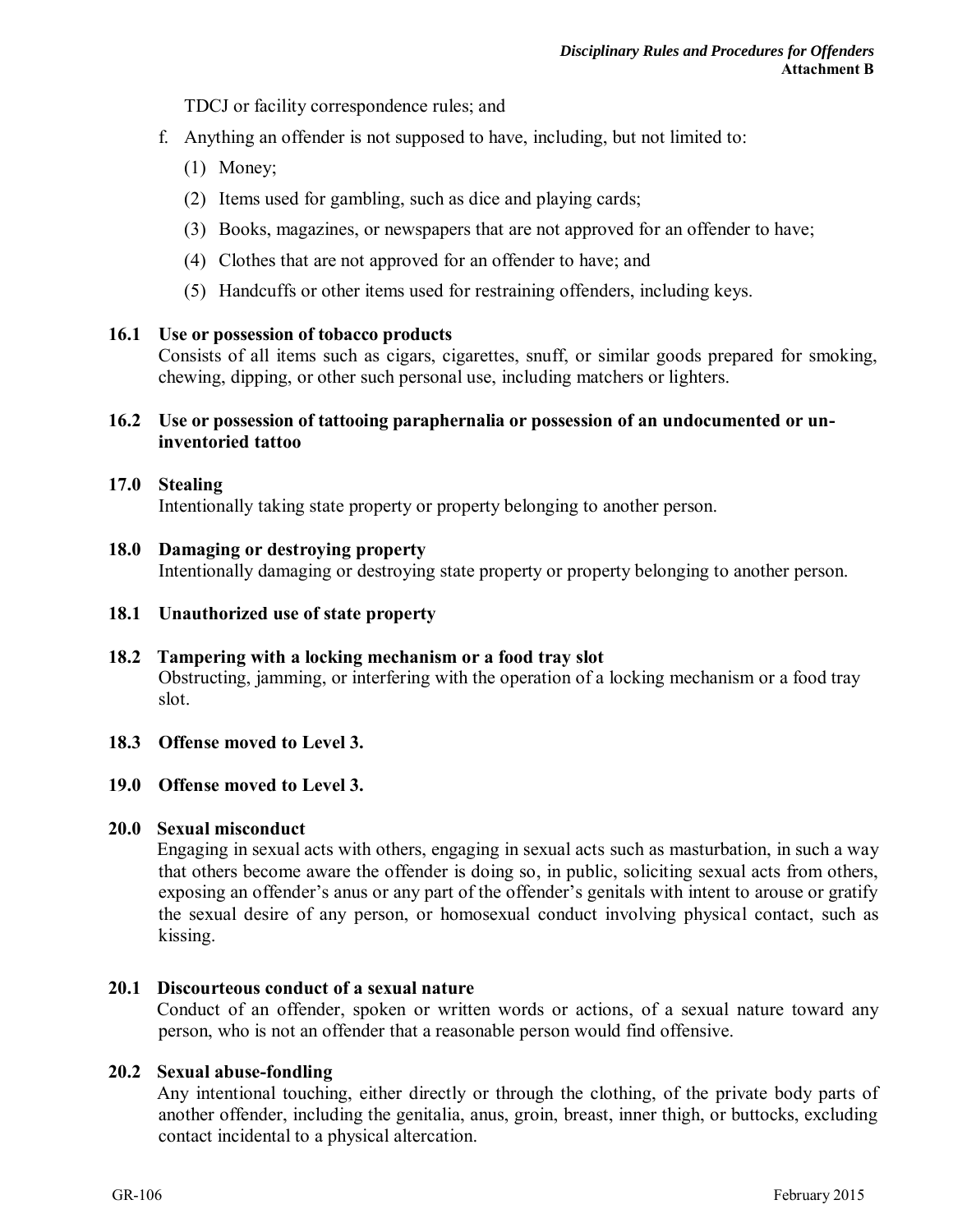#### **20.3 Engaging in consensual sexual acts with others**

Intentional contact between the genitals of one person and the genitals, mouth, anus, or hands of another person with the consent of both participants.

#### **20.4 Sexual Harassment**

Unwelcomed sexual advances, requests for sexual favors, verbal comments, gestures, or actions of a derogatory or offensive sexual nature by an offender towards another.

#### **21.0 Fighting an offender without a weapon that results in non-serious injury or no injury (injury that requires treatment up to first aid, as determined by medical staff)**

#### **22.0 Offense moved to Level 3.**

#### **23.0 Creating a disturbance**

Any act or activity resulting in a significant disruption of institutional operations or breach of security.

#### **24.0 Refusing or failing to obey orders**

Noncompliance with a legitimate order from a staff member.

#### **24.1 Offense moved to Level 3.**

#### **24.2 Refusing to accept a housing assignment**

Noncompliance with a legitimate order to accept a housing assignment, including refusing to accept the current housing assignment when another offender is assigned to live in the same cell.

### **24.3 Refusing to submit to a DNA specimen collection**

Refusal or failure to provide a blood or tissue sample for the purpose of creating a DNA record.

#### **24.4 Refusing to submit to HIV testing**

Refusal or failure to submit to Human Immunodeficiency Virus (HIV) testing.

#### **25.0 Refusing to work**

- a. Refusing or failing to begin a work assignment without a legitimate reason, such as illness;
- b. Refusing or failing to complete a work assignment, or obey an order from a work supervisor to perform a certain task, without a legitimate reason, such as illness;
- c. Failure to complete a reasonable amount of an offender's work assignment within a reasonable period of time;
- d. Sleeping on the job; and
- e. Reporting late to work, without a legitimate reason.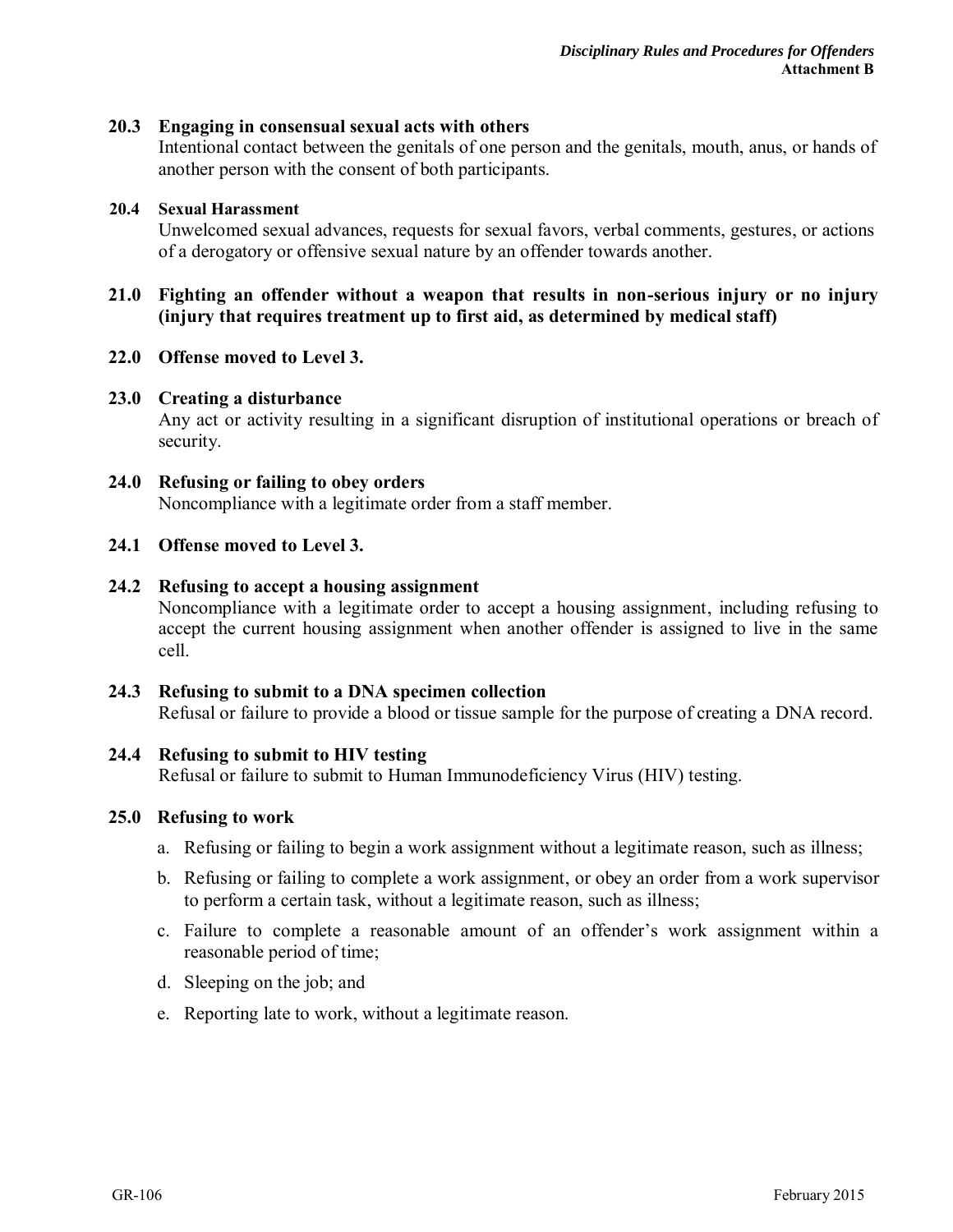#### **25.1 Refusing to attend school or complete school assignments**

- a. Refusing to attend an academic or vocational program in which the offender is enrolled, without a legitimate reason, such as illness;
- b. Refusal or failure to complete a school assignment, without a legitimate reason, such as illness;
- c. Sleeping in school; and
- d. Reporting late to school, without a legitimate reason.

#### **25.2 Refusing to attend or participate in a required treatment program**

A required treatment program is any program that offenders are required to attend and participate such as the substance abuse treatment program (SATP), including therapeutic communities:

- a. Refusal or failure to attend a required treatment program, without a legitimate reason;
- b. Refusal or failure to complete treatment assignments, without a legitimate reason, as instructed by staff; and
- c. Reporting late to a required treatment program.

#### **26.0 Recruiting membership in a security threat group or any other group that engages in criminal or prohibited activity**

Coercing, inducing, or soliciting an offender to become a member of or actively participate in activities of a security threat group or any other group that engages in activity prohibited by statute or TDCJ rules.

#### **27.0 Out of place**

- a. In any unauthorized area, such as a cell or wing to which one is not assigned; or
- b. Failure to be at a designated area at a specified time, for example, the offender has a lay-in for a medical appointment, but goes to the library instead.

#### **27.1 Walk away**

Offender departed without authorization or failed to return from a designated area within a reasonable amount of time.

#### **29.0 Offense moved to Level 3.**

- **30.0 Soliciting assistance from an offender, staff member, or any other person to violate TDCJ rules or employee rules**
- **30.1 Attempting to establish an inappropriate relationship with a staff member, approved volunteer, or contract employee**

Attempting to establish any type of personal relationship with staff or volunteers that jeopardizes, or has the potential to jeopardize the security of the TDCJ, or that compromises the effectiveness of the staff member, volunteer, or contract employee.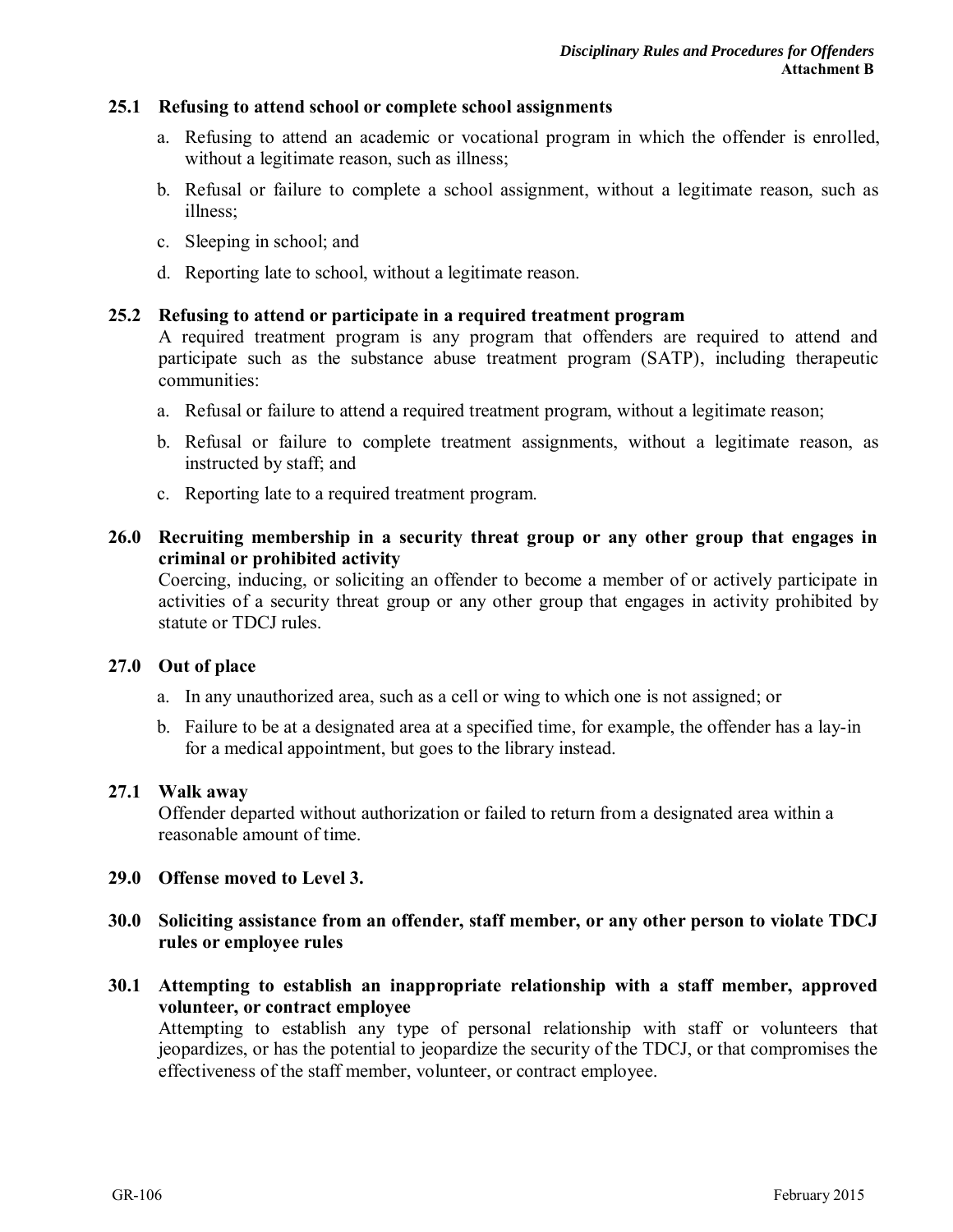#### **30.2 Establishing an inappropriate relationship with a staff member, approved volunteer, or contract employee**

Establishing or continuing any type of personal relationship with staff or volunteers that jeopardizes, or has the potential to jeopardize the security of the TDCJ or that compromises the effectiveness of the staff member, volunteer, or contract employee. Offenders may only be disciplined for sexual contact with an employee upon a finding that the employee did not consent to such contact.

#### **37.0 Soliciting money or gifts from an offender, staff member, or any other person for any purpose or beneficiary**

**46.0 Offense moved to Level 3.**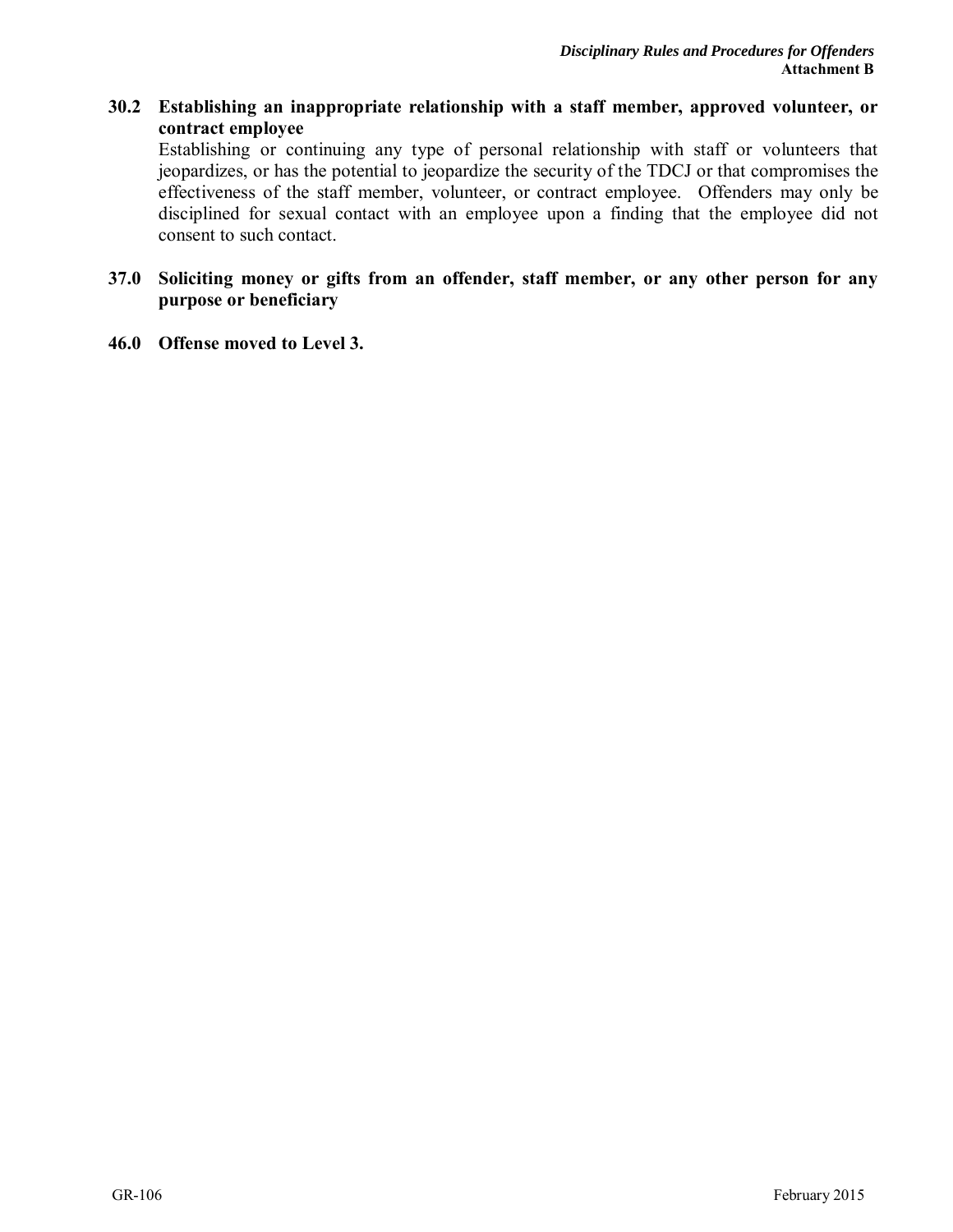#### **LEVEL 3 OFFENSES**

#### **15.0 Trafficking and trading**

The unauthorized buying, selling, exchange, or transfer of any commodity from any individual, other than making authorized purchases from the commissary (evidence may include an excessive inventory of marketable items). This includes the unauthorized transfer of money from one offender to another, whether the transfer is direct or indirect.

#### **15.1 Establishing or operating an unauthorized business**

The exchange of offender produced goods or services for financial gain to the offender or to a third party on behalf of the offender, if the activity:

- a. Creates a risk to the safety, security, or administration of the TDCJ;
- b. Involves the sale of pornographic depictions that would be denied pursuant to the TDCJ Correspondence Rules if delivered to the TDCJ;
- c. Has not been the subject of prior notification to the unit safe prisons program coordinator in accordance with the *Safe Prisons Plan* (the offender failed to provide such notice);
- d. Involves the sale of a depiction, in any medium, of a reenactment of any offense of conviction of the offender; or
- e. Involves the sale of tangible property the value of which is increased by the notoriety of any offense of conviction of the offender.

#### **15.3 Fraud**

- a. Misrepresentation of personal information about oneself or one's intentions to another person;
- b. Use of false information with the intent to harm or defraud another person; or
- c. Appropriation of currency or property by deception.

#### **18.3 Failure to maintain possession of state-issued property**

Failing to maintain possession of an item issued to an offender, provided the offender had a secure place to store the item.

#### **19.0 Gambling**

Betting on the outcome of any event, including sporting contests (possession of gambling paraphernalia maybe sufficient evidence).

#### **22.0 Threatening to inflict harm, physical or otherwise, on another offender**

Offenders shall not be punished for taking legally entitled action, such as filing a grievance or lawsuit.

#### **24.1 Refusing to comply with grooming standards**

Offenders who refuse to shave, get a haircut, or who have an extreme haircut or extreme hairstyle (see TDCJ *Offender Handbook* for a description of extreme haircuts; extreme hairstyle consists of styling one's hair in a manner that is not ordinary, and includes the changing of hair color without authorization).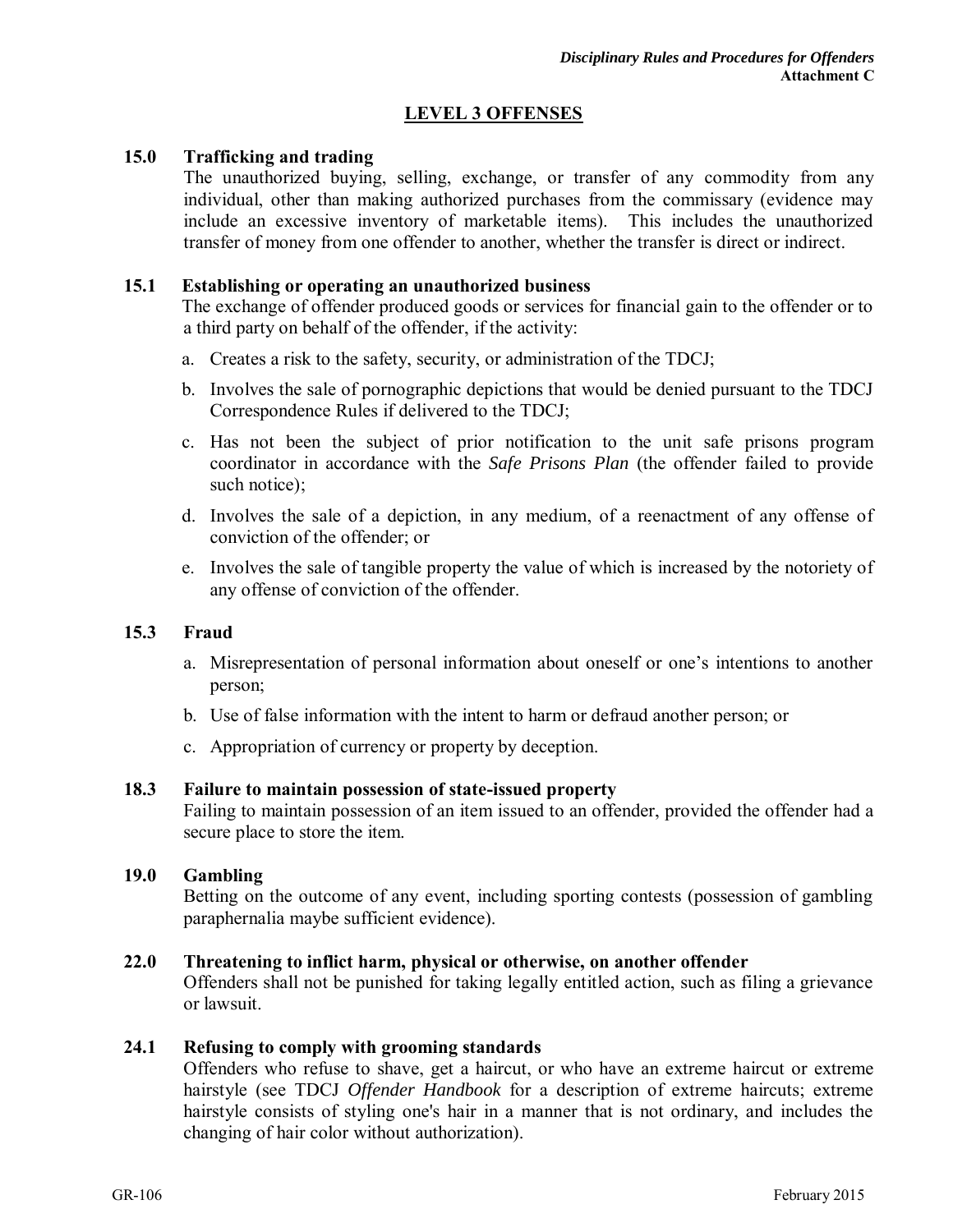#### **29.0 Knowingly making false statements for the purpose of harming another person or during an official investigation**

Offenders may not be punished for filing a grievance or lawsuit, participating in a lawsuit, or discussing with other or writing to others about actual or potential legal action or other forms of grievance or complaint.

#### **31.0 Self-inflicted bodily injury for secondary gain or threatening to self-inflict bodily injury**

Physical injury to an offender's body that is self-inflicted or inflicted by others with the offender's permission, or assisting another offender in mutilating the offender's body, absent a determination by a mental health professional that the offender's behavior is the result of a mental condition, or threatening to self-inflict bodily injury.

#### **32.0 Failing or refusing to respond to a staff member's question(s)**

**33.0 Lying to a staff member** 

#### **35.0 Unauthorized storage of property**

Storage of property in an unauthorized manner, as outlined in AD-03.72, "Offender Property."

#### **40.0 Abusive treatment of an animal, including carnal relations with an animal**

**41.0 Creating unnecessary noise** 

#### **42.0 Use of indecent or vulgar language or gestures in the presence of or directed at an employee or any person who is not an offender**

#### **43.0 Exerting any authority over another offender**

Other than authority inherent in the hierarchical structure of the therapeutic community setting prescribed in treatment guidelines and closely supervised by staff. This authority does not include any form of the following:

- a. Administering any punishment or other form of discipline to other offenders;
- b. Granting or denying another offender access to any benefit or activity;
- c. Controlling the movement or activities of other offenders;
- d. Escorting another offender from one place to another, with or without a staff member, except as required by a bona fide emergency;
- e. Inventorying, with or without a staff member, another offender's property or searching another offender or another offender's living area or property;
- f. Mailing or distributing another offender's correspondence;
- g. Participating in the taking of any count. A clerk may record the turnout for the field officer);
- h. Enforcing TDCJ rules or regulations, except that it shall not be a violation of this rule to be an officer of an authorized offender organization; or
- i. Regularly performing the functions of a janitor without formal assignment to a janitorial job. *(This rule applies to offenders assigned to prisons.)*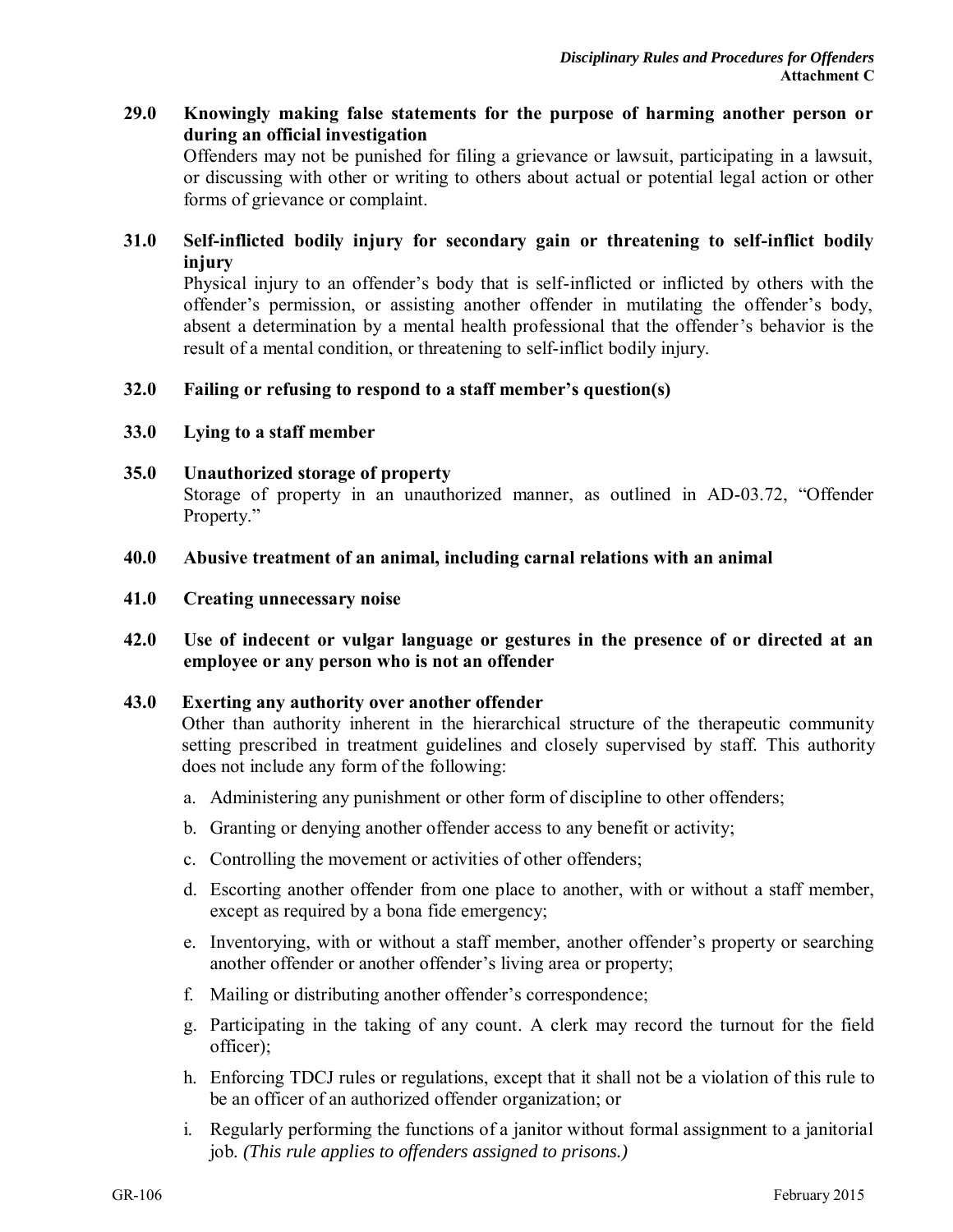#### **44.0 Safety regulations**

- a. Failing to wear safety goggles when performing any grinding, chiseling, filing, chipping, or buffing operation;
- b. Failing to wear hearing protection on all work stations designated as high-noise level areas;
- c. Failing to wear work or safety shoes when required to do so;
- d. Continuing to work in an area or on any machinery or equipment deemed unsafe or improperly guarded by the work supervisor or safety officer;
- e. Operating machines or equipment or performing any operation that has not been specifically assigned;
- f. Operating equipment without using the safety guards provided or removing the safety guards;
- g. Unauthorized fabrication or repairing of personal items using state equipment;
- h. Riding on the draw bars of farm vehicles;
- i. Standing up while riding in moving vehicles or allowing legs to hang over sides of trailers while moving;
- j. Failing to fasten seat belt when operating equipment in which seat belts have been installed;
- k. Riding as a passenger on a tractor or forklift;
- l. Operating any vehicle in an unsafe manner;
- m. Wearing unauthorized clothing when operating machinery;
- n. Not reporting safety hazard(s) to job supervisor;
- o. Failing to report job related injury to job supervisor;
- p. Failing to report non-work-related injuries to security staff promptly, within 24 hours of the injury; or
- q. Engaging in negligent behavior or in an unsafe act that results in injury.

#### **45.0 Violation of written or posted TDCJ rule not contained in these rules but consistent with these rules**

#### **46.0 Unauthorized contact**

Unauthorized physical contact with any person who is not an offender.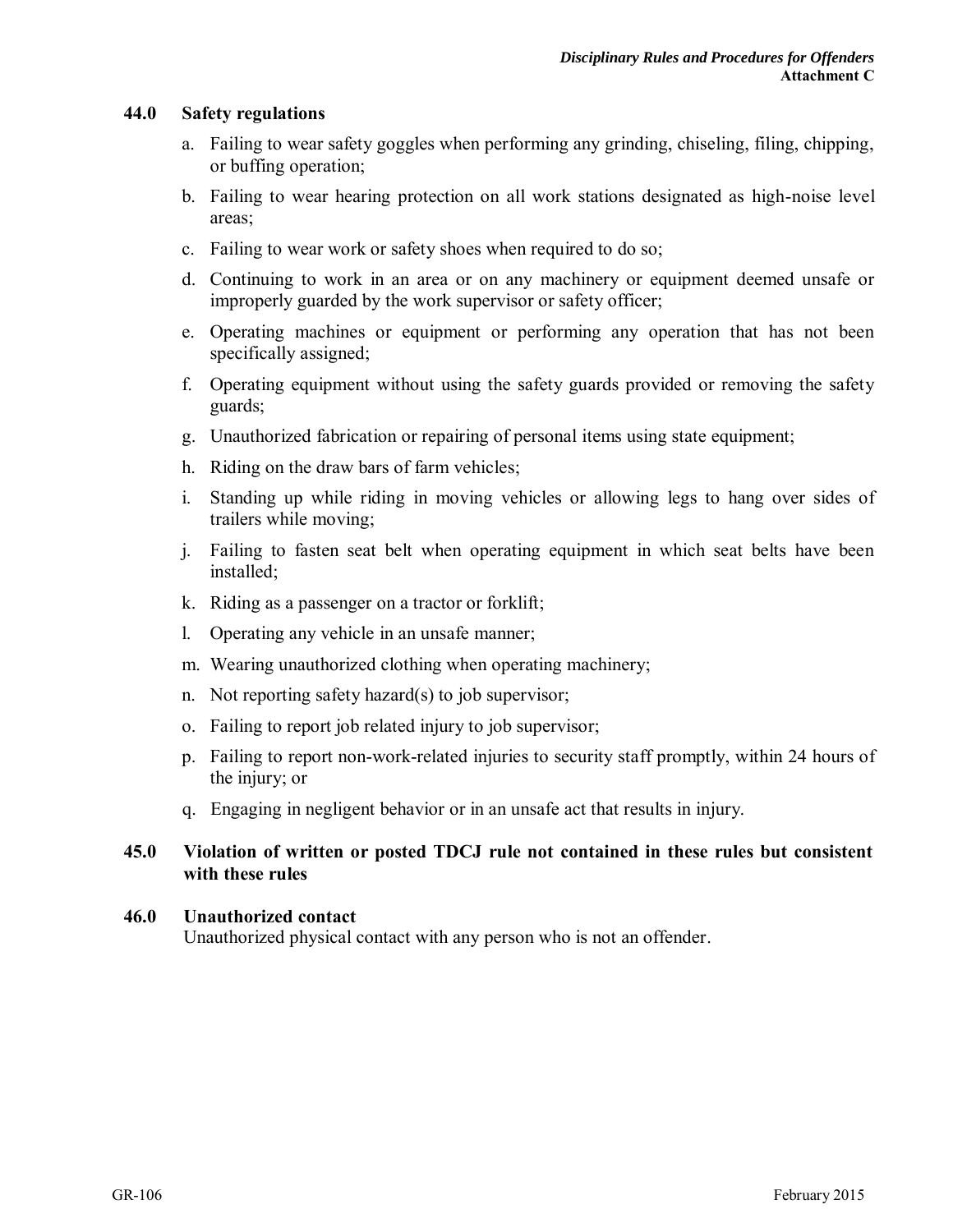*Disciplinary Rules and Procedures for Offenders*  **Attachment D** 

| Informal Resolution App?                           | TEXAS DEPARTMENT OF CRIMINAL JUSTICE |                                                | Interpreter Required?       | Y<br>${\bf N}$ |
|----------------------------------------------------|--------------------------------------|------------------------------------------------|-----------------------------|----------------|
| Accusing Officer Y<br>N                            |                                      | MHMR Rest?                                     | Y<br>N                      |                |
| Supervisor<br>Y<br>N                               | <b>OFFENSE REPORT</b>                |                                                | PHD                         | Y<br>N         |
|                                                    |                                      |                                                |                             |                |
| $(1)$ TDCJ No.                                     | (2) Offender                         | (Last Name, First Name)                        | $(3)$ Unit                  |                |
|                                                    |                                      |                                                |                             |                |
| (4) Housing Assign.                                |                                      | (5) Job Assignment                             |                             |                |
| (6) Offense Level, Code Title                      |                                      |                                                |                             |                |
| OFFENSE DESCRIPTION                                | On<br>at                             | a.m./p.m., and at                              | (9) Enter specific location |                |
|                                                    | $(8)$ Time<br>$(7)$ Date             |                                                |                             |                |
| Offender                                           |                                      |                                                | TDCJ No.                    |                |
|                                                    |                                      |                                                |                             |                |
|                                                    |                                      |                                                |                             |                |
|                                                    |                                      |                                                |                             |                |
|                                                    |                                      |                                                |                             |                |
|                                                    |                                      |                                                |                             |                |
| (10) Additional Information                        |                                      |                                                |                             |                |
|                                                    |                                      |                                                |                             |                |
|                                                    |                                      |                                                |                             |                |
|                                                    |                                      |                                                |                             |                |
|                                                    |                                      |                                                |                             |                |
|                                                    |                                      |                                                |                             |                |
|                                                    |                                      |                                                |                             |                |
|                                                    |                                      |                                                |                             |                |
|                                                    |                                      |                                                |                             |                |
|                                                    |                                      |                                                |                             |                |
|                                                    |                                      | (Continue on an additional sheet if necessary) |                             |                |
| $(11)$ Witnesses                                   |                                      |                                                |                             |                |
| (12) Accusing Officer/Employee                     |                                      |                                                |                             |                |
|                                                    | $(14)$ Shift/Card                    | Printed Name and Rank                          |                             |                |
| (13) Signature                                     |                                      | $(15)$ Date                                    | $(16)$ Time                 |                |
| (17) Approving Supervisor                          | Printed Name                         |                                                | Date                        |                |
| (19) Grading Official                              |                                      | $(20)$ Rank                                    | $(21)$ Date                 |                |
|                                                    | (Print Name)                         |                                                |                             |                |
| (22) Grade (circle one)<br>IR UP                   | MI MA                                |                                                |                             |                |
| (23) Justification to override informal resolution |                                      |                                                |                             |                |
|                                                    |                                      |                                                |                             |                |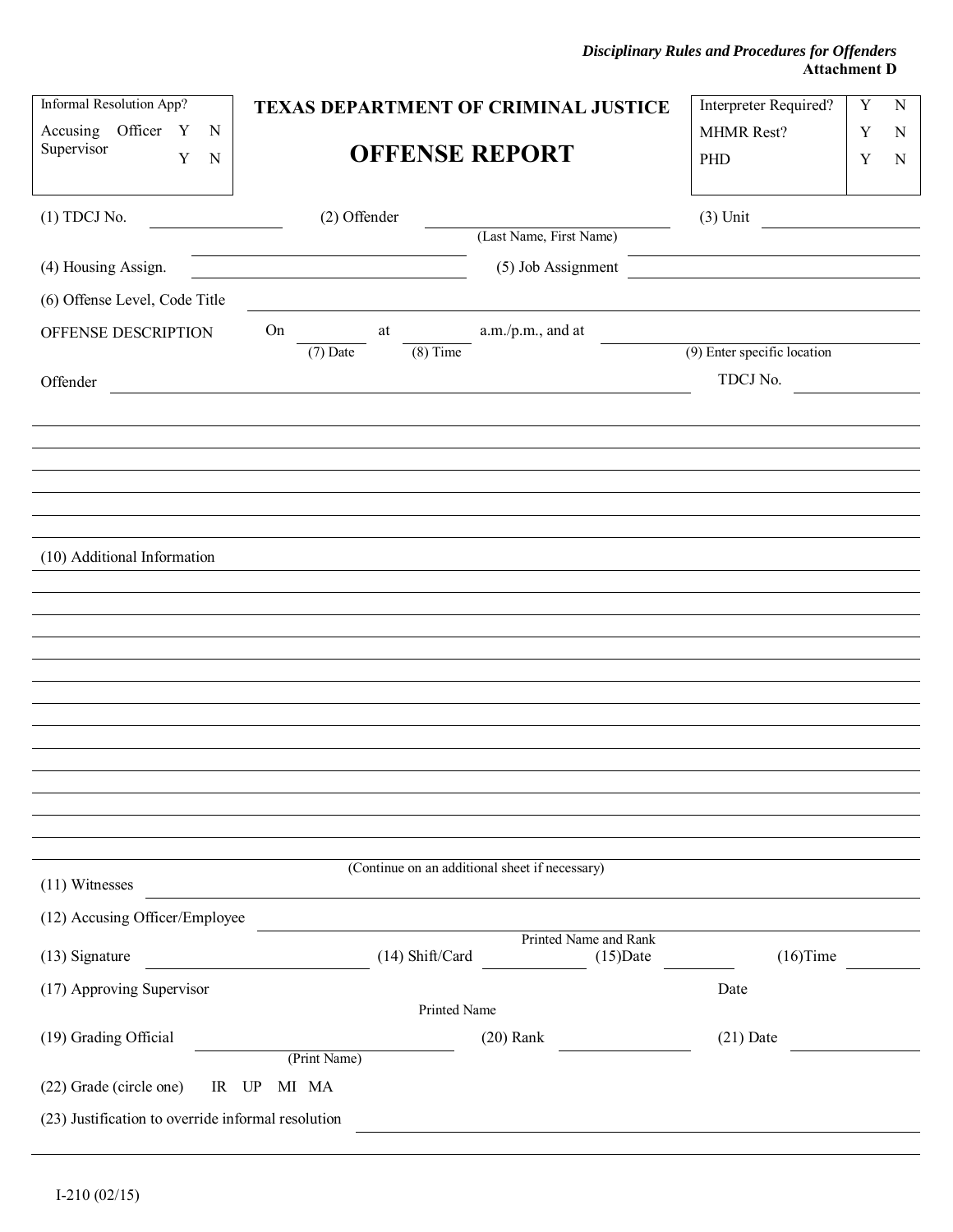#### **TEXAS DEPARTMENT OF CRIMINAL JUSTICE PRELIMINARY INVESTIGATION REPORT**

This report is to be completed on each Offense Report for review by the grading official. The purpose of this report is to obtain any other pertinent information about the incident prior to grading the Offense Report. The Preliminary Investigation shall not be completed by the charging officer or a person involved in the incident.

| $TDCJ No.$ 1                                                                                                                                                                                                                        |
|-------------------------------------------------------------------------------------------------------------------------------------------------------------------------------------------------------------------------------------|
| Date & Time Investigation started:                                                                                                                                                                                                  |
| 1. ELEMENTS OF CHARGE.<br>Does the offense description support the elements of each charge (the things that had to be done<br>in order to commit an offense). If "no," have charging officer add needed information.                |
|                                                                                                                                                                                                                                     |
| 2. <b>ADDITIONAL INFORMATION.</b> Has the charging officer included supporting information or evidence to supplement the standardized pleading such as items listed below? (Write "Yes", "No", or "NA" [not applicable] by each ite |
| listing other witnesses to the incident,<br>a.<br>documentary evidence, such as photographs of contraband, etc.<br>additional information about the offense.<br>b.<br>c.                                                            |
| 3. ACCUSED OFFENDER STATES THAT: (Printed and signed interpreter's name if applicable):                                                                                                                                             |
|                                                                                                                                                                                                                                     |
|                                                                                                                                                                                                                                     |
| 4. ACCUSING OFFICER states that                                                                                                                                                                                                     |
|                                                                                                                                                                                                                                     |
| 5. WITNESS STATEMENTS (List employee or offender name and attach statements to report)                                                                                                                                              |
|                                                                                                                                                                                                                                     |
| 6. <b>DOCUMENTATION.</b> Documents reviewed (lay-ins, appointments, medical records, etc)<br>[ ] Lay-ins [ ] Roster [ ] Medical Records [ ] Picture [ ] Other (List & attach to report)                                             |
|                                                                                                                                                                                                                                     |
| Name of Investigating Officer (Print)<br>Date & Time Investigation Completed<br>Rank                                                                                                                                                |
| 7. INFORMAL RESOLUTION was not appropriate or not possible because:                                                                                                                                                                 |
|                                                                                                                                                                                                                                     |
|                                                                                                                                                                                                                                     |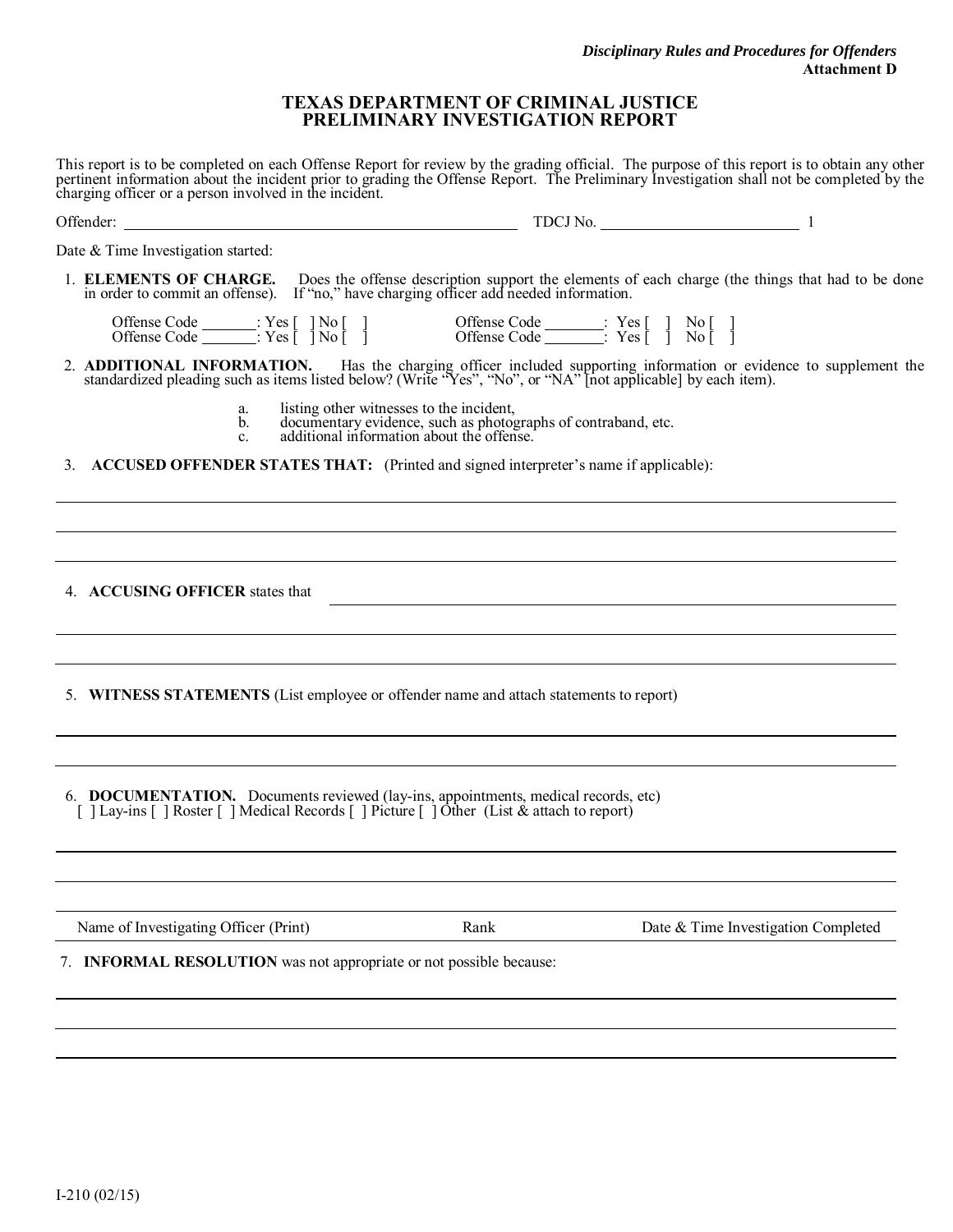#### *Disciplinary Rules and Procedures for Offenders*  **Attachment E**

#### **TDCJ DISCIPLINARY REPORT AND HEARING RECORD**

| TYPE: JC / TF / ID / SA                                                                                                                                                                                                                                                                                                                                                                                                                                          |               |                                                                                                                                                                                     |
|------------------------------------------------------------------------------------------------------------------------------------------------------------------------------------------------------------------------------------------------------------------------------------------------------------------------------------------------------------------------------------------------------------------------------------------------------------------|---------------|-------------------------------------------------------------------------------------------------------------------------------------------------------------------------------------|
|                                                                                                                                                                                                                                                                                                                                                                                                                                                                  |               | <b>OFFENSE DESCRIPTION</b>                                                                                                                                                          |
|                                                                                                                                                                                                                                                                                                                                                                                                                                                                  |               |                                                                                                                                                                                     |
|                                                                                                                                                                                                                                                                                                                                                                                                                                                                  |               |                                                                                                                                                                                     |
|                                                                                                                                                                                                                                                                                                                                                                                                                                                                  |               |                                                                                                                                                                                     |
|                                                                                                                                                                                                                                                                                                                                                                                                                                                                  |               |                                                                                                                                                                                     |
|                                                                                                                                                                                                                                                                                                                                                                                                                                                                  |               |                                                                                                                                                                                     |
|                                                                                                                                                                                                                                                                                                                                                                                                                                                                  |               |                                                                                                                                                                                     |
|                                                                                                                                                                                                                                                                                                                                                                                                                                                                  |               |                                                                                                                                                                                     |
|                                                                                                                                                                                                                                                                                                                                                                                                                                                                  |               |                                                                                                                                                                                     |
|                                                                                                                                                                                                                                                                                                                                                                                                                                                                  |               | YOU WILL APPEAR BEFORE A HEARING OFFICER 24 HOURS OR MORE AFTER RECEIPT OF THIS NOTICE.<br>DO YOU WANT TO ATTEND THE HEARING? YES / NO IF NO, HOW DO YOU PLEAD? GUILTY / NOT GUILTY |
|                                                                                                                                                                                                                                                                                                                                                                                                                                                                  |               |                                                                                                                                                                                     |
|                                                                                                                                                                                                                                                                                                                                                                                                                                                                  |               | BY SIGNING BELOW, YOU GIVE UP YOUR RIGHT TO 24-HOUR NOTICE AND AUTHORIZE THE HEARING OFFICER TO PROCEED                                                                             |
| WITH THE HEARING.                                                                                                                                                                                                                                                                                                                                                                                                                                                |               |                                                                                                                                                                                     |
|                                                                                                                                                                                                                                                                                                                                                                                                                                                                  |               |                                                                                                                                                                                     |
| HEARING DATE: TIME: INTERPRETER SIGNATURE:                                                                                                                                                                                                                                                                                                                                                                                                                       |               |                                                                                                                                                                                     |
|                                                                                                                                                                                                                                                                                                                                                                                                                                                                  |               | EXPLAIN BELOW IF HEARING WAS NOT HELD WITHIN SEVEN DAYS, EXCLUDING WEEKENDS AND HOLIDAYS AFTER THE                                                                                  |
| <b>OFFENSE DATE:</b>                                                                                                                                                                                                                                                                                                                                                                                                                                             |               |                                                                                                                                                                                     |
|                                                                                                                                                                                                                                                                                                                                                                                                                                                                  |               |                                                                                                                                                                                     |
|                                                                                                                                                                                                                                                                                                                                                                                                                                                                  |               |                                                                                                                                                                                     |
|                                                                                                                                                                                                                                                                                                                                                                                                                                                                  |               |                                                                                                                                                                                     |
|                                                                                                                                                                                                                                                                                                                                                                                                                                                                  |               |                                                                                                                                                                                     |
| <b>OFFENDER STATEMENT:</b>                                                                                                                                                                                                                                                                                                                                                                                                                                       |               |                                                                                                                                                                                     |
|                                                                                                                                                                                                                                                                                                                                                                                                                                                                  |               |                                                                                                                                                                                     |
|                                                                                                                                                                                                                                                                                                                                                                                                                                                                  |               |                                                                                                                                                                                     |
|                                                                                                                                                                                                                                                                                                                                                                                                                                                                  |               |                                                                                                                                                                                     |
|                                                                                                                                                                                                                                                                                                                                                                                                                                                                  |               |                                                                                                                                                                                     |
| <b>OFFENSE CODES:</b>                                                                                                                                                                                                                                                                                                                                                                                                                                            |               |                                                                                                                                                                                     |
| OFFENDER PLEA: (G, NG, NONE)                                                                                                                                                                                                                                                                                                                                                                                                                                     |               |                                                                                                                                                                                     |
| FINDINGS: (G, NG, DS)                                                                                                                                                                                                                                                                                                                                                                                                                                            |               |                                                                                                                                                                                     |
|                                                                                                                                                                                                                                                                                                                                                                                                                                                                  |               | <b>PUNISHMENT</b>                                                                                                                                                                   |
|                                                                                                                                                                                                                                                                                                                                                                                                                                                                  |               |                                                                                                                                                                                     |
| $\begin{tabular}{l c c c} \hline \texttt{LOSS OF PRIV (DAYS)} & \texttt{MUSSARY (DAYS)} \\ * \texttt{COMMISSARY (DAYS)} & \texttt{SUSP. THRU} & \texttt{CONT. VISIT SUSP. THRU} \\ * \texttt{PROPERTIES} & \texttt{CELL RESTR(DAYS)} & \texttt{SUSP. THRU} \\ * \texttt{OTS} & \texttt{(DAYS)} & \texttt{SUSP. THRU} & \texttt{SUSP. THRU} \\ * \texttt{OTS} & \texttt{SUSP. THRU} & \texttt{SUSP. THRU} & \texttt{SUSP. THRU} \\ * \texttt{OTS} & \texttt{SUSP$ |               |                                                                                                                                                                                     |
|                                                                                                                                                                                                                                                                                                                                                                                                                                                                  |               |                                                                                                                                                                                     |
|                                                                                                                                                                                                                                                                                                                                                                                                                                                                  |               |                                                                                                                                                                                     |
|                                                                                                                                                                                                                                                                                                                                                                                                                                                                  |               |                                                                                                                                                                                     |
|                                                                                                                                                                                                                                                                                                                                                                                                                                                                  |               |                                                                                                                                                                                     |
|                                                                                                                                                                                                                                                                                                                                                                                                                                                                  |               |                                                                                                                                                                                     |
|                                                                                                                                                                                                                                                                                                                                                                                                                                                                  |               |                                                                                                                                                                                     |
| HEARING OFFICER (PRINT)                                                                                                                                                                                                                                                                                                                                                                                                                                          | <b>WARDEN</b> |                                                                                                                                                                                     |
|                                                                                                                                                                                                                                                                                                                                                                                                                                                                  |               |                                                                                                                                                                                     |
|                                                                                                                                                                                                                                                                                                                                                                                                                                                                  |               |                                                                                                                                                                                     |
| CONTACT A STAFF MEMBER, IF YOU DO NOT UNDERSTAND THIS FORM.                                                                                                                                                                                                                                                                                                                                                                                                      |               |                                                                                                                                                                                     |

COMUNIQUESE CON SU CONSE JERO SUSTITUTO SI NO ENTIENDE ESTA FORMA.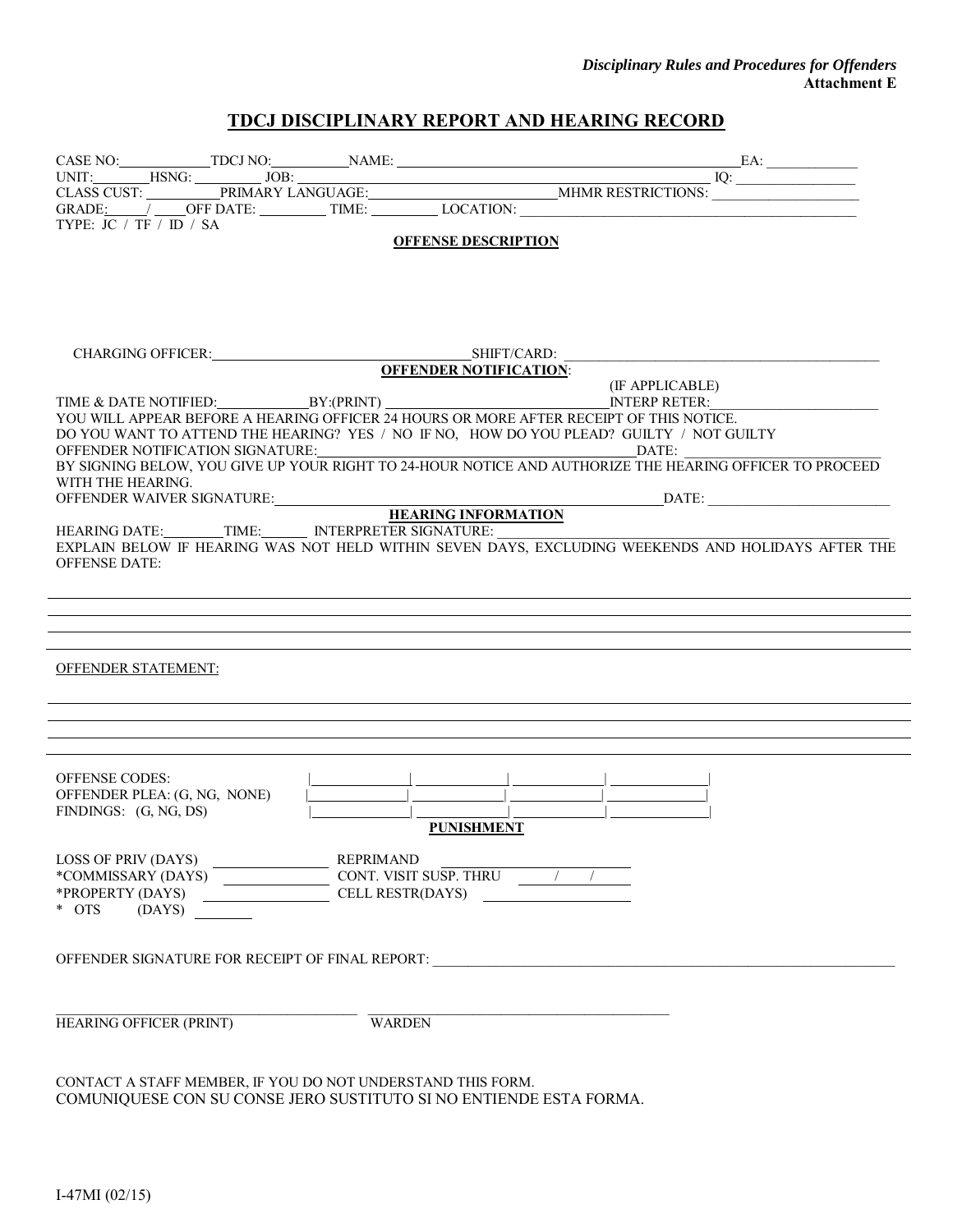#### *Disciplinary Rules and Procedures for Offenders*  **Attachment F**

### **TDCJ DISCIPLINARY REPORT AND HEARING RECORD**

| TYPE: JC / TF / ID / SA<br><b>OFFENSE DESCRIPTION</b>                                                                                                                                                        |                                           |
|--------------------------------------------------------------------------------------------------------------------------------------------------------------------------------------------------------------|-------------------------------------------|
|                                                                                                                                                                                                              |                                           |
|                                                                                                                                                                                                              |                                           |
|                                                                                                                                                                                                              |                                           |
|                                                                                                                                                                                                              |                                           |
| TIME & DATE NOTIFIED: BY:(PRINT) [BY:(PRINT) [IT APPLICABLE)                                                                                                                                                 |                                           |
| YOU WILL APPEAR BEFORE A HEARING OFFICER 24 HOURS OR MORE AFTER RECEIPT OF THIS NOTICE.<br>DO YOU WANT TO ATTEND THE HEARING? YES / NO IF NO, HOW DO YOU PLEAD? GUILTY / NOT GUILTY                          |                                           |
| OFFENDER NOTIFICATION SIGNATURE:<br>BY SIGNING BELOW, YOU GIVE UP YOUR RIGHT TO 24-HOUR NOTICE AND AUTHORIZE THE HEARING OFFICER TO PROCEED                                                                  |                                           |
| WITH THE HEARING.                                                                                                                                                                                            |                                           |
|                                                                                                                                                                                                              |                                           |
| OFFENDER WAIVER SIGNATURE:<br>HEARING DATE: TIME: UNIT: UNIT: UNIT: FOLDER NO: FILE NO: FILE NO: FILE NO:                                                                                                    |                                           |
|                                                                                                                                                                                                              |                                           |
| EXPLAIN BELOW BY NUMBER: (1) IF COUNSEL SUBSTITUTE WAS NOT PRESENT DURING PART OF THE HEARING, (2) IF<br>ACCUSED OFFENDER WAS CONFINED IN PRE-HEARING DETENTION MORE THAN 72 HOURS PRIOR TO HEARING, (3) IF  |                                           |
| ACCUSED WAS EXCLUDED FROM ANY PART OF THE EVIDENCE STAGE, (4) IF ANY WITNESSES OR (5) DOCUMENTATION WAS                                                                                                      |                                           |
| EXCLUDED FROM HEARING, (6) IF OFFENDER WAS DENIED CONFRONTATION AND/OR CROSS-EXAMINATION OF A WITNESS<br>AT THE HEARING (7) IF HEARING NOT HELD WITHIN SEVEN DAYS, EXCLUDING WEEKENDS AND HOLIDAYS, FROM THE |                                           |
|                                                                                                                                                                                                              |                                           |
|                                                                                                                                                                                                              |                                           |
|                                                                                                                                                                                                              |                                           |
| <b>OFFENDER STATEMENT:</b>                                                                                                                                                                                   |                                           |
|                                                                                                                                                                                                              |                                           |
|                                                                                                                                                                                                              |                                           |
|                                                                                                                                                                                                              |                                           |
| OFFENSE CODES:<br>OFFENDER PLEA: (G, NG, NONE)                                                                                                                                                               |                                           |
| FINDINGS: (G, NG, DS)<br>REDUCED TO MINOR (PRIOR TO DOCKET) (DOCKET) (HEARING BY: (INITIAL)                                                                                                                  |                                           |
| IF GUILTY, EVIDENCE PRESENTED, CONSIDERED, AND REASON(S) FOR DETERMINATION OF GUILT: A) ADMISSION OF GUILT,                                                                                                  |                                           |
| B) OFFICER'S REPORT, C) WITNESS TESTIMONY, D) OTHER. EXPLAIN IN DETAIL:                                                                                                                                      |                                           |
|                                                                                                                                                                                                              |                                           |
|                                                                                                                                                                                                              |                                           |
| <b>PUNISHMENT</b><br>LOSS OF PRIV (DAYS)<br><b>REPRIMAND</b>                                                                                                                                                 | SOLITARY(DAYS)                            |
| <b>EXTRA DUTY (HOURS)</b><br>*RECREATION (DAYS)                                                                                                                                                              | <b>REMAIN LINE III</b>                    |
| CONT. VISIT SUSP. THRU<br>*COMMISSARY (DAYS)                                                                                                                                                                 | <b>REDUC. CLASS FROM</b><br>TO            |
| CELL RESTR(DAYS)<br>*PROPERTY (DAYS)<br>* OTS<br>SPECIAL CELL RESTR (DAYS)<br>(DAYS)                                                                                                                         | <b>GOOD TIME LOST(DAYS)</b><br>DAMAGES \$ |
| SPECIFIC FACTUAL REASON(S) FOR PARTICULAR PUNISHMENT IMPOSED:                                                                                                                                                |                                           |
|                                                                                                                                                                                                              |                                           |
|                                                                                                                                                                                                              |                                           |
| CREDIT FOR PRE-HEARING DETENTION TIME? YES (DAYS) NO/NA HEARING LENGTH (MINUTES)                                                                                                                             |                                           |
| DATE PLACED IN PRE-HEARING DETENTION<br>OFFENDER SIGNATURE FOR RECEIPT OF FINAL REPORT:                                                                                                                      |                                           |
|                                                                                                                                                                                                              |                                           |
| HEARING OFFICER (PRINT)<br><b>WARDEN</b>                                                                                                                                                                     | <b>REVIEWER SIGNATURE</b>                 |
| CONTACT COUNSEL SUBSTITUTE, IF YOU DO NOT UNDERSTAND THIS FORM.<br>COMUNIQUESE CON SU CONSE JERO SUSTITUTO SI NO ENTIENDE ESTA FORMA.                                                                        |                                           |
|                                                                                                                                                                                                              |                                           |
| I-47 MA $(02/15)$                                                                                                                                                                                            |                                           |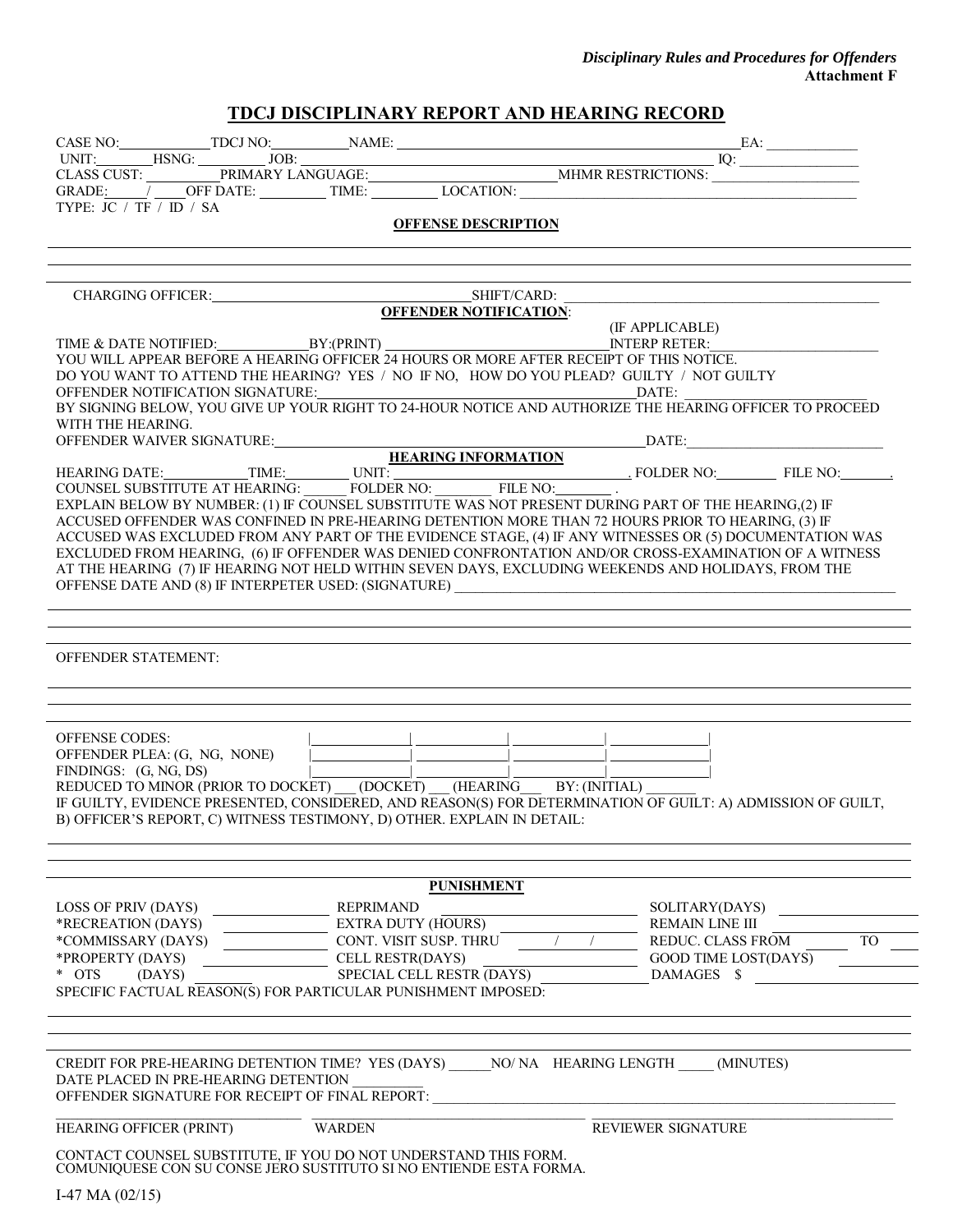#### **MAJOR DISCIPLINARY HEARING SCRIPT**

#### OFFENDER PRESENT AND **REPRESENTED** BY COUNSEL SUBSTITUTE

#### **A. OPENING STAGE**

The purpose of this hearing is to treat the matter before me with fundamental fairness and arrive at a just decision. All parties must conduct themselves properly. Failure to do so will result in removal.

#### **B. HEARING IDENTIFICATION STAGE**

| Offender, state your name and number                 |  |                                                                                                               | . My name is Captain |                                            |  | , Disciplinary Hearing Officer for the |  |  |
|------------------------------------------------------|--|---------------------------------------------------------------------------------------------------------------|----------------------|--------------------------------------------|--|----------------------------------------|--|--|
|                                                      |  | Unit. This is the disciplinary hearing of Offender (state offender's name and TDCJ number), being recorded at |                      |                                            |  |                                        |  |  |
| (time) on the (date) day of (month), 20 __. Offender |  |                                                                                                               |                      | is being represented by Counsel Substitute |  |                                        |  |  |

#### **C. ADMONITION STAGE**

Counsel Substitute\_\_\_\_\_\_\_\_\_, are you and the accused ready to proceed?

Offender\_\_\_\_\_\_\_\_\_, Disciplinary Report No.\_\_\_\_\_\_, alleges that (Read offense report).

1. Do you understand these charges? Yes or No.

- 2. Did you receive a copy of these charges on (state date and time of notice)? Yes or No. The following is said only if the offender waives right to 24-hour notice of charges: This is to advise you that you have a right to 24 hours from the time you were notified of the charges to the time this hearing can begin. Do you want to give up this right and proceed now with this hearing? Yes or No.
- 3. At the time of notification, did a counsel substitute advise you of your right at this hearing to present documentary evidence and to have witnesses testify, including the charging officer? Yes or No.
- 4. Do you understand that through your counsel substitute you may ask questions of any witness testifying against you? Yes or No.
- 5. Have you had the opportunity to discuss fully with your counsel substitute the evidence you wish to present at this hearing and give them your statement as to what took place? Yes or No.

#### **D. PLEA STAGE**

Offender how do you plead? (to charges 1,2,3,4). Guilty, Not Guilty or None.

#### **E. DEFENSE STAGE**

We will now receive evidence on behalf of the accused.

- 1. Offender\_\_\_\_\_\_\_\_, do you wish to make a statement on your behalf? Yes or No.
- 2. Counsel Substitute , please call the offender's witnesses and present documentary evidence.
	- a. The counsel substitute calls and questions each of the accused offender's witnesses. The DHO has the opportunity to ask witnesses any questions.
	- b. The counsel substitute introduces any documentary evidence on the accused offender's behalf.
- 3. Do either of you (counsel substitute or offender) wish to call any other witnesses or present any additional documentary evidence. Yes or No.

#### **F. PROSECUTION STAGE**

We will now receive evidence to support the charge(s) against Offender

- 1. Disciplinary Report No. \_\_\_\_\_\_\_, which was read at the beginning of the hearing will be considered as evidence against you.
- 2. The DHO calls any witnesses including the charging officer. (Is the report true and correct? Please give us a brief description of the incident). The DHO gives the counsel substitute the opportunity to question any witness including the charging officer.
- 3. The DHO introduces any documentary evidence against the accused.

#### **G. ARGUMENT STAGE**

The counsel substitute is given the opportunity to make a statement on the offender's behalf. (Summation/mitigation)

#### **H. CLOSING STAGE**

- 1. I have heard the charge and provided an opportunity for the accused to make a statement, present evidence, and call witnesses on their behalf. I have also considered evidence and witnesses against the accused. I will now recess this hearing to arrive at a decision.
- 2. Offender\_\_\_\_\_\_\_\_\_, I find you (Guilty or Not Guilty) of the charges brought against you.
- 3. The evidence relied upon to reach this decision was:
- 4. Your punishment will be:
- 5. The punishment is given because:

Here is a copy of the record of the hearing. You have the right to appeal my decision with respect to the determination of guilt and the punishment imposed, within 15 days of this hearing. You may appeal the decision by filing an I-127 with the warden. If you are dissatisfied with his/her response, you may then file an I-128 at Step 2. Your counsel substitute will assist you in the appeals process if you need or request their assistance. You are dismissed and this hearing is concluded.